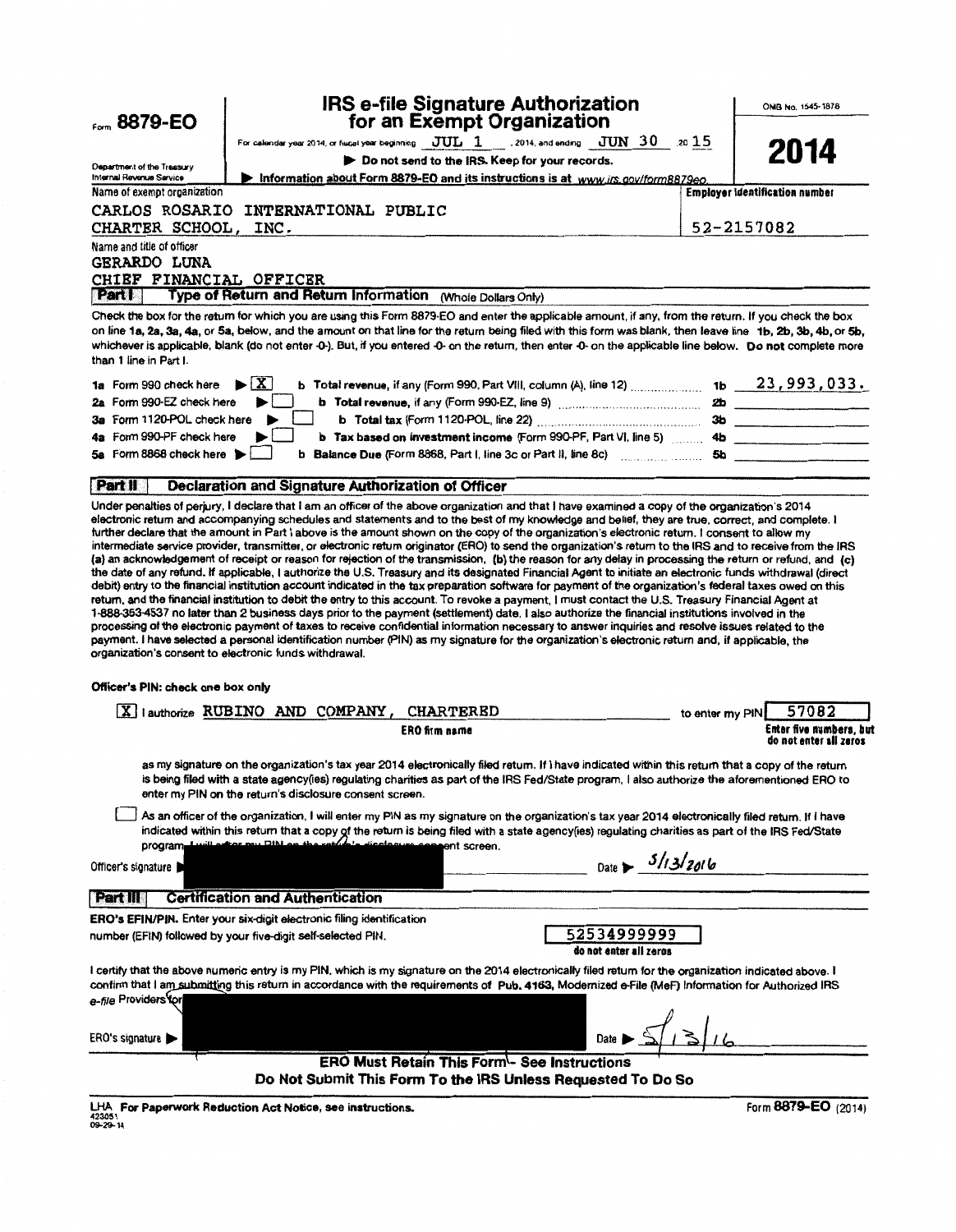|                                                                   | <b>Return of Organization Exempt From Income Tax</b>                                                       |            |                                                           | OMB No. 1545-0047                                |
|-------------------------------------------------------------------|------------------------------------------------------------------------------------------------------------|------------|-----------------------------------------------------------|--------------------------------------------------|
| Form y                                                            | Under section 501(c), 527, or 4947(a)(1) of the Internal Revenue Code (except private foundations)         |            |                                                           |                                                  |
| Department of the Treasury                                        | Do not enter social security numbers on this form as it may be made public.                                |            |                                                           | <b>Open to Public</b>                            |
| Internal Revenue Service                                          | Information about Form 990 and its instructions is at www.irs.gov/form990.                                 |            |                                                           | Inspection                                       |
|                                                                   | A For the 2014 calendar year, or tax year beginning JUL 1, 2014                                            |            | 2015<br>and ending $JUN$ $30$ ,                           |                                                  |
| C Name of organization<br><b>B</b> Check if<br>applicable:        |                                                                                                            |            | D Employer identification number                          |                                                  |
| Address                                                           | CARLOS ROSARIO INTERNATIONAL PUBLIC<br>CHARTER SCHOOL, INC.                                                |            |                                                           |                                                  |
| change<br>Name<br>Doing business as<br>change                     |                                                                                                            |            |                                                           | 52-2157082                                       |
| Initial<br>return                                                 | Number and street (or P.O. box if mail is not delivered to street address)                                 | Room/suite | E Telephone number                                        |                                                  |
| Final<br>return/                                                  | 1100 HARVARD STREET, NW                                                                                    |            |                                                           | $202 - 797 - 4700$                               |
| termin-<br>ated                                                   | City or town, state or province, country, and ZIP or foreign postal code                                   |            | G Gross receipts \$                                       | 23,993,033.                                      |
| Amended<br>return                                                 | WASHINGTON, DC 20009                                                                                       |            | H(a) Is this a group return                               |                                                  |
| Applica-<br>tion                                                  | F Name and address of principal officer: ALLISON KOKKOROS                                                  |            | for subordinates? $\Box$                                  | $\sqrt{}$ Yes $\sqrt{}$ $\overline{\text{X}}$ No |
| pending<br>SAME AS C ABOVE                                        |                                                                                                            |            | $H(b)$ Are all subordinates included?                     | ∣Yes<br><b>No</b>                                |
| Tax-exempt status: $\boxed{\mathbf{X}}$ 501(c)(3)                 | 4947(a)( $1)$ or<br>$501(c)$ (<br>$\sqrt{\phantom{a}}$ (insert no.)                                        | 527        |                                                           | If "No," attach a list. (see instructions)       |
| J Website: WWW.CARLOSROSARIO.ORG                                  |                                                                                                            |            | $H(c)$ Group exemption number $\blacktriangleright$       |                                                  |
| <b>K</b> Form of organization: $\boxed{\mathbf{X}}$ Corporation   | Other $\blacktriangleright$<br>Trust<br>Association                                                        |            | L Year of formation: $1998$ M State of legal domicile: DC |                                                  |
| Part I<br><b>Summary</b>                                          |                                                                                                            |            |                                                           |                                                  |
| 1.                                                                | Briefly describe the organization's mission or most significant activities: TO PROVIDE EDUCATION FOR ADULT |            |                                                           |                                                  |
| Governance                                                        | IMMIGRANTS IN THE DISTRICT OF COLUMBIA.                                                                    |            |                                                           |                                                  |
| Check this box $\blacktriangleright$<br>2                         | if the organization discontinued its operations or disposed of more than 25% of its net assets.            |            |                                                           |                                                  |
| З                                                                 | Number of voting members of the governing body (Part VI, line 1a)                                          |            | 3                                                         | 10<br>9                                          |
| 4<br><b>Activities &amp;</b>                                      |                                                                                                            |            | $\overline{4}$<br>5                                       | 329                                              |
| 5                                                                 |                                                                                                            |            | 6                                                         | 250                                              |
| 6                                                                 |                                                                                                            |            | 7a                                                        | 0.                                               |
|                                                                   |                                                                                                            |            | 7b                                                        | 0.                                               |
|                                                                   |                                                                                                            |            | <b>Prior Year</b>                                         | <b>Current Year</b>                              |
| Contributions and grants (Part VIII, line 1h)<br>8                |                                                                                                            |            | 20, 108, 478.                                             | 23,381,073.                                      |
| Revenue<br>Program service revenue (Part VIII, line 2g)<br>9      |                                                                                                            |            | 564, 122.                                                 | 588,038.                                         |
| 10                                                                |                                                                                                            |            | 19,023.                                                   | 23,922.                                          |
| 11                                                                | Other revenue (Part VIII, column (A), lines 5, 6d, 8c, 9c, 10c, and 11e)                                   |            | 0.                                                        | О.                                               |
| 12                                                                | Total revenue - add lines 8 through 11 (must equal Part VIII, column (A), line 12)                         |            | 20,691,623.                                               | 23,993,033.                                      |
| 13                                                                | Grants and similar amounts paid (Part IX, column (A), lines 1-3)                                           |            | 0.                                                        | 142,302.                                         |
| 14                                                                | Benefits paid to or for members (Part IX, column (A), line 4)                                              |            | $\overline{0}$ .                                          | 0.                                               |
| 15<br>w                                                           | Salaries, other compensation, employee benefits (Part IX, column (A), lines 5-10)                          |            | 12, 200, 054.                                             | 13,759,399.                                      |
|                                                                   |                                                                                                            |            | 0.                                                        | 0.                                               |
| Expense                                                           | 3,739.<br><b>b</b> Total fundraising expenses (Part IX, column (D), line 25)                               |            |                                                           |                                                  |
| 17                                                                | Other expenses (Part IX, column (A), lines 11a-11d, 11f-24e)                                               |            | 9,238,697.                                                | 9,820,848.                                       |
| 18                                                                | Total expenses. Add lines 13-17 (must equal Part IX, column (A), line 25)                                  |            | $\overline{21}$ , 438, 751.                               | 23,722,549.                                      |
| 19                                                                | Revenue less expenses. Subtract line 18 from line 12                                                       |            | $-747, 128.$                                              | 270,484.                                         |
|                                                                   |                                                                                                            |            | <b>Beginning of Current Year</b>                          | <b>End of Year</b>                               |
| t Assets or<br>d Balances<br>Total assets (Part X, line 16)<br>20 |                                                                                                            |            | 38,737,578.                                               | 39,736,236.                                      |
| Total liabilities (Part X, line 26)<br>21                         |                                                                                                            |            | 18, 199, 969.                                             | 18,928,143.                                      |
| 22                                                                |                                                                                                            |            | $\overline{20}$ , 537, 609.                               | 20,808,093.                                      |
| Part II<br><b>Signature Block</b>                                 |                                                                                                            |            |                                                           |                                                  |

true, correct, and complete. Declaration of preparer (other than officer) is based on all information of which preparer has any knowledge.

| Sign     | Signature of officer                                                                                         |                              | Date                        |  |  |  |  |  |  |  |  |
|----------|--------------------------------------------------------------------------------------------------------------|------------------------------|-----------------------------|--|--|--|--|--|--|--|--|
| Here     | GERARDO LUNA.<br>CHIEF FINANCIAL OFFICER                                                                     |                              |                             |  |  |  |  |  |  |  |  |
|          | Type or print name and title                                                                                 |                              |                             |  |  |  |  |  |  |  |  |
|          | Print/Type preparer's name<br>Preparer's signature                                                           | Date                         | <b>PTIN</b><br>Check        |  |  |  |  |  |  |  |  |
| Paid     | PATRICIA A. O'MALLEY, CPA                                                                                    |                              | P00285909<br>self-emploved  |  |  |  |  |  |  |  |  |
| Preparer | Firm's name RUBINO AND COMPANY, CHARTERED                                                                    |                              | 52-1186096<br>Firm's $EIN$  |  |  |  |  |  |  |  |  |
| Use Only | Firm's address > 6903 ROCKLEDGE DRIVE, SUITE 1200                                                            |                              |                             |  |  |  |  |  |  |  |  |
|          | BETHESDA, MD 20817-1818                                                                                      | Phone no. $301 - 564 - 3636$ |                             |  |  |  |  |  |  |  |  |
|          | May the IRS discuss this return with the preparer shown above? (see instructions)                            |                              | $\mathbf{X}$<br>No<br>∣ Yes |  |  |  |  |  |  |  |  |
|          | Form 990 (2014)<br>LHA For Paperwork Reduction Act Notice, see the separate instructions.<br>432001 11-07-14 |                              |                             |  |  |  |  |  |  |  |  |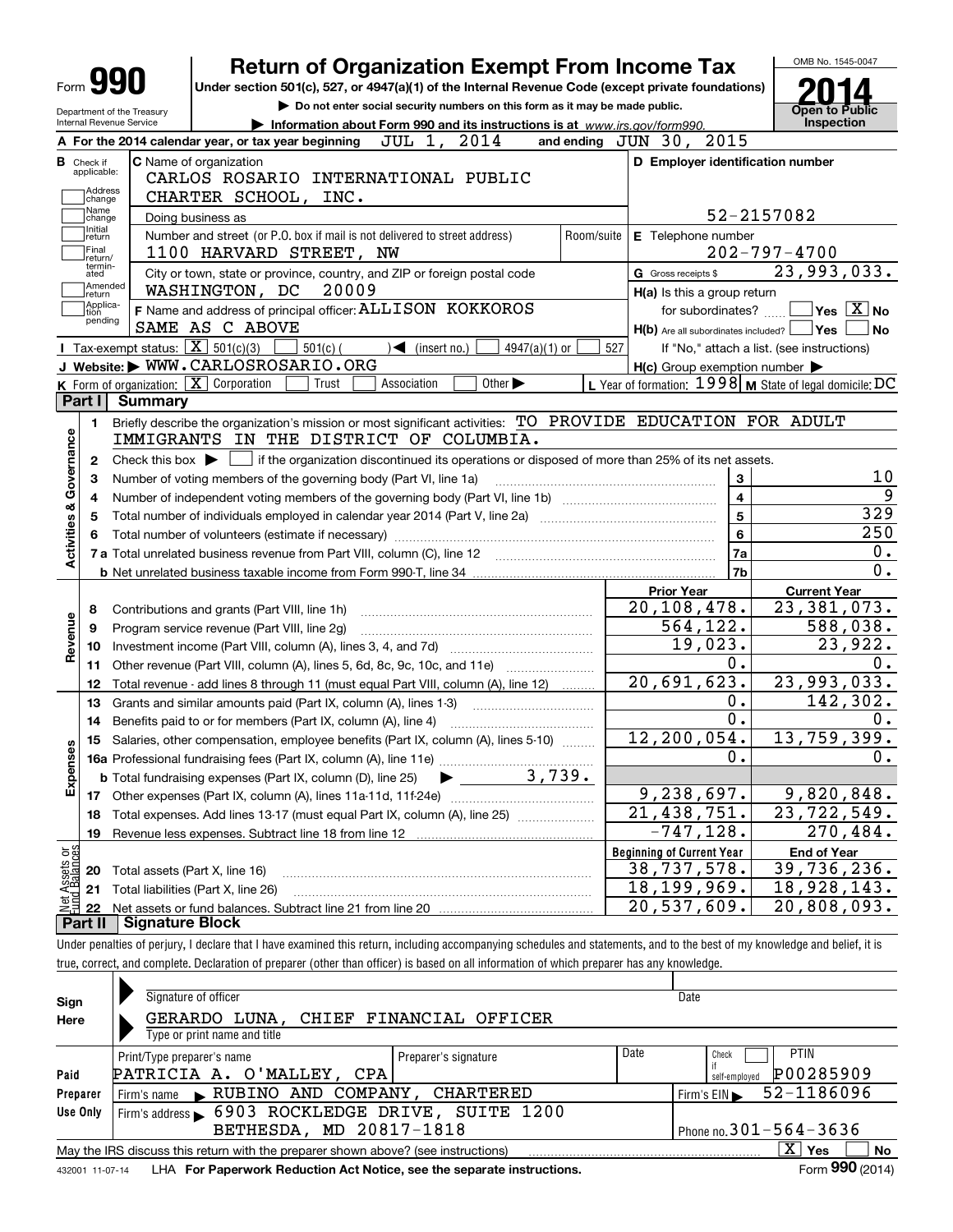|              | CARLOS ROSARIO INTERNATIONAL PUBLIC                                                                                                          |                                        |        |
|--------------|----------------------------------------------------------------------------------------------------------------------------------------------|----------------------------------------|--------|
|              | CHARTER SCHOOL, INC.<br>52-2157082<br>Form 990 (2014)                                                                                        |                                        | Page 2 |
|              | <b>Statement of Program Service Accomplishments</b><br>Part III                                                                              |                                        |        |
|              |                                                                                                                                              |                                        |        |
| 1            | Briefly describe the organization's mission:                                                                                                 |                                        |        |
|              | TO PROVIDE EDUCATIONAL OPPORTUNITIES TO THE ADULT IMMIGRANT POPULATION                                                                       |                                        |        |
|              | OF THE DISTRICT OF COLUMBIA, TO COMBAT THE CYCLE OF EDUCATIONAL<br>FAILURE AND LIMITED OPPORTUNITY AND TO PREPARE THESE INDIVIDUALS TO       |                                        |        |
|              | BECOME CITIZENS AND INVESTED MEMBERS OF THE AMERICAN SOCIETY.                                                                                |                                        |        |
| $\mathbf{2}$ | Did the organization undertake any significant program services during the year which were not listed on                                     |                                        |        |
|              | the prior Form 990 or 990-EZ?                                                                                                                | $Yes \ \boxed{X}$ No                   |        |
|              | If "Yes," describe these new services on Schedule O.                                                                                         |                                        |        |
| 3            | Did the organization cease conducting, or make significant changes in how it conducts, any program services?                                 | $\sqrt{}$ Yes $\sqrt{}$ X $\sqrt{}$ No |        |
|              | If "Yes," describe these changes on Schedule O.                                                                                              |                                        |        |
| 4            | Describe the organization's program service accomplishments for each of its three largest program services, as measured by expenses.         |                                        |        |
|              | Section 501(c)(3) and 501(c)(4) organizations are required to report the amount of grants and allocations to others, the total expenses, and |                                        |        |
|              | revenue, if any, for each program service reported.                                                                                          |                                        |        |
| 4a           | 20, 426, 524. including grants of \$142, 302. Hevenue \$588, 038. 1<br>$(Ex)$ (Expenses \$<br>(Code:                                         |                                        |        |
|              | PROVIDED EDUCATION THAT PREPARED THE DIVERSE IMMIGRANT POPULATION OF                                                                         |                                        |        |
|              | WASHINGTON, DC TO BECOME PRODUCTIVE CITIZENS AND MEMBERS OF THE                                                                              |                                        |        |
|              | AMERICAN SOCIETY WHO ULTIMATELY GIVE BACK TO FAMILY AND COMMUNITY.                                                                           | THE                                    |        |
|              | SCHOOL OFFERS CLASSES TO ADULTS IN SUBJECTS INCLUDING ENGLISH, U.S.                                                                          |                                        |        |
|              | CITIZENSHIP, GED PREPARATION, COMPUTER LITERACY, AND SUPPORT SERVICES.                                                                       |                                        |        |
|              | THE SCHOOL'S ENROLLMENT FOR THE SCHOOL YEAR WAS APPROXIMATELY 2,500                                                                          |                                        |        |
|              | STUDENTS FOR THE 2014-2015 SCHOOL YEAR.                                                                                                      |                                        |        |
|              |                                                                                                                                              |                                        |        |
|              |                                                                                                                                              |                                        |        |
|              |                                                                                                                                              |                                        |        |
|              |                                                                                                                                              |                                        |        |
| 4b           |                                                                                                                                              |                                        |        |
|              |                                                                                                                                              |                                        |        |
|              |                                                                                                                                              |                                        |        |
|              |                                                                                                                                              |                                        |        |
|              |                                                                                                                                              |                                        |        |
|              |                                                                                                                                              |                                        |        |
|              |                                                                                                                                              |                                        |        |
|              |                                                                                                                                              |                                        |        |
|              |                                                                                                                                              |                                        |        |
|              |                                                                                                                                              |                                        |        |
|              |                                                                                                                                              |                                        |        |
|              |                                                                                                                                              |                                        |        |
|              |                                                                                                                                              |                                        |        |
| 4c           | (Code: ) (Expenses \$<br>) (Revenue \$<br>including grants of \$                                                                             |                                        |        |
|              |                                                                                                                                              |                                        |        |
|              |                                                                                                                                              |                                        |        |
|              |                                                                                                                                              |                                        |        |
|              |                                                                                                                                              |                                        |        |
|              |                                                                                                                                              |                                        |        |
|              |                                                                                                                                              |                                        |        |
|              |                                                                                                                                              |                                        |        |
|              |                                                                                                                                              |                                        |        |
|              |                                                                                                                                              |                                        |        |
|              |                                                                                                                                              |                                        |        |
|              |                                                                                                                                              |                                        |        |
| 4d           | Other program services (Describe in Schedule O.)                                                                                             |                                        |        |
|              | (Expenses \$<br>Revenue \$<br>including grants of \$<br>20,426,524.                                                                          |                                        |        |
|              | 4e Total program service expenses >                                                                                                          | Form 990 (2014)                        |        |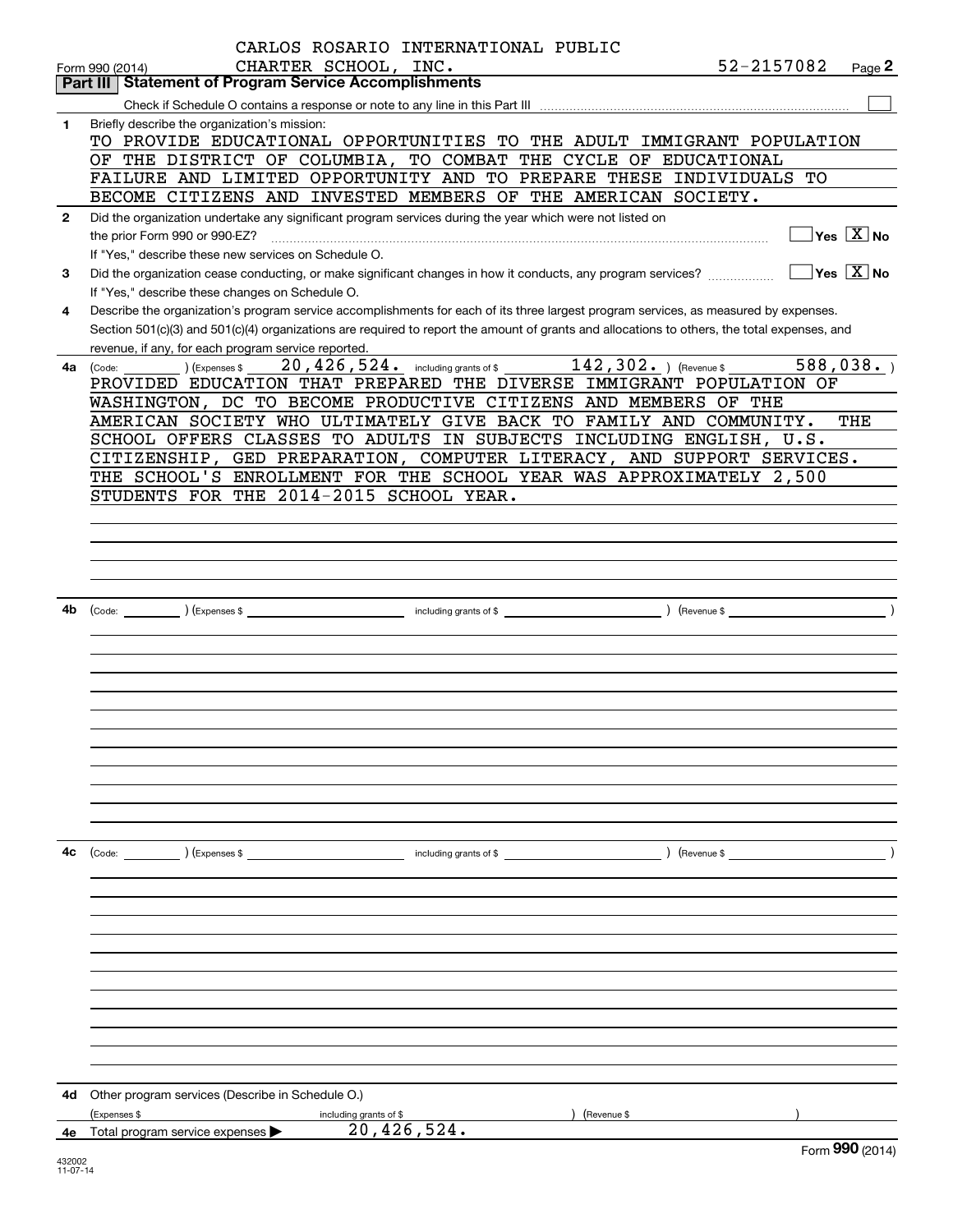|     |                                                                                                                                   |                 | Yes                     | No |
|-----|-----------------------------------------------------------------------------------------------------------------------------------|-----------------|-------------------------|----|
| 1   | Is the organization described in section $501(c)(3)$ or $4947(a)(1)$ (other than a private foundation)?                           |                 |                         |    |
|     |                                                                                                                                   | 1.              | х                       |    |
| 2   |                                                                                                                                   | $\overline{2}$  | $\overline{\mathbf{x}}$ |    |
| 3   | Did the organization engage in direct or indirect political campaign activities on behalf of or in opposition to candidates for   |                 |                         |    |
|     |                                                                                                                                   | 3               |                         | x  |
| 4   | Section 501(c)(3) organizations. Did the organization engage in lobbying activities, or have a section 501(h) election in effect  |                 |                         |    |
|     |                                                                                                                                   | 4               |                         | x  |
| 5.  | Is the organization a section 501(c)(4), 501(c)(5), or 501(c)(6) organization that receives membership dues, assessments, or      |                 |                         |    |
|     |                                                                                                                                   | 5               |                         | x  |
| 6   | Did the organization maintain any donor advised funds or any similar funds or accounts for which donors have the right to         |                 |                         |    |
|     | provide advice on the distribution or investment of amounts in such funds or accounts? If "Yes," complete Schedule D, Part I      | 6               |                         | x  |
| 7   | Did the organization receive or hold a conservation easement, including easements to preserve open space,                         |                 |                         |    |
|     |                                                                                                                                   | $\overline{7}$  |                         | x  |
| 8   | Did the organization maintain collections of works of art, historical treasures, or other similar assets? If "Yes," complete      |                 |                         |    |
|     |                                                                                                                                   | 8               |                         | x  |
| 9   | Did the organization report an amount in Part X, line 21, for escrow or custodial account liability; serve as a custodian for     |                 |                         |    |
|     | amounts not listed in Part X; or provide credit counseling, debt management, credit repair, or debt negotiation services?         |                 |                         |    |
|     | If "Yes," complete Schedule D, Part IV                                                                                            | 9               |                         | x  |
| 10  | Did the organization, directly or through a related organization, hold assets in temporarily restricted endowments, permanent     |                 |                         |    |
|     |                                                                                                                                   | 10              |                         | x  |
| 11  | If the organization's answer to any of the following questions is "Yes," then complete Schedule D, Parts VI, VIII, VIII, IX, or X |                 |                         |    |
|     | as applicable.                                                                                                                    |                 |                         |    |
| a   | Did the organization report an amount for land, buildings, and equipment in Part X, line 10? If "Yes," complete Schedule D,       |                 |                         |    |
|     |                                                                                                                                   | 11a             | х                       |    |
| b   | Did the organization report an amount for investments - other securities in Part X, line 12 that is 5% or more of its total       |                 |                         |    |
|     |                                                                                                                                   | 11 <sub>b</sub> | X                       |    |
| c   | Did the organization report an amount for investments - program related in Part X, line 13 that is 5% or more of its total        |                 |                         |    |
|     |                                                                                                                                   | 11c             |                         | x  |
|     | d Did the organization report an amount for other assets in Part X, line 15 that is 5% or more of its total assets reported in    |                 |                         |    |
|     |                                                                                                                                   | 11d             |                         | x  |
| е   | Did the organization report an amount for other liabilities in Part X, line 25? If "Yes," complete Schedule D, Part X             | 11e             | Х                       |    |
| f   | Did the organization's separate or consolidated financial statements for the tax year include a footnote that addresses           |                 |                         |    |
|     | the organization's liability for uncertain tax positions under FIN 48 (ASC 740)? If "Yes," complete Schedule D, Part X            | 11f             | Х                       |    |
|     | 12a Did the organization obtain separate, independent audited financial statements for the tax year? If "Yes," complete           |                 |                         |    |
|     | Schedule D, Parts XI and XII                                                                                                      | 12a             | Х                       |    |
|     | <b>b</b> Was the organization included in consolidated, independent audited financial statements for the tax year?                |                 |                         |    |
|     | If "Yes," and if the organization answered "No" to line 12a, then completing Schedule D, Parts XI and XII is optional manum       | 12b             | X                       |    |
| 13  |                                                                                                                                   | 13              | х                       |    |
| 14a | Did the organization maintain an office, employees, or agents outside of the United States?                                       | 14a             |                         | X  |
| b   | Did the organization have aggregate revenues or expenses of more than \$10,000 from grantmaking, fundraising, business,           |                 |                         |    |
|     | investment, and program service activities outside the United States, or aggregate foreign investments valued at \$100,000        |                 |                         |    |
|     |                                                                                                                                   | 14b             |                         | X. |
| 15  | Did the organization report on Part IX, column (A), line 3, more than \$5,000 of grants or other assistance to or for any         |                 |                         |    |
|     |                                                                                                                                   | 15              |                         | x  |
| 16  | Did the organization report on Part IX, column (A), line 3, more than \$5,000 of aggregate grants or other assistance to          |                 |                         |    |
|     |                                                                                                                                   | 16              |                         | x  |
| 17  | Did the organization report a total of more than \$15,000 of expenses for professional fundraising services on Part IX,           |                 |                         |    |
|     |                                                                                                                                   | 17              |                         | x  |
| 18  | Did the organization report more than \$15,000 total of fundraising event gross income and contributions on Part VIII, lines      |                 |                         |    |
|     |                                                                                                                                   | 18              |                         | x  |
| 19  | Did the organization report more than \$15,000 of gross income from gaming activities on Part VIII, line 9a? If "Yes."            |                 |                         |    |
|     |                                                                                                                                   | 19              |                         | X  |
| 20a |                                                                                                                                   | 20a             |                         | X  |
|     |                                                                                                                                   | 20 <sub>b</sub> |                         |    |

Form (2014) **990**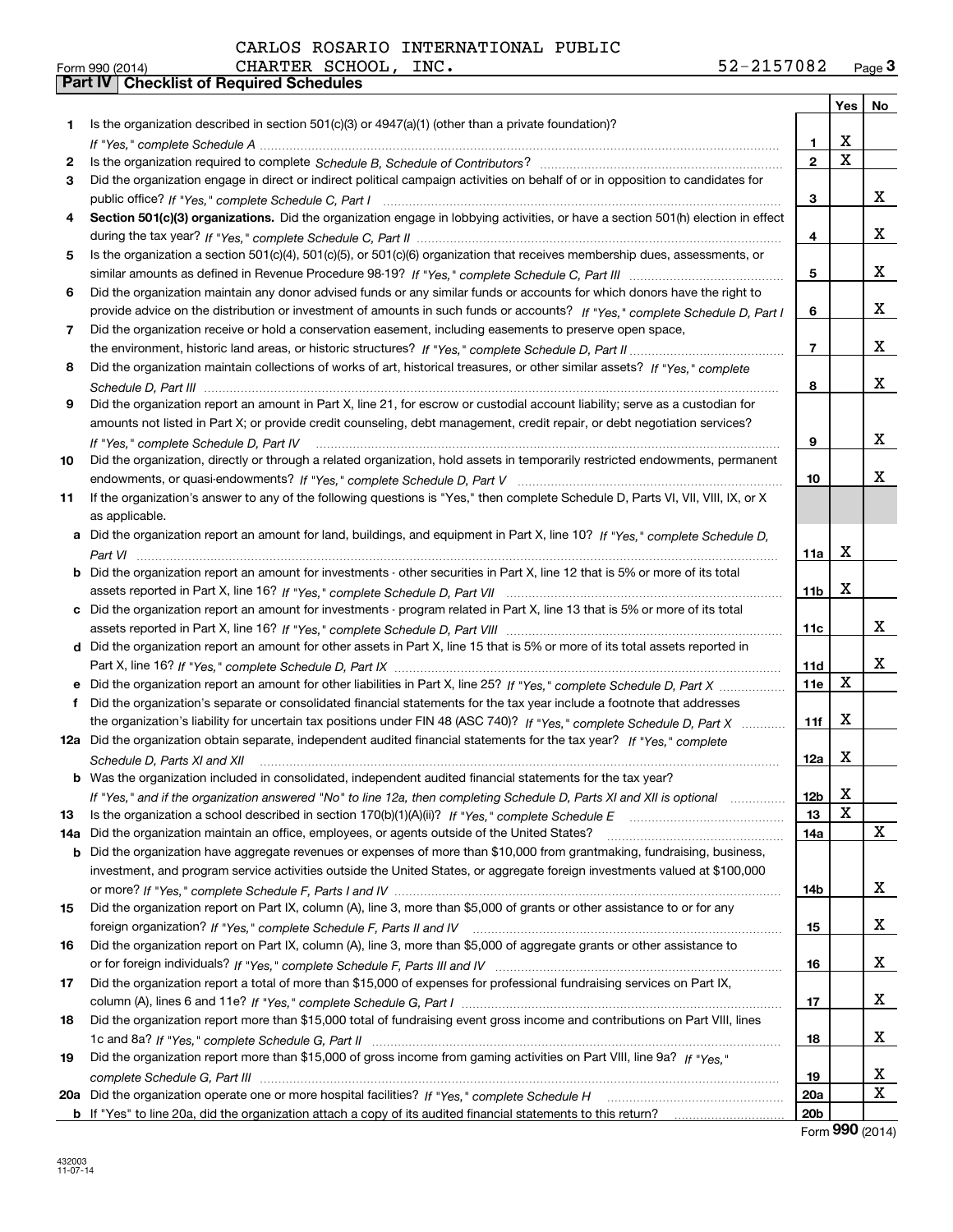| 52-2157082 | Page 4 |
|------------|--------|
|------------|--------|

|    | CHARTER SCHOOL, INC.<br>Form 990 (2014)                                                                                                              | 52-2157082      |                          | Page 4 |
|----|------------------------------------------------------------------------------------------------------------------------------------------------------|-----------------|--------------------------|--------|
|    | Part IV   Checklist of Required Schedules (continued)                                                                                                |                 |                          |        |
|    |                                                                                                                                                      |                 | Yes                      | No     |
| 21 | Did the organization report more than \$5,000 of grants or other assistance to any domestic organization or                                          |                 |                          |        |
|    |                                                                                                                                                      | 21              | X                        |        |
| 22 | Did the organization report more than \$5,000 of grants or other assistance to or for domestic individuals on                                        |                 |                          |        |
|    |                                                                                                                                                      | 22              | х                        |        |
| 23 | Did the organization answer "Yes" to Part VII, Section A, line 3, 4, or 5 about compensation of the organization's current                           |                 |                          |        |
|    | and former officers, directors, trustees, key employees, and highest compensated employees? If "Yes," complete                                       |                 |                          |        |
|    |                                                                                                                                                      | 23              | х                        |        |
|    | 24a Did the organization have a tax-exempt bond issue with an outstanding principal amount of more than \$100,000 as of the                          |                 |                          |        |
|    | last day of the year, that was issued after December 31, 2002? If "Yes," answer lines 24b through 24d and complete                                   |                 |                          |        |
|    | Schedule K. If "No", go to line 25a                                                                                                                  | 24a             |                          | x      |
| b  |                                                                                                                                                      | 24b             |                          |        |
| c  | Did the organization maintain an escrow account other than a refunding escrow at any time during the year to defease                                 |                 |                          |        |
|    |                                                                                                                                                      | 24c             |                          |        |
|    |                                                                                                                                                      | 24d             |                          |        |
|    | 25a Section 501(c)(3), 501(c)(4), and 501(c)(29) organizations. Did the organization engage in an excess benefit                                     |                 |                          |        |
|    |                                                                                                                                                      | 25a             |                          | x      |
| b  | Is the organization aware that it engaged in an excess benefit transaction with a disqualified person in a prior year, and                           |                 |                          |        |
|    | that the transaction has not been reported on any of the organization's prior Forms 990 or 990-EZ? If "Yes," complete                                |                 |                          |        |
|    |                                                                                                                                                      | 25b             |                          | x      |
| 26 | Schedule L, Part I<br>Did the organization report any amount on Part X, line 5, 6, or 22 for receivables from or payables to any current or          |                 |                          |        |
|    | former officers, directors, trustees, key employees, highest compensated employees, or disqualified persons? If "Yes."                               |                 |                          |        |
|    |                                                                                                                                                      | 26              |                          | x      |
| 27 | complete Schedule L, Part II<br>Did the organization provide a grant or other assistance to an officer, director, trustee, key employee, substantial |                 |                          |        |
|    | contributor or employee thereof, a grant selection committee member, or to a 35% controlled entity or family member                                  |                 |                          |        |
|    |                                                                                                                                                      | 27              |                          | x      |
|    | Was the organization a party to a business transaction with one of the following parties (see Schedule L, Part IV                                    |                 |                          |        |
| 28 |                                                                                                                                                      |                 |                          |        |
|    | instructions for applicable filing thresholds, conditions, and exceptions):                                                                          | 28a             |                          | х      |
|    | a A current or former officer, director, trustee, or key employee? If "Yes," complete Schedule L, Part IV                                            |                 |                          | X      |
| b  | A family member of a current or former officer, director, trustee, or key employee? If "Yes," complete Schedule L, Part IV                           | 28 <sub>b</sub> |                          |        |
|    | c An entity of which a current or former officer, director, trustee, or key employee (or a family member thereof) was an officer,                    |                 |                          | х      |
|    |                                                                                                                                                      | 28c             |                          | X      |
| 29 |                                                                                                                                                      | 29              |                          |        |
| 30 | Did the organization receive contributions of art, historical treasures, or other similar assets, or qualified conservation                          |                 |                          |        |
|    |                                                                                                                                                      | 30              |                          | x      |
|    | Did the organization liquidate, terminate, or dissolve and cease operations?                                                                         |                 |                          |        |
|    |                                                                                                                                                      | 31              |                          | x      |
| 32 | Did the organization sell, exchange, dispose of, or transfer more than 25% of its net assets? If "Yes," complete                                     |                 |                          |        |
|    |                                                                                                                                                      | 32              |                          | х      |
| 33 | Did the organization own 100% of an entity disregarded as separate from the organization under Regulations                                           |                 |                          |        |
|    |                                                                                                                                                      | 33              |                          | х      |
| 34 | Was the organization related to any tax-exempt or taxable entity? If "Yes," complete Schedule R, Part II, III, or IV, and                            |                 |                          |        |
|    |                                                                                                                                                      | 34              | х                        |        |
|    |                                                                                                                                                      | 35a             | X                        |        |
|    | b If "Yes" to line 35a, did the organization receive any payment from or engage in any transaction with a controlled entity                          |                 |                          |        |
|    |                                                                                                                                                      | 35b             |                          | х      |
| 36 | Section 501(c)(3) organizations. Did the organization make any transfers to an exempt non-charitable related organization?                           |                 |                          |        |
|    |                                                                                                                                                      | 36              |                          | х      |
| 37 | Did the organization conduct more than 5% of its activities through an entity that is not a related organization                                     |                 |                          |        |
|    |                                                                                                                                                      | 37              |                          | х      |
| 38 | Did the organization complete Schedule O and provide explanations in Schedule O for Part VI, lines 11b and 19?                                       |                 |                          |        |
|    |                                                                                                                                                      | 38              | х<br>$000 \, \text{GeV}$ |        |
|    |                                                                                                                                                      |                 |                          |        |

Form (2014) **990**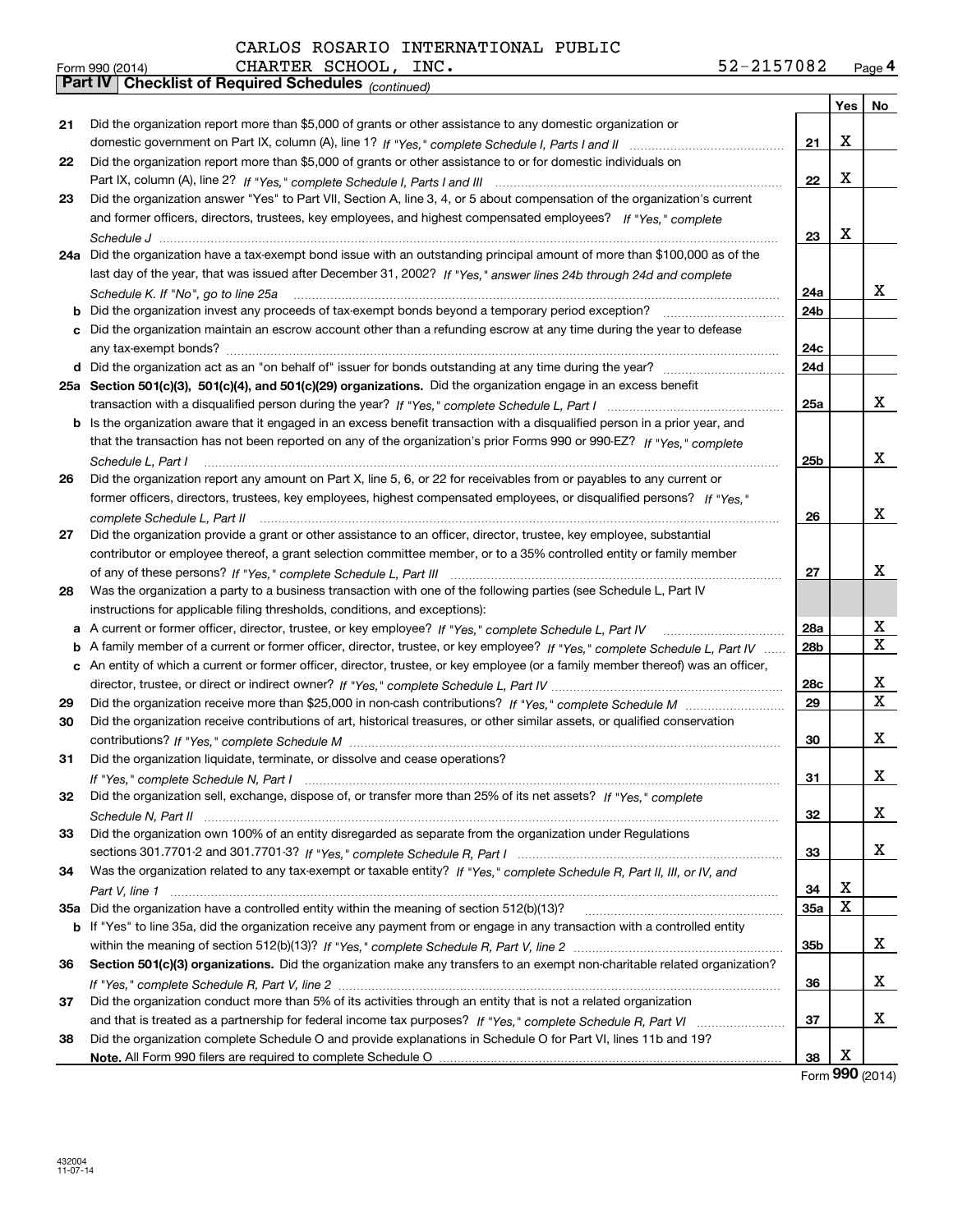|        | CHARTER SCHOOL, INC.<br>Form 990 (2014)                                                                                                         |                 | 52-2157082 |                |     | Page $5$ |
|--------|-------------------------------------------------------------------------------------------------------------------------------------------------|-----------------|------------|----------------|-----|----------|
| Part V | <b>Statements Regarding Other IRS Filings and Tax Compliance</b>                                                                                |                 |            |                |     |          |
|        | Check if Schedule O contains a response or note to any line in this Part V                                                                      |                 |            |                |     |          |
|        |                                                                                                                                                 |                 |            |                | Yes | No       |
| 1a     | Enter the number reported in Box 3 of Form 1096. Enter -0- if not applicable                                                                    | 1a              | 23         |                |     |          |
| b      | Enter the number of Forms W-2G included in line 1a. Enter -0- if not applicable                                                                 | 1 <sub>b</sub>  | $\Omega$   |                |     |          |
| c      | Did the organization comply with backup withholding rules for reportable payments to vendors and reportable gaming                              |                 |            |                |     |          |
|        |                                                                                                                                                 |                 |            | 1c             | х   |          |
|        | 2a Enter the number of employees reported on Form W-3, Transmittal of Wage and Tax Statements,                                                  |                 |            |                |     |          |
|        | filed for the calendar year ending with or within the year covered by this return                                                               | 2a              | 329        |                |     |          |
|        |                                                                                                                                                 |                 |            | 2 <sub>b</sub> | х   |          |
|        |                                                                                                                                                 |                 |            |                |     |          |
| За     | Did the organization have unrelated business gross income of \$1,000 or more during the year?                                                   |                 |            | 3a             |     | х        |
|        |                                                                                                                                                 |                 |            | 3b             |     |          |
|        | 4a At any time during the calendar year, did the organization have an interest in, or a signature or other authority over, a                    |                 |            |                |     |          |
|        | financial account in a foreign country (such as a bank account, securities account, or other financial account)?                                |                 |            | 4a             |     | X        |
|        | <b>b</b> If "Yes," enter the name of the foreign country: $\blacktriangleright$                                                                 |                 |            |                |     |          |
|        | See instructions for filing requirements for FinCEN Form 114, Report of Foreign Bank and Financial Accounts (FBAR).                             |                 |            |                |     |          |
|        | 5a Was the organization a party to a prohibited tax shelter transaction at any time during the tax year?                                        |                 |            | 5a             |     | x        |
| b      |                                                                                                                                                 |                 |            | 5 <sub>b</sub> |     | X        |
|        | c If "Yes," to line 5a or 5b, did the organization file Form 8886-T?                                                                            |                 |            | 5с             |     |          |
|        | 6a Does the organization have annual gross receipts that are normally greater than \$100,000, and did the organization solicit                  |                 |            |                |     |          |
|        |                                                                                                                                                 |                 |            | 6a             |     | x        |
|        | <b>b</b> If "Yes," did the organization include with every solicitation an express statement that such contributions or gifts                   |                 |            |                |     |          |
|        | were not tax deductible?                                                                                                                        |                 |            | 6b             |     |          |
| 7      | Organizations that may receive deductible contributions under section 170(c).                                                                   |                 |            |                |     |          |
| a      | Did the organization receive a payment in excess of \$75 made partly as a contribution and partly for goods and services provided to the payor? |                 |            | 7a             |     | x        |
|        | <b>b</b> If "Yes," did the organization notify the donor of the value of the goods or services provided?                                        |                 |            | 7b             |     |          |
|        | c Did the organization sell, exchange, or otherwise dispose of tangible personal property for which it was required                             |                 |            |                |     |          |
|        |                                                                                                                                                 |                 |            | 7c             |     | x        |
|        |                                                                                                                                                 | 7d              |            |                |     |          |
| е      | Did the organization receive any funds, directly or indirectly, to pay premiums on a personal benefit contract?                                 |                 |            | 7e             |     |          |
| f      | Did the organization, during the year, pay premiums, directly or indirectly, on a personal benefit contract?                                    |                 |            | 7f             |     |          |
| g      | If the organization received a contribution of qualified intellectual property, did the organization file Form 8899 as required?                |                 |            | 7g             |     |          |
|        | h If the organization received a contribution of cars, boats, airplanes, or other vehicles, did the organization file a Form 1098-C?            |                 |            | 7h             |     |          |
| 8      | Sponsoring organizations maintaining donor advised funds. Did a donor advised fund maintained by the                                            |                 |            |                |     |          |
|        | sponsoring organization have excess business holdings at any time during the year?                                                              |                 |            | 8              |     |          |
|        | Sponsoring organizations maintaining donor advised funds.                                                                                       |                 |            |                |     |          |
| a      | Did the sponsoring organization make any taxable distributions under section 4966?                                                              |                 |            | 9a             |     |          |
| b      | Did the sponsoring organization make a distribution to a donor, donor advisor, or related person?                                               |                 |            | 9b             |     |          |
| 10     | Section 501(c)(7) organizations. Enter:                                                                                                         |                 |            |                |     |          |
| а      | Initiation fees and capital contributions included on Part VIII, line 12 <i>manuarrouus</i> manuations of the latest                            | 10a             |            |                |     |          |
| b      | Gross receipts, included on Form 990, Part VIII, line 12, for public use of club facilities                                                     | 10 <sub>b</sub> |            |                |     |          |
| 11     | Section 501(c)(12) organizations. Enter:                                                                                                        |                 |            |                |     |          |
|        | a Gross income from members or shareholders                                                                                                     | 11a             |            |                |     |          |
|        | b Gross income from other sources (Do not net amounts due or paid to other sources against                                                      |                 |            |                |     |          |
|        | amounts due or received from them.)                                                                                                             | 11b             |            |                |     |          |
|        | 12a Section 4947(a)(1) non-exempt charitable trusts. Is the organization filing Form 990 in lieu of Form 1041?                                  |                 |            | 12a            |     |          |
|        | <b>b</b> If "Yes," enter the amount of tax-exempt interest received or accrued during the year <i>manument</i>                                  | 12b             |            |                |     |          |
| 13     | Section 501(c)(29) qualified nonprofit health insurance issuers.                                                                                |                 |            |                |     |          |
|        | a Is the organization licensed to issue qualified health plans in more than one state?                                                          |                 |            | 13а            |     |          |
|        | Note. See the instructions for additional information the organization must report on Schedule O.                                               |                 |            |                |     |          |
|        | <b>b</b> Enter the amount of reserves the organization is required to maintain by the states in which the                                       |                 |            |                |     |          |
|        |                                                                                                                                                 | 13 <sub>b</sub> |            |                |     |          |
|        |                                                                                                                                                 | 13с             |            |                |     |          |
| 14a    | Did the organization receive any payments for indoor tanning services during the tax year?                                                      |                 |            | 14a            |     | x        |
|        |                                                                                                                                                 |                 |            | 14b            |     |          |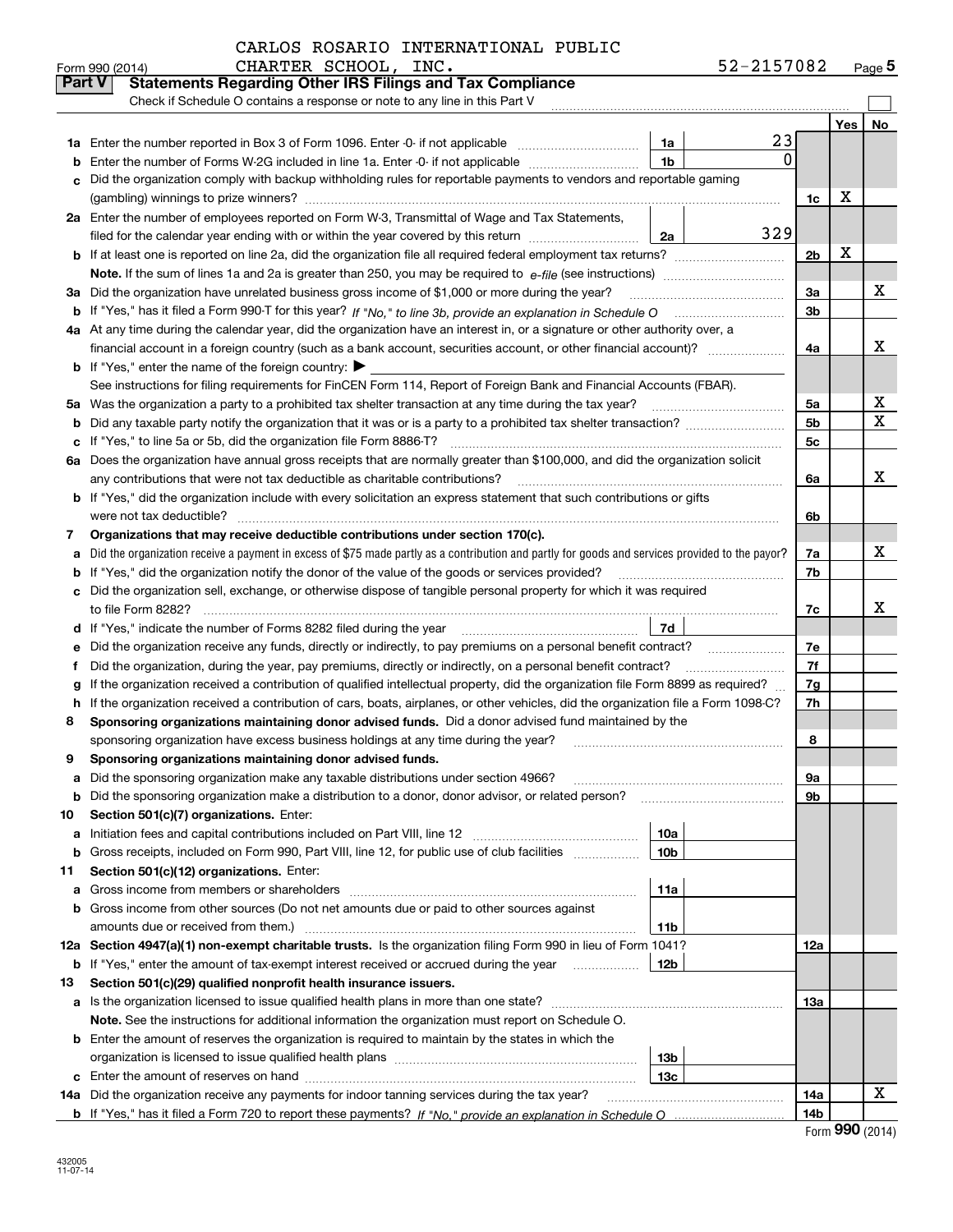*For each "Yes" response to lines 2 through 7b below, and for a "No" response to line 8a, 8b, or 10b below, describe the circumstances, processes, or changes in Schedule O. See instructions.* Form 990 (2014) **CHARTER SCHOOL, INC.**<br>**Part VI Governance, Management, and Disclosure** For each "Yes" response to lines 2 through 7b below, and for a "No" response

|     | Check if Schedule O contains a response or note to any line in this Part VI                                                                                           |    |                 |     | $\mathbf{X}$ |
|-----|-----------------------------------------------------------------------------------------------------------------------------------------------------------------------|----|-----------------|-----|--------------|
|     | <b>Section A. Governing Body and Management</b>                                                                                                                       |    |                 |     |              |
|     |                                                                                                                                                                       |    |                 | Yes | No           |
|     | <b>1a</b> Enter the number of voting members of the governing body at the end of the tax year<br>1a                                                                   | 10 |                 |     |              |
|     | If there are material differences in voting rights among members of the governing body, or if the governing                                                           |    |                 |     |              |
|     | body delegated broad authority to an executive committee or similar committee, explain in Schedule O.                                                                 |    |                 |     |              |
| b   | Enter the number of voting members included in line 1a, above, who are independent<br>1b                                                                              | 9  |                 |     |              |
| 2   | Did any officer, director, trustee, or key employee have a family relationship or a business relationship with any other                                              |    |                 |     |              |
|     | officer, director, trustee, or key employee?                                                                                                                          |    | 2               |     | х            |
| 3   | Did the organization delegate control over management duties customarily performed by or under the direct supervision                                                 |    |                 |     |              |
|     |                                                                                                                                                                       |    | 3               |     | х            |
| 4   | Did the organization make any significant changes to its governing documents since the prior Form 990 was filed?                                                      |    | 4               |     | X            |
| 5   |                                                                                                                                                                       |    | 5               |     | X            |
| 6   | Did the organization have members or stockholders?                                                                                                                    |    | 6               |     | X            |
| 7a  | Did the organization have members, stockholders, or other persons who had the power to elect or appoint one or                                                        |    |                 |     |              |
|     | more members of the governing body?                                                                                                                                   |    | 7a              |     | Х            |
|     | <b>b</b> Are any governance decisions of the organization reserved to (or subject to approval by) members, stockholders, or                                           |    |                 |     |              |
|     | persons other than the governing body?                                                                                                                                |    | 7b              |     | x            |
| 8   | Did the organization contemporaneously document the meetings held or written actions undertaken during the vear by the following:                                     |    |                 |     |              |
| a   |                                                                                                                                                                       |    | 8а              | X   |              |
| b   |                                                                                                                                                                       |    | 8b              | X   |              |
| 9   | Is there any officer, director, trustee, or key employee listed in Part VII, Section A, who cannot be reached at the                                                  |    |                 |     |              |
|     |                                                                                                                                                                       |    | 9               |     | x            |
|     | <b>Section B. Policies</b> (This Section B requests information about policies not required by the Internal Revenue Code.)                                            |    |                 |     |              |
|     |                                                                                                                                                                       |    |                 | Yes | No           |
|     |                                                                                                                                                                       |    | 10a             |     | x            |
|     | <b>b</b> If "Yes," did the organization have written policies and procedures governing the activities of such chapters, affiliates,                                   |    |                 |     |              |
|     | and branches to ensure their operations are consistent with the organization's exempt purposes?                                                                       |    | 10 <sub>b</sub> |     |              |
|     | 11a Has the organization provided a complete copy of this Form 990 to all members of its governing body before filing the form?                                       |    | 11a             | X   |              |
| b   | Describe in Schedule O the process, if any, used by the organization to review this Form 990.                                                                         |    |                 |     |              |
| 12a | Did the organization have a written conflict of interest policy? If "No," go to line 13                                                                               |    | 12a             | X   |              |
| b   |                                                                                                                                                                       |    | 12 <sub>b</sub> | x   |              |
|     | c Did the organization regularly and consistently monitor and enforce compliance with the policy? If "Yes." describe                                                  |    |                 |     |              |
|     | in Schedule O how this was done www.communication.com/www.communications.com/www.communications.com/                                                                  |    | 12c             | X   |              |
| 13  | Did the organization have a written whistleblower policy?                                                                                                             |    | 13              | X   |              |
| 14  | Did the organization have a written document retention and destruction policy?                                                                                        |    | 14              | X   |              |
| 15  | Did the process for determining compensation of the following persons include a review and approval by independent                                                    |    |                 |     |              |
|     | persons, comparability data, and contemporaneous substantiation of the deliberation and decision?                                                                     |    |                 |     |              |
| a   | The organization's CEO, Executive Director, or top management official manufactured content of the organization's CEO, Executive Director, or top management official |    | 15a             | х   |              |
|     | <b>b</b> Other officers or key employees of the organization                                                                                                          |    | 15 <sub>b</sub> | x   |              |
|     | If "Yes" to line 15a or 15b, describe the process in Schedule O (see instructions).                                                                                   |    |                 |     |              |
|     | <b>16a</b> Did the organization invest in, contribute assets to, or participate in a joint venture or similar arrangement with a                                      |    |                 |     |              |
|     | taxable entity during the year?                                                                                                                                       |    | 16a             |     | х            |
|     | b If "Yes," did the organization follow a written policy or procedure requiring the organization to evaluate its participation                                        |    |                 |     |              |
|     | in joint venture arrangements under applicable federal tax law, and take steps to safeguard the organization's                                                        |    |                 |     |              |
|     | exempt status with respect to such arrangements?                                                                                                                      |    | 16b             |     |              |
|     | Section C. Disclosure                                                                                                                                                 |    |                 |     |              |
| 17  | NONE<br>List the states with which a copy of this Form 990 is required to be filed $\blacktriangleright$                                                              |    |                 |     |              |
| 18  | Section 6104 requires an organization to make its Forms 1023 (or 1024 if applicable), 990, and 990-T (Section 501(c)(3)s only) available                              |    |                 |     |              |
|     | for public inspection. Indicate how you made these available. Check all that apply.                                                                                   |    |                 |     |              |
|     | $\lfloor x \rfloor$ Upon request<br>Another's website<br>Own website<br>Other (explain in Schedule O)                                                                 |    |                 |     |              |
| 19  | Describe in Schedule O whether (and if so, how) the organization made its governing documents, conflict of interest policy, and financial                             |    |                 |     |              |
|     | statements available to the public during the tax year.                                                                                                               |    |                 |     |              |
| 20  | State the name, address, and telephone number of the person who possesses the organization's books and records:                                                       |    |                 |     |              |
|     | GERARDO LUNA, CHIEF FINANCIAL OFFICER - 202-797-4700                                                                                                                  |    |                 |     |              |
|     | 1100 HARVARD ST., NW, SUITE 300, WASHINGTON, DC<br>20009                                                                                                              |    |                 |     |              |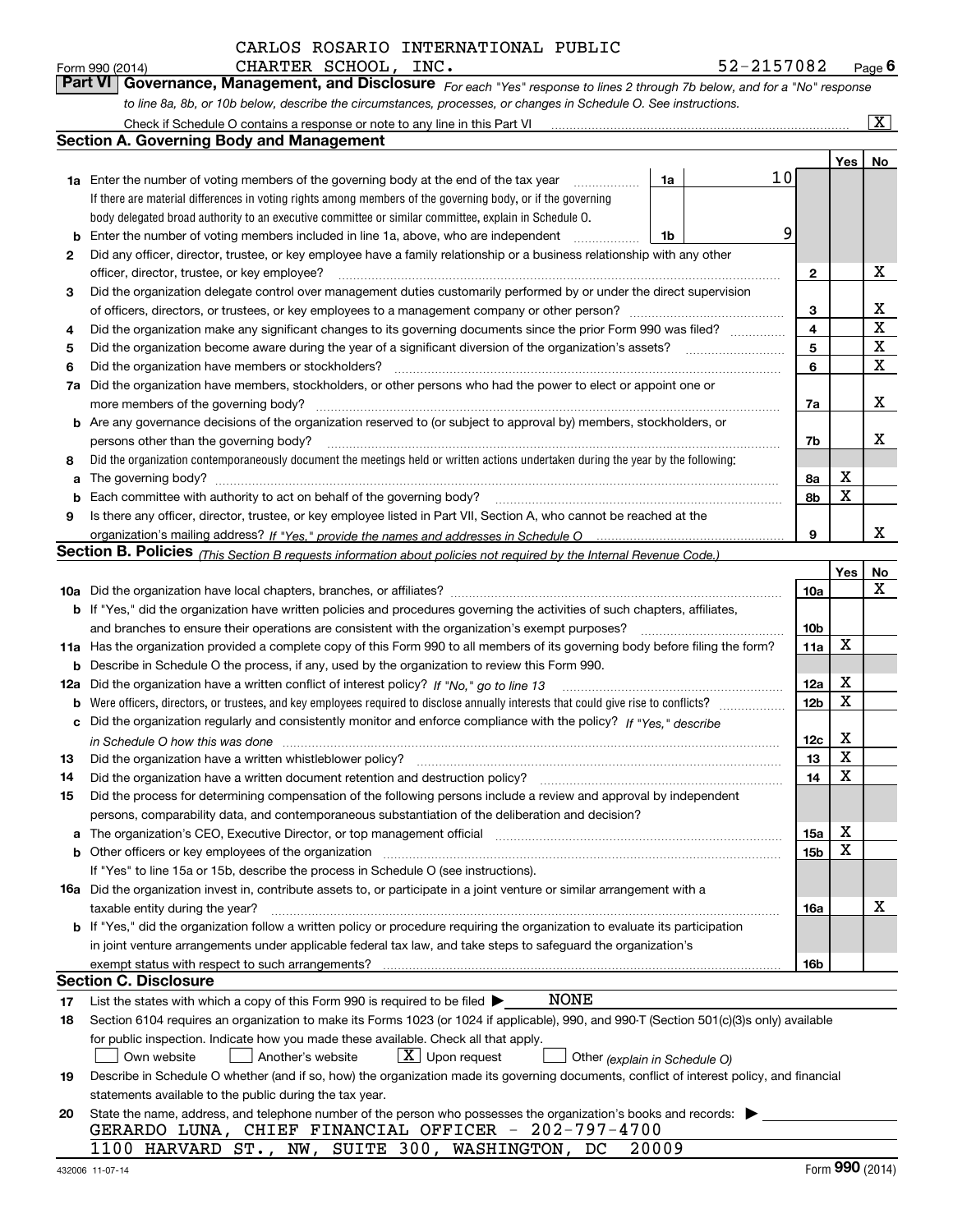Form 990 (2014) CHARTER SCHOOL, INC. 52-2157082 Page **7Part VII Compensation of Officers, Directors, Trustees, Key Employees, Highest Compensated**

## **Employees, and Independent Contractors**

Check if Schedule O contains a response or note to any line in this Part VII

**Section A. Officers, Directors, Trustees, Key Employees, and Highest Compensated Employees**

**1a**  Complete this table for all persons required to be listed. Report compensation for the calendar year ending with or within the organization's tax year.

**•** List all of the organization's current officers, directors, trustees (whether individuals or organizations), regardless of amount of compensation. Enter -0- in columns  $(D)$ ,  $(E)$ , and  $(F)$  if no compensation was paid.

● List all of the organization's **current** key employees, if any. See instructions for definition of "key employee."

**•** List the organization's five current highest compensated employees (other than an officer, director, trustee, or key employee) who received reportable compensation (Box 5 of Form W-2 and/or Box 7 of Form 1099-MISC) of more than \$100,000 from the organization and any related organizations.

 $\bullet$  List all of the organization's **former** officers, key employees, and highest compensated employees who received more than \$100,000 of reportable compensation from the organization and any related organizations.

**•** List all of the organization's former directors or trustees that received, in the capacity as a former director or trustee of the organization, more than \$10,000 of reportable compensation from the organization and any related organizations.

List persons in the following order: individual trustees or directors; institutional trustees; officers; key employees; highest compensated employees; and former such persons.

Check this box if neither the organization nor any related organization compensated any current officer, director, or trustee.  $\mathcal{L}^{\text{max}}$ 

| (A)                       | (B)                    |                                |                                                                  | (C)                     |              |                                   |        | (D)                 | (E)                              | (F)                      |
|---------------------------|------------------------|--------------------------------|------------------------------------------------------------------|-------------------------|--------------|-----------------------------------|--------|---------------------|----------------------------------|--------------------------|
| Name and Title            | Average                |                                | (do not check more than one                                      |                         | Position     |                                   |        | Reportable          | Reportable                       | Estimated                |
|                           | hours per              |                                | box, unless person is both an<br>officer and a director/trustee) |                         |              |                                   |        | compensation        | compensation                     | amount of                |
|                           | week                   |                                |                                                                  |                         |              |                                   |        | from                | from related                     | other                    |
|                           | (list any<br>hours for |                                |                                                                  |                         |              |                                   |        | the<br>organization | organizations<br>(W-2/1099-MISC) | compensation<br>from the |
|                           | related                |                                |                                                                  |                         |              |                                   |        | (W-2/1099-MISC)     |                                  | organization             |
|                           | organizations          |                                |                                                                  |                         |              |                                   |        |                     |                                  | and related              |
|                           | below                  | Individual trustee or director | Institutional trustee                                            |                         | Key employee |                                   |        |                     |                                  | organizations            |
|                           | line)                  |                                |                                                                  | Officer                 |              | Highest compensated<br>  employee | Former |                     |                                  |                          |
| BO PHAM<br>(1)            | 3.00                   |                                |                                                                  |                         |              |                                   |        |                     |                                  |                          |
| <b>BOARD MEMBER</b>       |                        | $\mathbf x$                    |                                                                  |                         |              |                                   |        | 0.                  | $\mathbf 0$ .                    | $0_{.}$                  |
| <b>BRAHIM RAWI</b><br>(2) | 3.00                   |                                |                                                                  |                         |              |                                   |        |                     |                                  |                          |
| VICE-CHAIR                |                        | $\mathbf X$                    |                                                                  | $\mathbf X$             |              |                                   |        | 0.                  | $\mathbf 0$ .                    | $0_{.}$                  |
| HECTOR J. TORRES<br>(3)   | 3.00                   |                                |                                                                  |                         |              |                                   |        |                     |                                  |                          |
| <b>BOARD MEMBER</b>       |                        | $\mathbf X$                    |                                                                  |                         |              |                                   |        | 0.                  | $\mathbf 0$ .                    | $0_{.}$                  |
| <b>JAMES MOORE</b><br>(4) | 3.00                   |                                |                                                                  |                         |              |                                   |        |                     |                                  |                          |
| <b>TREASURER</b>          |                        | $\mathbf x$                    |                                                                  | $\overline{\textbf{X}}$ |              |                                   |        | 0.                  | $\mathbf 0$ .                    | $0_{.}$                  |
| (5) LEA M. ZEPEDA         | 3.00                   |                                |                                                                  |                         |              |                                   |        |                     |                                  |                          |
| <b>BOARD MEMBER</b>       |                        | $\mathbf X$                    |                                                                  |                         |              |                                   |        | 0.                  | 0.                               | $0_{.}$                  |
| MARGARET YAO<br>(6)       | 3.00                   |                                |                                                                  |                         |              |                                   |        |                     |                                  |                          |
| SECRETARY                 |                        | $\mathbf X$                    |                                                                  | $\overline{\textbf{X}}$ |              |                                   |        | $0$ .               | $\mathbf 0$ .                    | $\mathbf 0$ .            |
| NYDIA PEEL, ESQ.<br>(7)   | 3.00                   |                                |                                                                  |                         |              |                                   |        |                     |                                  |                          |
| <b>BOARD MEMBER</b>       |                        | $\mathbf X$                    |                                                                  |                         |              |                                   |        | 0.                  | $\mathbf 0$ .                    | $0_{.}$                  |
| PATRICIA SOSA<br>(8)      | 3.00                   |                                |                                                                  |                         |              |                                   |        |                     |                                  |                          |
| CHAIR                     |                        | $\mathbf x$                    |                                                                  | $\overline{\text{X}}$   |              |                                   |        | 0.                  | $\mathbf 0$ .                    | 0.                       |
| SONIA GUTIERREZ<br>(9)    | 30.00                  |                                |                                                                  |                         |              |                                   |        |                     |                                  |                          |
| MEMBER EX-OFFICIO         | 13.00                  | $\mathbf x$                    |                                                                  |                         |              |                                   |        | 149,650.            | 54,687.                          | 180,869.                 |
| (10) TED KAVALERI         | 3.00                   |                                |                                                                  |                         |              |                                   |        |                     |                                  |                          |
| <b>BOARD MEMBER</b>       |                        | X                              |                                                                  |                         |              |                                   |        | 0.                  | $\mathbf 0$ .                    | 0.                       |
| (11) ALLISON KOKKOROS     | 41.00                  |                                |                                                                  |                         |              |                                   |        |                     |                                  |                          |
| EXECUTIVE DIRECTOR/CEO    | 2.00                   |                                |                                                                  | $\overline{\textbf{X}}$ |              |                                   |        | 183,905.            | 0.                               | 64,252.                  |
| (12) CANDIDA HERNANDEZ    | 34.00                  |                                |                                                                  |                         |              |                                   |        |                     |                                  |                          |
| CHIEF OPERATING OFFICER   | 9.00                   |                                |                                                                  | $\overline{\text{X}}$   |              |                                   |        | 128,125.            | 32,031.                          | 102,915.                 |
| (13) GERARDO LUNA         | 37.00                  |                                |                                                                  |                         |              |                                   |        |                     |                                  |                          |
| CHIEF FINANCIAL OFFICER   | 6.00                   |                                |                                                                  | $\overline{\text{X}}$   |              |                                   |        | 98,611.             | 14,321.                          | 12,919.                  |
| (14) GUSTAVO VITERI       | 30.00                  |                                |                                                                  |                         |              |                                   |        |                     |                                  |                          |
| CHIEF TECHNOLOGY OFFICER  | 10.00                  |                                |                                                                  |                         |              | $\mathbf X$                       |        | 99,802.             | 33,268.                          | 14,254.                  |
| (15) JOHN RYAN MONROE     | 40.00                  |                                |                                                                  |                         |              |                                   |        |                     |                                  |                          |
| CHIEF ACADEMIC OFFICER    |                        |                                |                                                                  |                         |              | $\rm X$                           |        | 129,103.            | 0.                               | 13,863.                  |
| (16) JORGE DELGADO        | 40.00                  |                                |                                                                  |                         |              |                                   |        |                     |                                  |                          |
| PRINCIPAL                 |                        |                                |                                                                  |                         |              | $\mathbf X$                       |        | 109,210.            | 0.                               | 5,727.                   |
| (17) KAREN CLAY           | 40.00                  |                                |                                                                  |                         |              |                                   |        |                     |                                  |                          |
| DIRECTOR OF IT            |                        |                                |                                                                  |                         |              | $\mathbf X$                       |        | 113,241.            | 0.                               | 12,934.                  |

 $\mathcal{L}^{\text{max}}$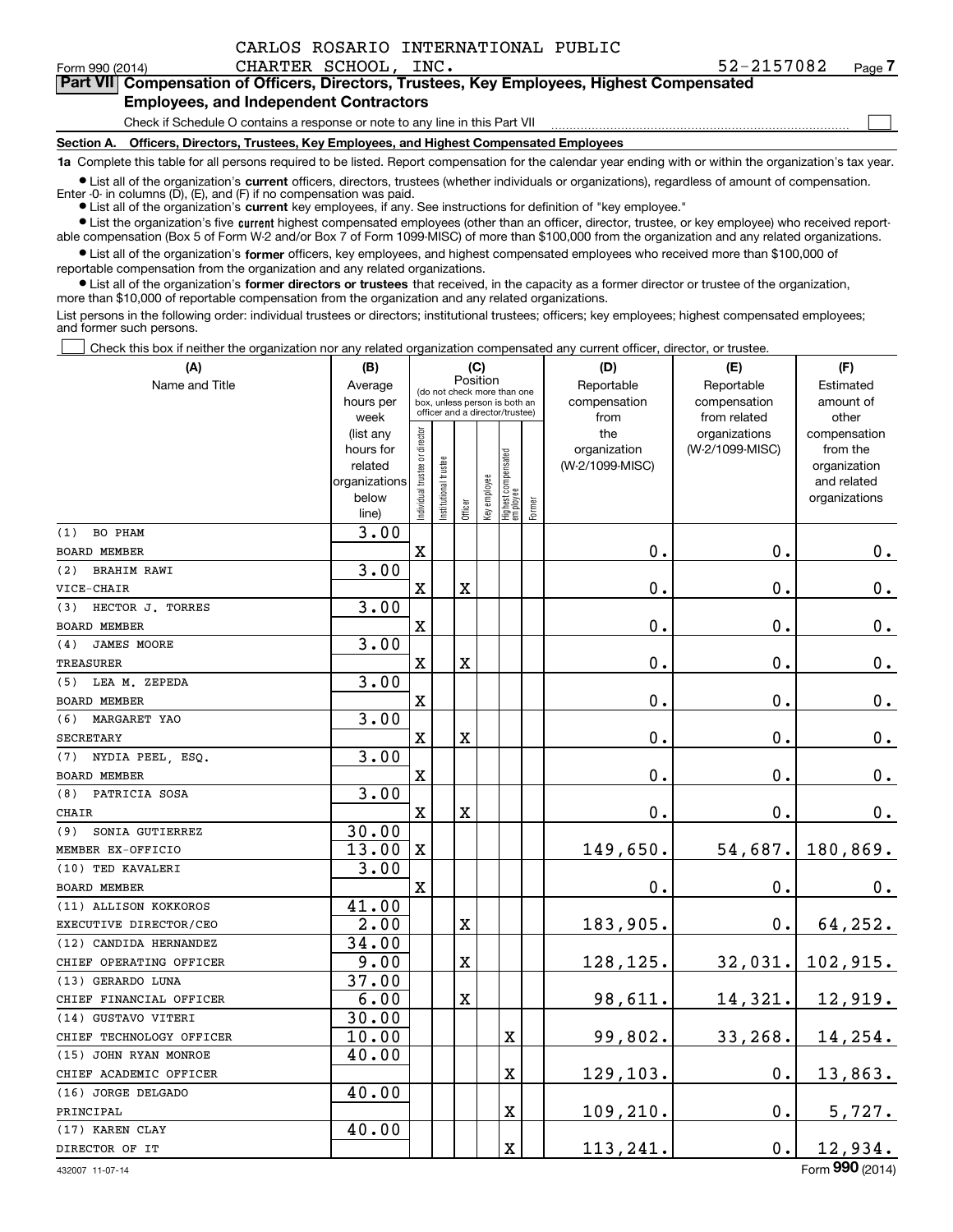|                 |                 | CARLOS ROSARIO INTERNATIONAL PUBLIC |            |        |
|-----------------|-----------------|-------------------------------------|------------|--------|
| Form 990 (2014) | CHARTER SCHOOL. | INC.                                | 52-2157082 | Page 8 |

|                                                                                               | <b>Part VII</b><br>Section A. Officers, Directors, Trustees, Key Employees, and Highest Compensated Employees (continued)                                                              |                   |                               |                      |          |                 |                                  |        |                         |                                  |    |                 |              |    |
|-----------------------------------------------------------------------------------------------|----------------------------------------------------------------------------------------------------------------------------------------------------------------------------------------|-------------------|-------------------------------|----------------------|----------|-----------------|----------------------------------|--------|-------------------------|----------------------------------|----|-----------------|--------------|----|
|                                                                                               | (A)                                                                                                                                                                                    | (B)               |                               |                      |          | (C)             |                                  |        | (D)                     | (E)                              |    |                 | (F)          |    |
|                                                                                               | Name and title                                                                                                                                                                         | Average           |                               |                      | Position |                 | (do not check more than one      |        | Reportable              | Reportable                       |    |                 | Estimated    |    |
|                                                                                               |                                                                                                                                                                                        | hours per         |                               |                      |          |                 | box, unless person is both an    |        | compensation            | compensation                     |    |                 | amount of    |    |
|                                                                                               |                                                                                                                                                                                        | week<br>(list any |                               |                      |          |                 | officer and a director/trustee)  |        | from                    | from related                     |    |                 | other        |    |
|                                                                                               |                                                                                                                                                                                        | hours for         |                               |                      |          |                 |                                  |        | the<br>organization     | organizations<br>(W-2/1099-MISC) |    | compensation    | from the     |    |
|                                                                                               |                                                                                                                                                                                        | related           |                               |                      |          |                 |                                  |        | (W-2/1099-MISC)         |                                  |    |                 | organization |    |
|                                                                                               |                                                                                                                                                                                        | organizations     |                               |                      |          |                 |                                  |        |                         |                                  |    |                 | and related  |    |
|                                                                                               |                                                                                                                                                                                        | below<br>line)    | ndividual trustee or director | nstitutional trustee | Officer  | key employee    | Highest compensated<br> employee | Former |                         |                                  |    | organizations   |              |    |
|                                                                                               | (18) SHARON PAN                                                                                                                                                                        | 40.00             |                               |                      |          |                 |                                  |        |                         |                                  |    |                 |              |    |
|                                                                                               | ASSISTANT PRINCIPAL                                                                                                                                                                    |                   |                               |                      |          |                 | X                                |        | 115,647.                |                                  | 0. |                 | 8,260.       |    |
|                                                                                               |                                                                                                                                                                                        |                   |                               |                      |          |                 |                                  |        |                         |                                  |    |                 |              |    |
|                                                                                               |                                                                                                                                                                                        |                   |                               |                      |          |                 |                                  |        |                         |                                  |    |                 |              |    |
|                                                                                               |                                                                                                                                                                                        |                   |                               |                      |          |                 |                                  |        |                         |                                  |    |                 |              |    |
|                                                                                               |                                                                                                                                                                                        |                   |                               |                      |          |                 |                                  |        |                         |                                  |    |                 |              |    |
|                                                                                               |                                                                                                                                                                                        |                   |                               |                      |          |                 |                                  |        |                         |                                  |    |                 |              |    |
|                                                                                               |                                                                                                                                                                                        |                   |                               |                      |          |                 |                                  |        |                         |                                  |    |                 |              |    |
|                                                                                               |                                                                                                                                                                                        |                   |                               |                      |          |                 |                                  |        |                         |                                  |    |                 |              |    |
|                                                                                               |                                                                                                                                                                                        |                   |                               |                      |          |                 |                                  |        |                         |                                  |    |                 |              |    |
|                                                                                               |                                                                                                                                                                                        |                   |                               |                      |          |                 |                                  |        |                         |                                  |    |                 |              |    |
|                                                                                               |                                                                                                                                                                                        |                   |                               |                      |          |                 |                                  |        |                         |                                  |    |                 |              |    |
|                                                                                               |                                                                                                                                                                                        |                   |                               |                      |          |                 |                                  |        |                         |                                  |    |                 |              |    |
|                                                                                               |                                                                                                                                                                                        |                   |                               |                      |          |                 |                                  |        |                         |                                  |    |                 |              |    |
|                                                                                               |                                                                                                                                                                                        |                   |                               |                      |          |                 |                                  |        |                         |                                  |    |                 |              |    |
|                                                                                               |                                                                                                                                                                                        |                   |                               |                      |          |                 |                                  |        |                         |                                  |    |                 |              |    |
|                                                                                               |                                                                                                                                                                                        |                   |                               |                      |          |                 |                                  |        |                         |                                  |    |                 |              |    |
|                                                                                               |                                                                                                                                                                                        |                   |                               |                      |          |                 |                                  |        | 1,127,294.              | 134, 307.                        |    | 415,993.        |              |    |
|                                                                                               | 0.<br>c Total from continuation sheets to Part VII, Section A [111] [120] [20]                                                                                                         |                   |                               |                      |          |                 |                                  | 0.     | 0.                      |                                  |    |                 |              |    |
|                                                                                               |                                                                                                                                                                                        |                   |                               |                      |          |                 |                                  |        | 1,127,294.              | 134, 307.                        |    | 415,993.        |              |    |
| $\mathbf{2}$                                                                                  | Total number of individuals (including but not limited to those listed above) who received more than \$100,000 of reportable                                                           |                   |                               |                      |          |                 |                                  |        |                         |                                  |    |                 |              |    |
|                                                                                               | compensation from the organization $\blacktriangleright$                                                                                                                               |                   |                               |                      |          |                 |                                  |        |                         |                                  |    |                 |              |    |
|                                                                                               |                                                                                                                                                                                        |                   |                               |                      |          |                 |                                  |        |                         |                                  |    |                 | Yes          | No |
| з                                                                                             | Did the organization list any former officer, director, or trustee, key employee, or highest compensated employee on                                                                   |                   |                               |                      |          |                 |                                  |        |                         |                                  |    |                 |              | х  |
|                                                                                               | line 1a? If "Yes," complete Schedule J for such individual<br>For any individual listed on line 1a, is the sum of reportable compensation and other compensation from the organization |                   |                               |                      |          |                 |                                  |        |                         |                                  |    | 3               |              |    |
| 4                                                                                             |                                                                                                                                                                                        |                   |                               |                      |          |                 |                                  |        |                         |                                  |    | 4               | x            |    |
| 5                                                                                             | Did any person listed on line 1a receive or accrue compensation from any unrelated organization or individual for services                                                             |                   |                               |                      |          |                 |                                  |        |                         |                                  |    |                 |              |    |
|                                                                                               | rendered to the organization? If "Yes." complete Schedule J for such person                                                                                                            |                   |                               |                      |          |                 |                                  |        |                         |                                  |    | 5               |              | x  |
|                                                                                               | <b>Section B. Independent Contractors</b>                                                                                                                                              |                   |                               |                      |          |                 |                                  |        |                         |                                  |    |                 |              |    |
| 1                                                                                             | Complete this table for your five highest compensated independent contractors that received more than \$100,000 of compensation from                                                   |                   |                               |                      |          |                 |                                  |        |                         |                                  |    |                 |              |    |
|                                                                                               | the organization. Report compensation for the calendar year ending with or within the organization's tax year.                                                                         |                   |                               |                      |          |                 |                                  |        |                         |                                  |    |                 |              |    |
|                                                                                               | (A)                                                                                                                                                                                    |                   |                               |                      |          |                 |                                  |        | (B)                     |                                  |    | (C)             |              |    |
|                                                                                               | Name and business address                                                                                                                                                              |                   |                               |                      |          |                 |                                  |        | Description of services |                                  |    | Compensation    |              |    |
|                                                                                               | US SECURITY ASSOCIATES, INC.                                                                                                                                                           |                   |                               |                      |          |                 |                                  |        |                         |                                  |    |                 |              |    |
|                                                                                               | PO BOX 931703, ATLANTA, GA 31193                                                                                                                                                       |                   |                               |                      |          |                 |                                  |        | SECURITY SERVICES       |                                  |    | <u>464,299.</u> |              |    |
| PROACTIVE SCHOOL, INC.<br>11419 PURPLE BEECH DRIVE, RESTON, VA 20191<br><b>SEE SCHEDULE O</b> |                                                                                                                                                                                        |                   |                               |                      |          | <u>119,105.</u> |                                  |        |                         |                                  |    |                 |              |    |
|                                                                                               |                                                                                                                                                                                        |                   |                               |                      |          |                 |                                  |        |                         |                                  |    |                 |              |    |
|                                                                                               |                                                                                                                                                                                        |                   |                               |                      |          |                 |                                  |        |                         |                                  |    |                 |              |    |
|                                                                                               |                                                                                                                                                                                        |                   |                               |                      |          |                 |                                  |        |                         |                                  |    |                 |              |    |
|                                                                                               |                                                                                                                                                                                        |                   |                               |                      |          |                 |                                  |        |                         |                                  |    |                 |              |    |
|                                                                                               |                                                                                                                                                                                        |                   |                               |                      |          |                 |                                  |        |                         |                                  |    |                 |              |    |
|                                                                                               |                                                                                                                                                                                        |                   |                               |                      |          |                 |                                  |        |                         |                                  |    |                 |              |    |
| 2                                                                                             | Total number of independent contractors (including but not limited to those listed above) who received more than                                                                       |                   |                               |                      |          |                 |                                  |        |                         |                                  |    |                 |              |    |
|                                                                                               | \$100,000 of compensation from the organization                                                                                                                                        |                   |                               |                      |          |                 | 2                                |        |                         |                                  |    |                 |              |    |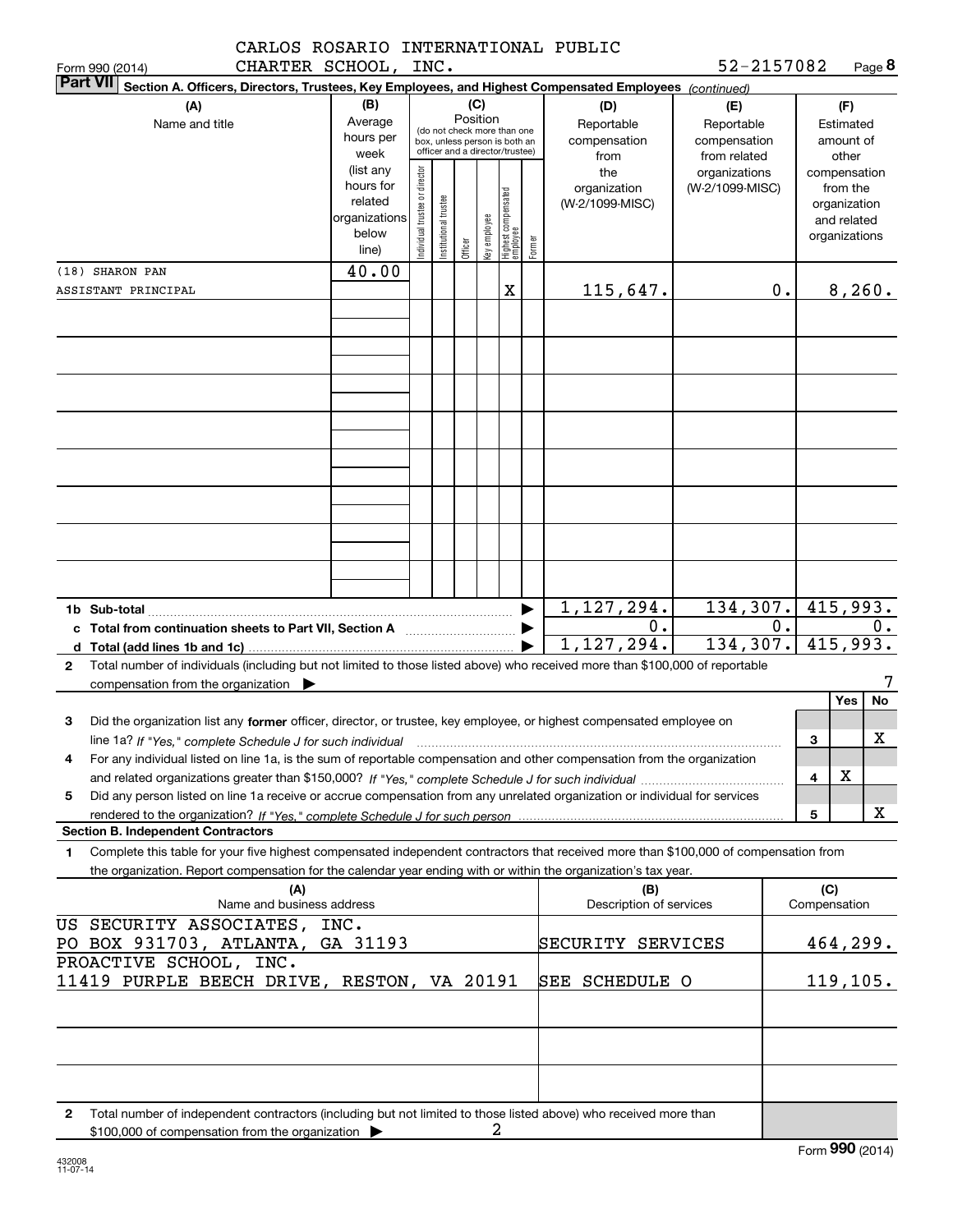|                                                           | <b>Part VIII</b> | <b>Statement of Revenue</b>                                                                                          |                |                       |                      |                                                 |                                         |                                                                    |
|-----------------------------------------------------------|------------------|----------------------------------------------------------------------------------------------------------------------|----------------|-----------------------|----------------------|-------------------------------------------------|-----------------------------------------|--------------------------------------------------------------------|
|                                                           |                  | Check if Schedule O contains a response or note to any line in this Part VIII                                        |                |                       |                      |                                                 |                                         |                                                                    |
|                                                           |                  |                                                                                                                      |                |                       | (A)<br>Total revenue | (B)<br>Related or<br>exempt function<br>revenue | (C)<br>Unrelated<br>business<br>revenue | (D)<br>Revenuè excluded<br>from tax under<br>sections<br>512 - 514 |
|                                                           |                  | <b>1 a</b> Federated campaigns                                                                                       | 1a             |                       |                      |                                                 |                                         |                                                                    |
| Contributions, Gifts, Grants<br>and Other Similar Amounts |                  | <b>b</b> Membership dues                                                                                             | 1 <sub>b</sub> |                       |                      |                                                 |                                         |                                                                    |
|                                                           |                  | c Fundraising events                                                                                                 | 1c             |                       |                      |                                                 |                                         |                                                                    |
|                                                           |                  | d Related organizations                                                                                              | 1 <sub>d</sub> |                       |                      |                                                 |                                         |                                                                    |
|                                                           |                  | e Government grants (contributions)                                                                                  | 1e             | 23,000,863.           |                      |                                                 |                                         |                                                                    |
|                                                           |                  | f All other contributions, gifts, grants, and                                                                        |                |                       |                      |                                                 |                                         |                                                                    |
|                                                           |                  | similar amounts not included above                                                                                   | 1f             | 380,210.              |                      |                                                 |                                         |                                                                    |
|                                                           |                  | g Noncash contributions included in lines 1a-1f: \$                                                                  |                |                       |                      |                                                 |                                         |                                                                    |
|                                                           |                  |                                                                                                                      |                | ▶                     | 23, 381, 073.        |                                                 |                                         |                                                                    |
|                                                           |                  |                                                                                                                      |                | <b>Business Code</b>  |                      |                                                 |                                         |                                                                    |
|                                                           | 2 a              | CULINARY SALES                                                                                                       |                | 900099                | 389,900.             | 389,900.                                        |                                         |                                                                    |
|                                                           | b                | STUDENT FEES & OTHER                                                                                                 |                | 900099                | 138,138.             | 138,138.                                        |                                         |                                                                    |
|                                                           |                  | MANAGEMENT FEES                                                                                                      |                | 900099                | 60,000.              | 60,000.                                         |                                         |                                                                    |
|                                                           | d                |                                                                                                                      |                |                       |                      |                                                 |                                         |                                                                    |
| Program Service<br>Revenue                                | е                |                                                                                                                      |                |                       |                      |                                                 |                                         |                                                                    |
|                                                           |                  | f All other program service revenue                                                                                  |                |                       | 588,038.             |                                                 |                                         |                                                                    |
|                                                           |                  |                                                                                                                      |                | ▶                     |                      |                                                 |                                         |                                                                    |
|                                                           | З                | Investment income (including dividends, interest, and                                                                |                |                       | 23,922.              |                                                 |                                         | 23,922.                                                            |
|                                                           | 4                | Income from investment of tax-exempt bond proceeds                                                                   |                |                       |                      |                                                 |                                         |                                                                    |
|                                                           | 5                |                                                                                                                      |                |                       |                      |                                                 |                                         |                                                                    |
|                                                           |                  |                                                                                                                      | (i) Real       | (ii) Personal         |                      |                                                 |                                         |                                                                    |
|                                                           |                  | 6 a Gross rents                                                                                                      |                |                       |                      |                                                 |                                         |                                                                    |
|                                                           |                  | <b>b</b> Less: rental expenses                                                                                       |                |                       |                      |                                                 |                                         |                                                                    |
|                                                           | c                | Rental income or (loss)                                                                                              |                |                       |                      |                                                 |                                         |                                                                    |
|                                                           |                  |                                                                                                                      |                |                       |                      |                                                 |                                         |                                                                    |
|                                                           |                  | 7 a Gross amount from sales of                                                                                       | (i) Securities | (ii) Other            |                      |                                                 |                                         |                                                                    |
|                                                           |                  | assets other than inventory                                                                                          |                |                       |                      |                                                 |                                         |                                                                    |
|                                                           |                  | <b>b</b> Less: cost or other basis                                                                                   |                |                       |                      |                                                 |                                         |                                                                    |
|                                                           |                  | and sales expenses                                                                                                   |                |                       |                      |                                                 |                                         |                                                                    |
|                                                           |                  |                                                                                                                      |                |                       |                      |                                                 |                                         |                                                                    |
|                                                           |                  |                                                                                                                      |                | ▶                     |                      |                                                 |                                         |                                                                    |
| <b>Other Revenue</b>                                      |                  | 8 a Gross income from fundraising events (not<br>including $$$<br>$\overline{\phantom{a}}$ of                        |                |                       |                      |                                                 |                                         |                                                                    |
|                                                           |                  | contributions reported on line 1c). See                                                                              |                |                       |                      |                                                 |                                         |                                                                    |
|                                                           |                  |                                                                                                                      |                |                       |                      |                                                 |                                         |                                                                    |
|                                                           |                  |                                                                                                                      | b              |                       |                      |                                                 |                                         |                                                                    |
|                                                           |                  | c Net income or (loss) from fundraising events                                                                       |                | ▶<br>.                |                      |                                                 |                                         |                                                                    |
|                                                           |                  | 9 a Gross income from gaming activities. See                                                                         |                |                       |                      |                                                 |                                         |                                                                    |
|                                                           |                  |                                                                                                                      | b              |                       |                      |                                                 |                                         |                                                                    |
|                                                           |                  | c Net income or (loss) from gaming activities                                                                        |                | ▶<br>. <u>.</u>       |                      |                                                 |                                         |                                                                    |
|                                                           |                  | 10 a Gross sales of inventory, less returns                                                                          |                |                       |                      |                                                 |                                         |                                                                    |
|                                                           |                  |                                                                                                                      |                |                       |                      |                                                 |                                         |                                                                    |
|                                                           |                  |                                                                                                                      | $\mathbf b$    |                       |                      |                                                 |                                         |                                                                    |
|                                                           |                  | c Net income or (loss) from sales of inventory                                                                       |                | ▶                     |                      |                                                 |                                         |                                                                    |
|                                                           |                  | Miscellaneous Revenue                                                                                                |                | <b>Business Code</b>  |                      |                                                 |                                         |                                                                    |
|                                                           | 11 a             | <u> 2002 - John Stone, Amerikaansk politiker (</u>                                                                   |                |                       |                      |                                                 |                                         |                                                                    |
|                                                           | b                | the control of the control of the control of the control of the control of the control of                            |                |                       |                      |                                                 |                                         |                                                                    |
|                                                           | с                | <u> 1989 - Johann John Stone, markin sanadi shirta mashrida na shekara ta 1989 - An tsara tsara tsara tsara tsar</u> |                |                       |                      |                                                 |                                         |                                                                    |
|                                                           |                  |                                                                                                                      |                |                       |                      |                                                 |                                         |                                                                    |
|                                                           |                  |                                                                                                                      |                | $\blacktriangleright$ |                      |                                                 |                                         |                                                                    |
|                                                           | 12               |                                                                                                                      |                |                       | 23,993,033.          | 588,038.                                        | 0.1                                     | 23,922.                                                            |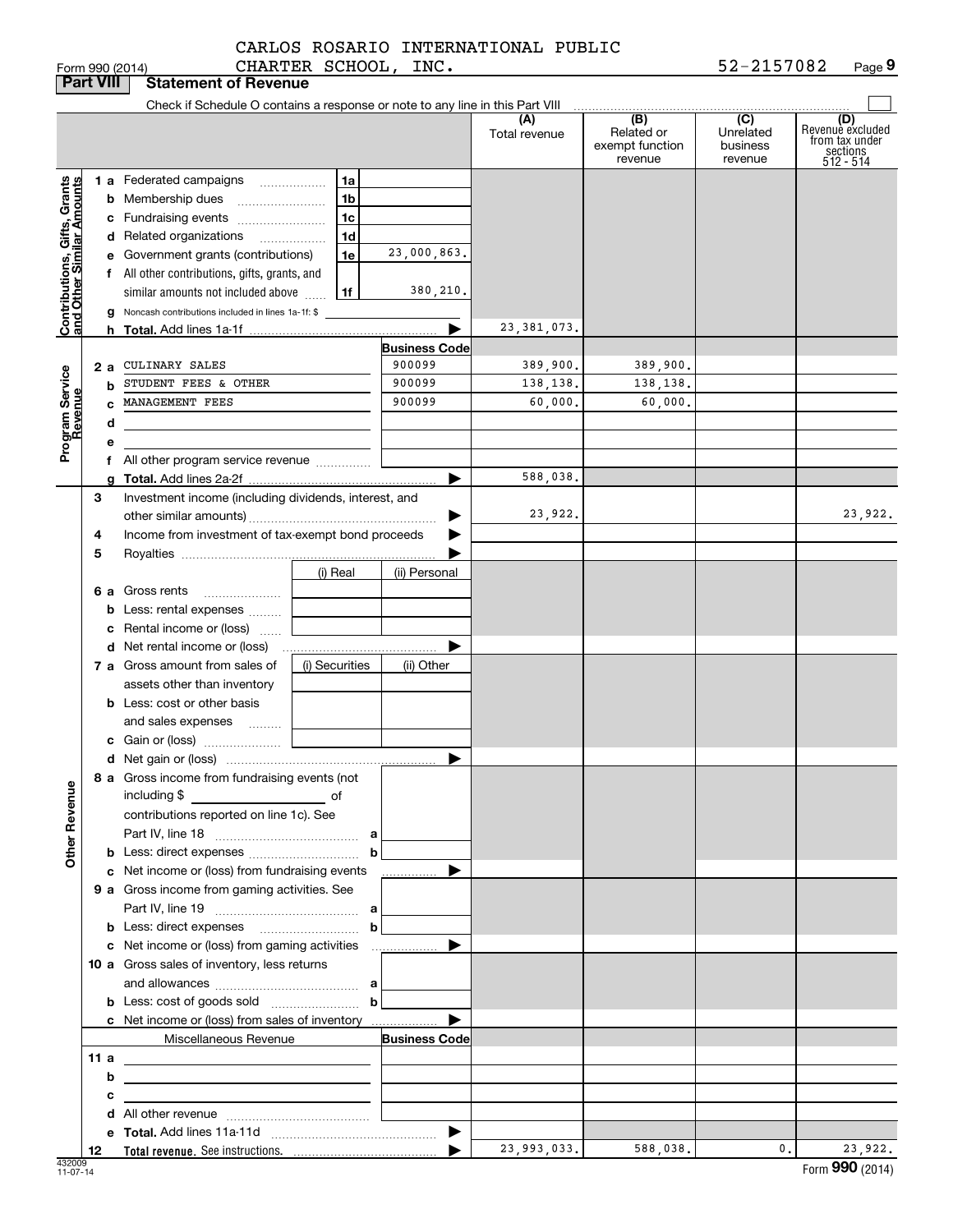## Form 990 (2014) CHARTER SCHOOL, INC. 5 2-21570 8 2 <sub>Page</sub> **Part IX Statement of Functional Expenses** CARLOS ROSARIO INTERNATIONAL PUBLIC

**10**

|              | Section 501(c)(3) and 501(c)(4) organizations must complete all columns. All other organizations must complete column (A).<br>Check if Schedule O contains a response or note to any line in this Part IX |                |                             |                                    |                         |
|--------------|-----------------------------------------------------------------------------------------------------------------------------------------------------------------------------------------------------------|----------------|-----------------------------|------------------------------------|-------------------------|
|              | Do not include amounts reported on lines 6b,                                                                                                                                                              |                | (B)                         | $\overline{C}$                     | (D)                     |
|              | 7b, 8b, 9b, and 10b of Part VIII.                                                                                                                                                                         | Total expenses | Program service<br>expenses | Management and<br>general expenses | Fundraising<br>expenses |
| 1.           | Grants and other assistance to domestic organizations                                                                                                                                                     |                |                             |                                    |                         |
|              | and domestic governments. See Part IV, line 21                                                                                                                                                            | 111,226.       | 111,226.                    |                                    |                         |
| $\mathbf{2}$ | Grants and other assistance to domestic                                                                                                                                                                   |                |                             |                                    |                         |
|              | individuals. See Part IV, line 22                                                                                                                                                                         | 31,076.        | 31,076.                     |                                    |                         |
| 3            | Grants and other assistance to foreign                                                                                                                                                                    |                |                             |                                    |                         |
|              | organizations, foreign governments, and foreign                                                                                                                                                           |                |                             |                                    |                         |
|              | individuals. See Part IV, lines 15 and 16                                                                                                                                                                 |                |                             |                                    |                         |
| 4            | Benefits paid to or for members                                                                                                                                                                           |                |                             |                                    |                         |
| 5            | Compensation of current officers, directors,                                                                                                                                                              |                |                             |                                    |                         |
|              |                                                                                                                                                                                                           | 475,603.       |                             | 475,603.                           |                         |
| 6            | Compensation not included above, to disqualified                                                                                                                                                          |                |                             |                                    |                         |
|              | persons (as defined under section 4958(f)(1)) and                                                                                                                                                         |                |                             |                                    |                         |
|              | persons described in section 4958(c)(3)(B)                                                                                                                                                                |                |                             |                                    |                         |
| 7            |                                                                                                                                                                                                           | 10,318,860.    | 9,251,646.                  | 1,067,214.                         |                         |
| 8            | Pension plan accruals and contributions (include                                                                                                                                                          |                |                             |                                    |                         |
|              | section 401(k) and 403(b) employer contributions)                                                                                                                                                         | 649,240.       | 446,140.                    | 203, 100.                          |                         |
| 9            |                                                                                                                                                                                                           | 1,495,613.     | 1,318,948.                  | 176,665.                           |                         |
| 10           |                                                                                                                                                                                                           | 820,083.       | 724,991.                    | 95,092.                            |                         |
| 11           | Fees for services (non-employees):                                                                                                                                                                        |                |                             |                                    |                         |
| a            |                                                                                                                                                                                                           |                |                             |                                    |                         |
| b            |                                                                                                                                                                                                           | 24,523.        |                             | 24,523.                            |                         |
|              |                                                                                                                                                                                                           | 215,678.       | 94,672.                     | 121,006.                           |                         |
| d            |                                                                                                                                                                                                           |                |                             |                                    |                         |
|              | Professional fundraising services. See Part IV, line 17                                                                                                                                                   |                |                             |                                    |                         |
| f            | Investment management fees                                                                                                                                                                                |                |                             |                                    |                         |
| $\mathbf{q}$ | Other. (If line 11g amount exceeds 10% of line 25,                                                                                                                                                        |                |                             |                                    |                         |
|              | column (A) amount, list line 11g expenses on Sch O.)                                                                                                                                                      | 156,218.       | 82,932.                     | 72,658.                            | 628.                    |
| 12           |                                                                                                                                                                                                           | 46,393.        | 4,955.                      | 41,438.                            |                         |
| 13           |                                                                                                                                                                                                           | 752,989.       | 645,877.                    | 104, 188.                          | 2,924.                  |
| 14           |                                                                                                                                                                                                           | 430, 305.      | 421, 214.                   | 9,091.                             |                         |
| 15           |                                                                                                                                                                                                           |                |                             |                                    |                         |
| 16           |                                                                                                                                                                                                           | 5,016,772.     | 4,431,002.                  | 585,588.                           | 182.                    |
| 17           |                                                                                                                                                                                                           | 183,667.       | 165,055.                    | 18,607.                            | 5.                      |
| 18           | Payments of travel or entertainment expenses                                                                                                                                                              |                |                             |                                    |                         |
|              | for any federal, state, or local public officials                                                                                                                                                         |                |                             |                                    |                         |
| 19           | Conferences, conventions, and meetings                                                                                                                                                                    | 34,820.        | 24, 142.                    | 10,678.                            |                         |
| 20           | Interest                                                                                                                                                                                                  | 1,907.         | 1,260.                      | 647.                               |                         |
| 21           |                                                                                                                                                                                                           | 1,985,225.     |                             |                                    |                         |
| 22           | Depreciation, depletion, and amortization                                                                                                                                                                 | 189,591.       | 1,755,029.<br>168,036.      | 230,196.<br>$\overline{21,555}$ .  |                         |
| 23           | Insurance                                                                                                                                                                                                 |                |                             |                                    |                         |
| 24           | Other expenses. Itemize expenses not covered<br>above. (List miscellaneous expenses in line 24e. If line                                                                                                  |                |                             |                                    |                         |
|              | 24e amount exceeds 10% of line 25, column (A)                                                                                                                                                             |                |                             |                                    |                         |
|              | amount, list line 24e expenses on Schedule 0.)<br>DIRECT STUDENT COSTS                                                                                                                                    | 374, 370.      | 374,370.                    |                                    |                         |
| a<br>b       | DC CHARTER SCHOOL FEE                                                                                                                                                                                     | 228,497.       | 202,002.                    | 26, 495.                           |                         |
| C            | STUDENT ACTIVITIES                                                                                                                                                                                        | 131, 114.      | 130,752.                    | 362.                               |                         |
| d            | DUES & MEMBERSHIP FEES                                                                                                                                                                                    | 48,779.        | 41,199.                     | 7,580.                             |                         |
| е            | All other expenses                                                                                                                                                                                        |                |                             |                                    |                         |
| 25           | Total functional expenses. Add lines 1 through 24e                                                                                                                                                        | 23,722,549.    | 20,426,524.                 | 3,292,286.                         | 3,739.                  |
| 26           | Joint costs. Complete this line only if the organization                                                                                                                                                  |                |                             |                                    |                         |
|              | reported in column (B) joint costs from a combined                                                                                                                                                        |                |                             |                                    |                         |
|              | educational campaign and fundraising solicitation.                                                                                                                                                        |                |                             |                                    |                         |
|              | Check here $\blacktriangleright$<br>if following SOP 98-2 (ASC 958-720)                                                                                                                                   |                |                             |                                    |                         |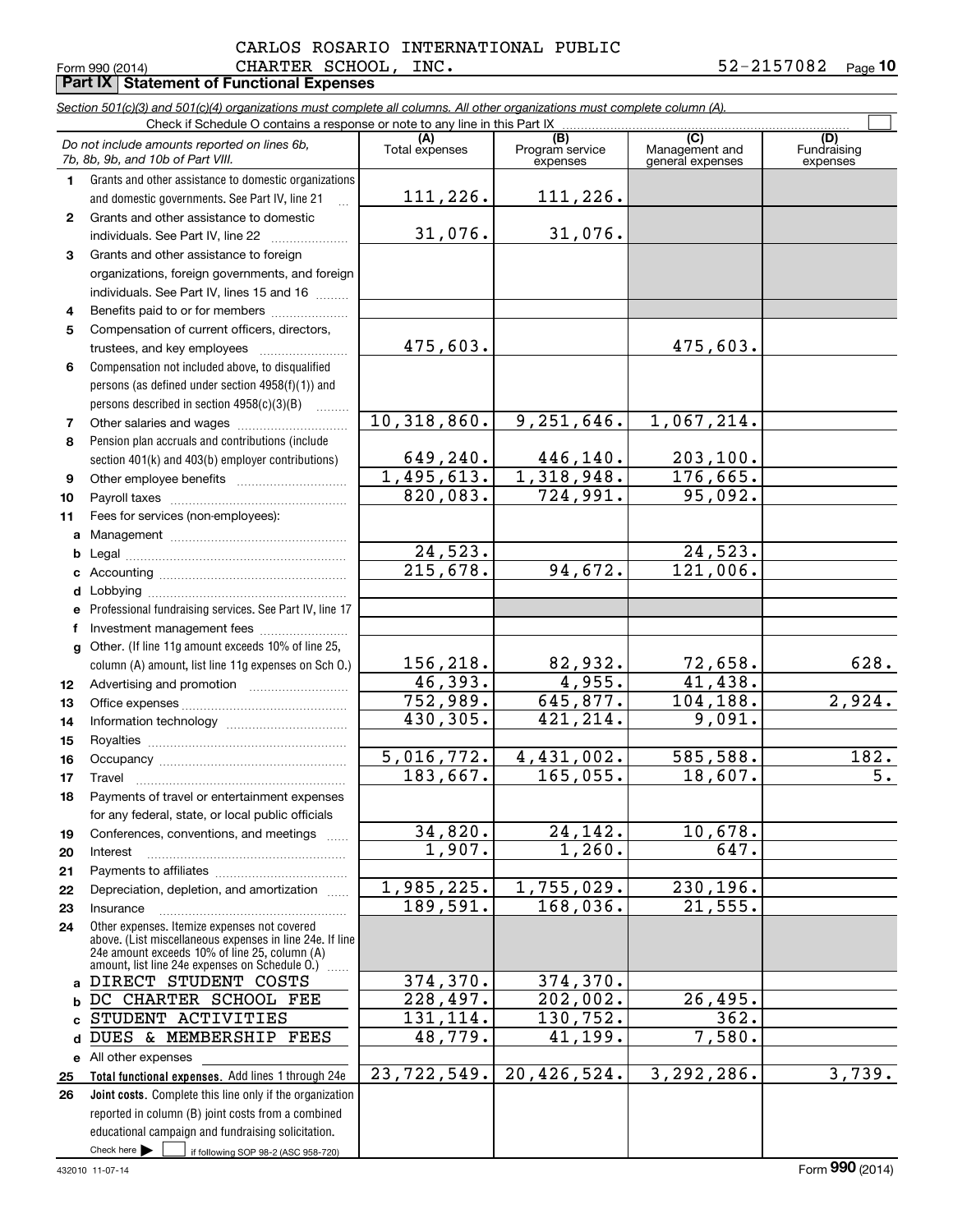$\mathcal{L}^{\text{max}}$ 

|                 | <b>Part X   Balance Sheet</b> |                 |                                     |            |         |
|-----------------|-------------------------------|-----------------|-------------------------------------|------------|---------|
| Form 990 (2014) |                               | CHARTER SCHOOL, | INC.                                | 52-2157082 | Page 11 |
|                 |                               |                 | CARLOS ROSARIO INTERNATIONAL PUBLIC |            |         |

Check if Schedule O contains a response or note to any line in this Part X

|                             |                   |                                                                                                                                                                                                                                |  |                     | (A)<br>Beginning of year |                         | (B)<br>End of year |
|-----------------------------|-------------------|--------------------------------------------------------------------------------------------------------------------------------------------------------------------------------------------------------------------------------|--|---------------------|--------------------------|-------------------------|--------------------|
|                             |                   |                                                                                                                                                                                                                                |  |                     | 6,812.                   | $\mathbf{1}$            | 7,100.             |
|                             | 1                 | Cash - non-interest-bearing                                                                                                                                                                                                    |  |                     | 10,251,932.              | $\mathbf{2}$            | 11,838,169.        |
|                             | $\mathbf{2}$<br>з |                                                                                                                                                                                                                                |  |                     |                          | 3                       | 97,505.            |
|                             |                   |                                                                                                                                                                                                                                |  |                     | 6,785.                   | $\overline{\mathbf{4}}$ | 0.                 |
|                             | 4                 | Loans and other receivables from current and former officers, directors,                                                                                                                                                       |  |                     |                          |                         |                    |
|                             | 5                 |                                                                                                                                                                                                                                |  |                     |                          |                         |                    |
|                             |                   | trustees, key employees, and highest compensated employees. Complete                                                                                                                                                           |  |                     |                          |                         |                    |
|                             | 6                 | Part II of Schedule L                                                                                                                                                                                                          |  |                     |                          | 5                       |                    |
|                             |                   | Loans and other receivables from other disqualified persons (as defined under                                                                                                                                                  |  |                     |                          |                         |                    |
|                             |                   | section 4958(f)(1)), persons described in section 4958(c)(3)(B), and contributing                                                                                                                                              |  |                     |                          |                         |                    |
|                             |                   | employers and sponsoring organizations of section 501(c)(9) voluntary<br>employees' beneficiary organizations (see instr). Complete Part II of Sch L                                                                           |  |                     |                          | 6                       |                    |
| Assets                      |                   |                                                                                                                                                                                                                                |  |                     |                          | $\overline{7}$          |                    |
|                             | 7<br>8            |                                                                                                                                                                                                                                |  |                     |                          | 8                       |                    |
|                             | 9                 |                                                                                                                                                                                                                                |  |                     | 255,033.                 | 9                       | 366,971.           |
|                             |                   | 10a Land, buildings, and equipment: cost or other                                                                                                                                                                              |  |                     |                          |                         |                    |
|                             |                   |                                                                                                                                                                                                                                |  | 30,756,252.         |                          |                         |                    |
|                             |                   | basis. Complete Part VI of Schedule D  10a                                                                                                                                                                                     |  | 8,544,905.          | 23, 397, 738.            | 10c                     | 22, 211, 347.      |
|                             | 11                |                                                                                                                                                                                                                                |  |                     |                          | 11                      | 1,570,324.         |
|                             | 12                |                                                                                                                                                                                                                                |  | 3,036,000.          | 12 <sup>2</sup>          | 3,048,000.              |                    |
|                             | 13                |                                                                                                                                                                                                                                |  |                     | 13                       |                         |                    |
|                             | 14                | Intangible assets [111] married assets [11] matter and the continuum continuum continuum continuum continuum continuum continuum continuum continuum continuum continuum continuum continuum continuum continuum continuum con |  |                     |                          | 14                      |                    |
|                             | 15                |                                                                                                                                                                                                                                |  |                     | 1,783,278.               | 15                      | 596,820.           |
|                             | 16                |                                                                                                                                                                                                                                |  |                     | 38,737,578.              | 16                      | 39,736,236.        |
|                             | 17                |                                                                                                                                                                                                                                |  |                     | 2,318,973.               | 17                      | 3, 239, 845.       |
|                             | 18                |                                                                                                                                                                                                                                |  |                     |                          | 18                      |                    |
|                             | 19                | Deferred revenue information and contract the contract of the contract of the contract of the contract of the                                                                                                                  |  |                     | $\overline{28,940}$ .    | 19                      | 33,311.            |
|                             | 20                |                                                                                                                                                                                                                                |  |                     |                          | 20                      |                    |
|                             | 21                | Escrow or custodial account liability. Complete Part IV of Schedule D                                                                                                                                                          |  |                     |                          | 21                      |                    |
|                             | 22                | Loans and other payables to current and former officers, directors, trustees,                                                                                                                                                  |  |                     |                          |                         |                    |
| Liabilities                 |                   | key employees, highest compensated employees, and disqualified persons.                                                                                                                                                        |  |                     |                          |                         |                    |
|                             |                   |                                                                                                                                                                                                                                |  |                     |                          | 22                      |                    |
|                             | 23                | Secured mortgages and notes payable to unrelated third parties                                                                                                                                                                 |  |                     |                          | 23                      |                    |
|                             | 24                |                                                                                                                                                                                                                                |  |                     |                          | 24                      |                    |
|                             | 25                | Other liabilities (including federal income tax, payables to related third                                                                                                                                                     |  |                     |                          |                         |                    |
|                             |                   | parties, and other liabilities not included on lines 17-24). Complete Part X of                                                                                                                                                |  |                     |                          |                         |                    |
|                             |                   | Schedule D                                                                                                                                                                                                                     |  |                     | $15,852,056$ . 25        |                         | 15,654,987.        |
|                             | 26                | Total liabilities. Add lines 17 through 25                                                                                                                                                                                     |  |                     | 18, 199, 969.            | 26                      | 18,928,143.        |
|                             |                   | Organizations that follow SFAS 117 (ASC 958), check here $\blacktriangleright \begin{array}{c} \boxed{X} \\ \end{array}$ and                                                                                                   |  |                     |                          |                         |                    |
|                             |                   | complete lines 27 through 29, and lines 33 and 34.                                                                                                                                                                             |  |                     |                          |                         |                    |
|                             | 27                |                                                                                                                                                                                                                                |  |                     | 20,537,609.              | 27                      | 20,674,237.        |
|                             | 28                | Temporarily restricted net assets                                                                                                                                                                                              |  |                     | 0.                       | 28                      | 133,856.           |
|                             | 29                | Permanently restricted net assets                                                                                                                                                                                              |  |                     |                          | 29                      |                    |
|                             |                   | Organizations that do not follow SFAS 117 (ASC 958), check here ▶ │                                                                                                                                                            |  |                     |                          |                         |                    |
|                             |                   | and complete lines 30 through 34.                                                                                                                                                                                              |  |                     |                          |                         |                    |
|                             | 30                |                                                                                                                                                                                                                                |  |                     |                          | 30                      |                    |
|                             | 31                | Paid-in or capital surplus, or land, building, or equipment fund                                                                                                                                                               |  |                     |                          | 31                      |                    |
| Net Assets or Fund Balances | 32                | Retained earnings, endowment, accumulated income, or other funds                                                                                                                                                               |  | 1.1.1.1.1.1.1.1.1.1 |                          | 32                      |                    |
|                             | 33                |                                                                                                                                                                                                                                |  |                     | 20,537,609.              | 33                      | 20,808,093.        |
|                             | 34                |                                                                                                                                                                                                                                |  |                     | 38,737,578.              | 34                      | 39,736,236.        |

Form (2014) **990**

**Part X Balance Barry** 

 $\overline{\phantom{0}}$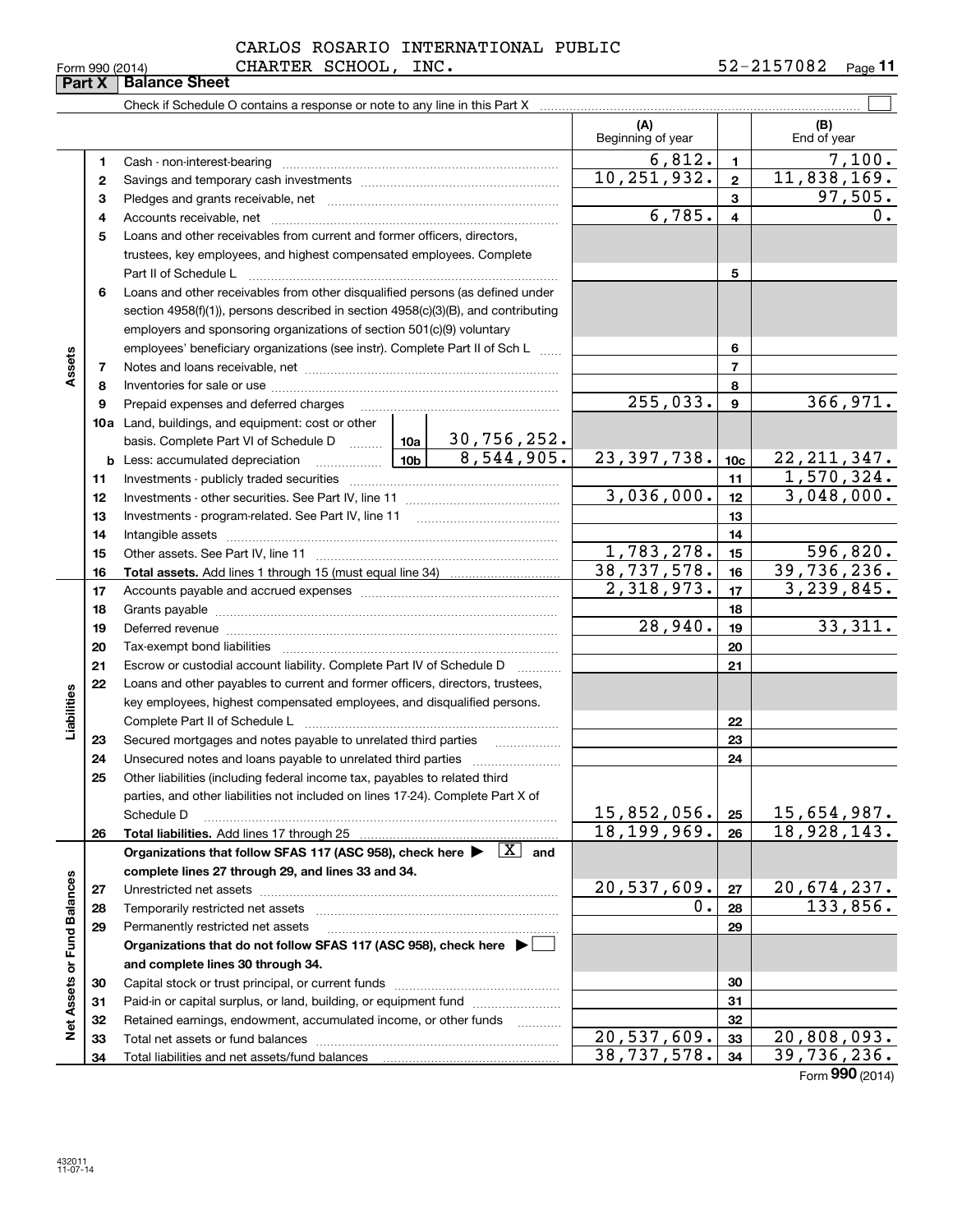|    | CARLOS ROSARIO INTERNATIONAL PUBLIC                                                                                             |                |                              |            |                          |  |  |
|----|---------------------------------------------------------------------------------------------------------------------------------|----------------|------------------------------|------------|--------------------------|--|--|
|    | CHARTER SCHOOL, INC.<br>Form 990 (2014)                                                                                         |                | 52-2157082                   |            | Page $12$                |  |  |
|    | <b>Part XI   Reconciliation of Net Assets</b>                                                                                   |                |                              |            |                          |  |  |
|    | Check if Schedule O contains a response or note to any line in this Part XI                                                     |                |                              |            |                          |  |  |
|    |                                                                                                                                 |                |                              |            |                          |  |  |
| 1  |                                                                                                                                 | 1.             | 23,993,033.<br>23, 722, 549. |            |                          |  |  |
| 2  | $\overline{2}$<br>Total expenses (must equal Part IX, column (A), line 25)                                                      |                |                              |            |                          |  |  |
| 3  | Revenue less expenses. Subtract line 2 from line 1                                                                              | 3              |                              |            | 270,484.                 |  |  |
| 4  |                                                                                                                                 | 4              | 20,537,609.                  |            |                          |  |  |
| 5  |                                                                                                                                 | 5              |                              |            |                          |  |  |
| 6  | Donated services and use of facilities                                                                                          | 6              |                              |            |                          |  |  |
| 7  | Investment expenses                                                                                                             | $\overline{7}$ |                              |            |                          |  |  |
| 8  | Prior period adjustments                                                                                                        | 8              |                              |            | 0.                       |  |  |
| 9  | Other changes in net assets or fund balances (explain in Schedule O)                                                            | 9              |                              |            |                          |  |  |
| 10 | Net assets or fund balances at end of year. Combine lines 3 through 9 (must equal Part X, line 33,                              |                |                              |            |                          |  |  |
|    | column (B))                                                                                                                     | 10             | 20,808,093.                  |            |                          |  |  |
|    | Part XII Financial Statements and Reporting                                                                                     |                |                              |            |                          |  |  |
|    |                                                                                                                                 |                |                              |            | $\vert \texttt{X} \vert$ |  |  |
|    |                                                                                                                                 |                |                              | <b>Yes</b> | <b>No</b>                |  |  |
| 1  | $\boxed{\mathbf{X}}$ Accrual<br>Accounting method used to prepare the Form 990: <u>[16</u> ] Cash<br>Other                      |                |                              |            |                          |  |  |
|    | If the organization changed its method of accounting from a prior year or checked "Other," explain in Schedule O.               |                |                              |            |                          |  |  |
|    | 2a Were the organization's financial statements compiled or reviewed by an independent accountant?                              |                | 2a                           |            | x                        |  |  |
|    | If "Yes," check a box below to indicate whether the financial statements for the year were compiled or reviewed on a            |                |                              |            |                          |  |  |
|    | separate basis, consolidated basis, or both:                                                                                    |                |                              |            |                          |  |  |
|    | Separate basis<br>Consolidated basis<br>Both consolidated and separate basis                                                    |                |                              |            |                          |  |  |
|    | <b>b</b> Were the organization's financial statements audited by an independent accountant?                                     |                | 2 <sub>b</sub>               | х          |                          |  |  |
|    | If "Yes," check a box below to indicate whether the financial statements for the year were audited on a separate basis,         |                |                              |            |                          |  |  |
|    | consolidated basis, or both:                                                                                                    |                |                              |            |                          |  |  |
|    | $X$ Both consolidated and separate basis<br>Consolidated basis<br>Separate basis                                                |                |                              |            |                          |  |  |
|    | c If "Yes" to line 2a or 2b, does the organization have a committee that assumes responsibility for oversight of the audit,     |                |                              |            |                          |  |  |
|    |                                                                                                                                 |                | 2c                           | X          |                          |  |  |
|    | If the organization changed either its oversight process or selection process during the tax year, explain in Schedule O.       |                |                              |            |                          |  |  |
|    | 3a As a result of a federal award, was the organization required to undergo an audit or audits as set forth in the Single Audit |                |                              |            |                          |  |  |
|    |                                                                                                                                 |                | За                           |            | x                        |  |  |
|    | b If "Yes," did the organization undergo the required audit or audits? If the organization did not undergo the required audit   |                |                              |            |                          |  |  |
|    | or audits, explain why in Schedule O and describe any steps taken to undergo such audits                                        |                | 3b                           |            |                          |  |  |

Form (2014) **990**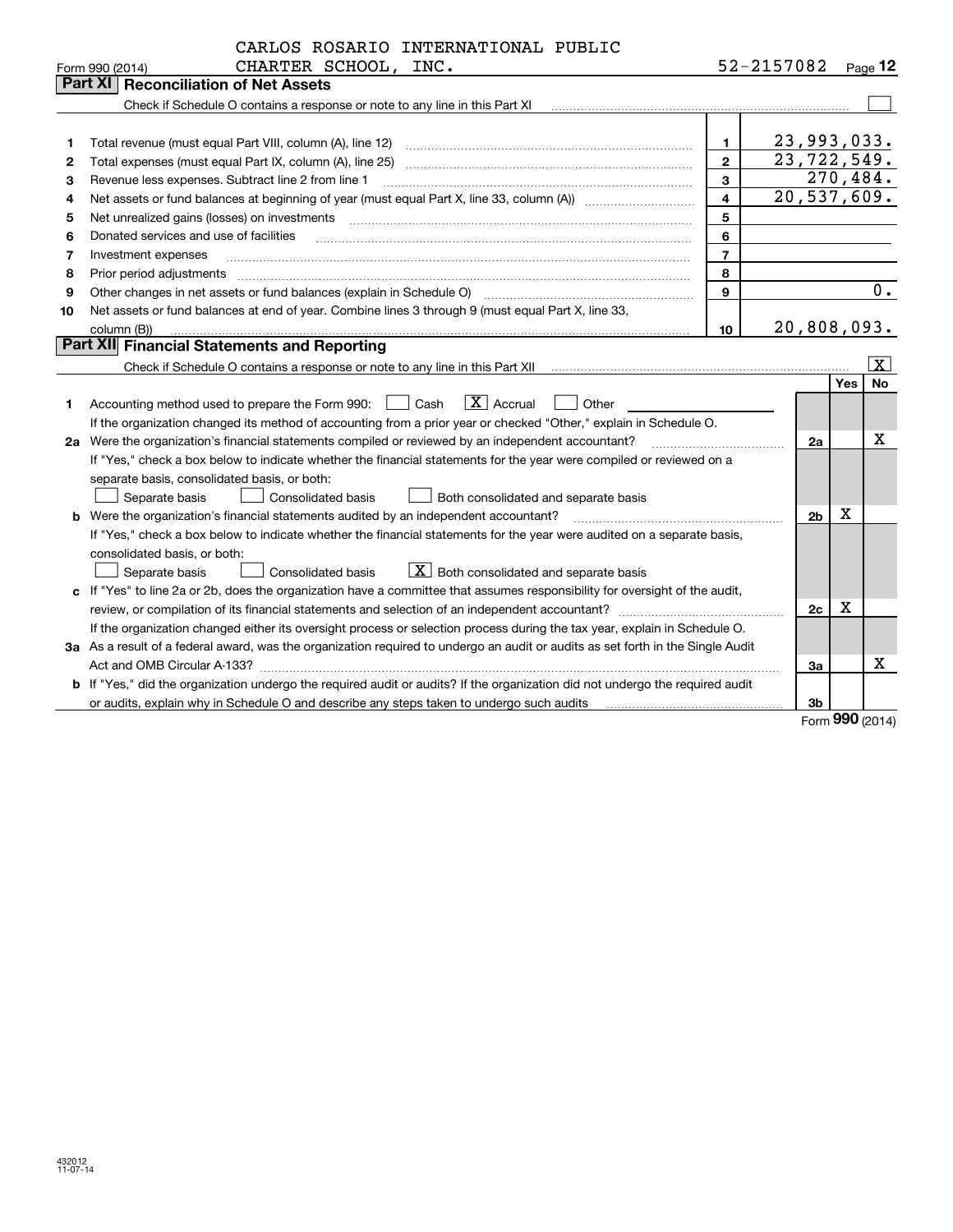| <b>SCHEDULE A</b>                                      |                                                                                                                                                                                                                                                                                        |                                                                                                                                  |     |                                            |                                        |  | OMB No. 1545-0047                     |  |
|--------------------------------------------------------|----------------------------------------------------------------------------------------------------------------------------------------------------------------------------------------------------------------------------------------------------------------------------------------|----------------------------------------------------------------------------------------------------------------------------------|-----|--------------------------------------------|----------------------------------------|--|---------------------------------------|--|
| (Form 990 or 990-EZ)                                   |                                                                                                                                                                                                                                                                                        | <b>Public Charity Status and Public Support</b><br>Complete if the organization is a section 501(c)(3) organization or a section |     |                                            |                                        |  |                                       |  |
|                                                        |                                                                                                                                                                                                                                                                                        | 4947(a)(1) nonexempt charitable trust.                                                                                           |     |                                            |                                        |  |                                       |  |
| Department of the Treasury<br>Internal Revenue Service | Information about Schedule A (Form 990 or 990-EZ) and its instructions is at www.irs.gov/form990.                                                                                                                                                                                      | Attach to Form 990 or Form 990-EZ.                                                                                               |     |                                            |                                        |  | <b>Open to Public</b><br>Inspection   |  |
| Name of the organization                               | CARLOS ROSARIO INTERNATIONAL PUBLIC                                                                                                                                                                                                                                                    |                                                                                                                                  |     |                                            |                                        |  | <b>Employer identification number</b> |  |
|                                                        | CHARTER SCHOOL, INC.                                                                                                                                                                                                                                                                   |                                                                                                                                  |     |                                            |                                        |  | 52-2157082                            |  |
| Part I                                                 | Reason for Public Charity Status (All organizations must complete this part.) See instructions.                                                                                                                                                                                        |                                                                                                                                  |     |                                            |                                        |  |                                       |  |
|                                                        | The organization is not a private foundation because it is: (For lines 1 through 11, check only one box.)                                                                                                                                                                              |                                                                                                                                  |     |                                            |                                        |  |                                       |  |
| 1                                                      | A church, convention of churches, or association of churches described in section 170(b)(1)(A)(i).                                                                                                                                                                                     |                                                                                                                                  |     |                                            |                                        |  |                                       |  |
| $\overline{\text{X}}$<br>2                             | A school described in section 170(b)(1)(A)(ii). (Attach Schedule E.)                                                                                                                                                                                                                   |                                                                                                                                  |     |                                            |                                        |  |                                       |  |
| 3                                                      | A hospital or a cooperative hospital service organization described in section 170(b)(1)(A)(iii).                                                                                                                                                                                      |                                                                                                                                  |     |                                            |                                        |  |                                       |  |
| 4<br>city, and state:                                  | A medical research organization operated in conjunction with a hospital described in section 170(b)(1)(A)(iii). Enter the hospital's name,                                                                                                                                             |                                                                                                                                  |     |                                            |                                        |  |                                       |  |
| 5                                                      | An organization operated for the benefit of a college or university owned or operated by a governmental unit described in                                                                                                                                                              |                                                                                                                                  |     |                                            |                                        |  |                                       |  |
|                                                        | section 170(b)(1)(A)(iv). (Complete Part II.)                                                                                                                                                                                                                                          |                                                                                                                                  |     |                                            |                                        |  |                                       |  |
| 6                                                      | A federal, state, or local government or governmental unit described in section 170(b)(1)(A)(v).                                                                                                                                                                                       |                                                                                                                                  |     |                                            |                                        |  |                                       |  |
| $\overline{\phantom{a}}$                               | An organization that normally receives a substantial part of its support from a governmental unit or from the general public described in                                                                                                                                              |                                                                                                                                  |     |                                            |                                        |  |                                       |  |
|                                                        | section 170(b)(1)(A)(vi). (Complete Part II.)                                                                                                                                                                                                                                          |                                                                                                                                  |     |                                            |                                        |  |                                       |  |
| 8                                                      | A community trust described in section 170(b)(1)(A)(vi). (Complete Part II.)                                                                                                                                                                                                           |                                                                                                                                  |     |                                            |                                        |  |                                       |  |
| 9                                                      | An organization that normally receives: (1) more than 33 1/3% of its support from contributions, membership fees, and gross receipts from                                                                                                                                              |                                                                                                                                  |     |                                            |                                        |  |                                       |  |
|                                                        | activities related to its exempt functions - subject to certain exceptions, and (2) no more than 33 1/3% of its support from gross investment<br>income and unrelated business taxable income (less section 511 tax) from businesses acquired by the organization after June 30, 1975. |                                                                                                                                  |     |                                            |                                        |  |                                       |  |
|                                                        | See section 509(a)(2). (Complete Part III.)                                                                                                                                                                                                                                            |                                                                                                                                  |     |                                            |                                        |  |                                       |  |
| 10                                                     | An organization organized and operated exclusively to test for public safety. See section 509(a)(4).                                                                                                                                                                                   |                                                                                                                                  |     |                                            |                                        |  |                                       |  |
| 11                                                     | An organization organized and operated exclusively for the benefit of, to perform the functions of, or to carry out the purposes of one or                                                                                                                                             |                                                                                                                                  |     |                                            |                                        |  |                                       |  |
|                                                        | more publicly supported organizations described in section 509(a)(1) or section 509(a)(2). See section 509(a)(3). Check the box in                                                                                                                                                     |                                                                                                                                  |     |                                            |                                        |  |                                       |  |
|                                                        | lines 11a through 11d that describes the type of supporting organization and complete lines 11e, 11f, and 11g.                                                                                                                                                                         |                                                                                                                                  |     |                                            |                                        |  |                                       |  |
| a                                                      | Type I. A supporting organization operated, supervised, or controlled by its supported organization(s), typically by giving                                                                                                                                                            |                                                                                                                                  |     |                                            |                                        |  |                                       |  |
|                                                        | the supported organization(s) the power to regularly appoint or elect a majority of the directors or trustees of the supporting                                                                                                                                                        |                                                                                                                                  |     |                                            |                                        |  |                                       |  |
| b                                                      | organization. You must complete Part IV, Sections A and B.<br>Type II. A supporting organization supervised or controlled in connection with its supported organization(s), by having                                                                                                  |                                                                                                                                  |     |                                            |                                        |  |                                       |  |
|                                                        | control or management of the supporting organization vested in the same persons that control or manage the supported                                                                                                                                                                   |                                                                                                                                  |     |                                            |                                        |  |                                       |  |
|                                                        | organization(s). You must complete Part IV, Sections A and C.                                                                                                                                                                                                                          |                                                                                                                                  |     |                                            |                                        |  |                                       |  |
| c                                                      | Type III functionally integrated. A supporting organization operated in connection with, and functionally integrated with,                                                                                                                                                             |                                                                                                                                  |     |                                            |                                        |  |                                       |  |
|                                                        | its supported organization(s) (see instructions). You must complete Part IV, Sections A, D, and E.                                                                                                                                                                                     |                                                                                                                                  |     |                                            |                                        |  |                                       |  |
| d                                                      | Type III non-functionally integrated. A supporting organization operated in connection with its supported organization(s)                                                                                                                                                              |                                                                                                                                  |     |                                            |                                        |  |                                       |  |
|                                                        | that is not functionally integrated. The organization generally must satisfy a distribution requirement and an attentiveness                                                                                                                                                           |                                                                                                                                  |     |                                            |                                        |  |                                       |  |
|                                                        | requirement (see instructions). You must complete Part IV, Sections A and D, and Part V.<br>Check this box if the organization received a written determination from the IRS that it is a Type I, Type II, Type III                                                                    |                                                                                                                                  |     |                                            |                                        |  |                                       |  |
| е                                                      | functionally integrated, or Type III non-functionally integrated supporting organization.                                                                                                                                                                                              |                                                                                                                                  |     |                                            |                                        |  |                                       |  |
|                                                        | f Enter the number of supported organizations                                                                                                                                                                                                                                          |                                                                                                                                  |     |                                            |                                        |  |                                       |  |
|                                                        | Provide the following information about the supported organization(s).                                                                                                                                                                                                                 |                                                                                                                                  |     |                                            |                                        |  |                                       |  |
| (i) Name of supported<br>organization                  | $(ii)$ EIN                                                                                                                                                                                                                                                                             | (iii) Type of organization<br>(described on lines 1-9                                                                            |     | (iv) Is the organization<br>listed in your | (v) Amount of monetary<br>support (see |  | (vi) Amount of<br>other support (see  |  |
|                                                        |                                                                                                                                                                                                                                                                                        | above or IRC section                                                                                                             |     | governing document?                        | Instructions)                          |  | Instructions)                         |  |
|                                                        |                                                                                                                                                                                                                                                                                        | (see instructions))                                                                                                              | Yes | No                                         |                                        |  |                                       |  |
|                                                        |                                                                                                                                                                                                                                                                                        |                                                                                                                                  |     |                                            |                                        |  |                                       |  |
|                                                        |                                                                                                                                                                                                                                                                                        |                                                                                                                                  |     |                                            |                                        |  |                                       |  |
|                                                        |                                                                                                                                                                                                                                                                                        |                                                                                                                                  |     |                                            |                                        |  |                                       |  |
|                                                        |                                                                                                                                                                                                                                                                                        |                                                                                                                                  |     |                                            |                                        |  |                                       |  |
|                                                        |                                                                                                                                                                                                                                                                                        |                                                                                                                                  |     |                                            |                                        |  |                                       |  |
|                                                        |                                                                                                                                                                                                                                                                                        |                                                                                                                                  |     |                                            |                                        |  |                                       |  |
|                                                        |                                                                                                                                                                                                                                                                                        |                                                                                                                                  |     |                                            |                                        |  |                                       |  |
|                                                        |                                                                                                                                                                                                                                                                                        |                                                                                                                                  |     |                                            |                                        |  |                                       |  |
|                                                        |                                                                                                                                                                                                                                                                                        |                                                                                                                                  |     |                                            |                                        |  |                                       |  |
| Total                                                  |                                                                                                                                                                                                                                                                                        |                                                                                                                                  |     |                                            |                                        |  |                                       |  |
|                                                        | بمناوي وسلموا موالا مممر ومناويا المرار ومناوباتهم                                                                                                                                                                                                                                     |                                                                                                                                  |     |                                            |                                        |  | Cabadula A (Fauna 000 av 000 EZ) 0044 |  |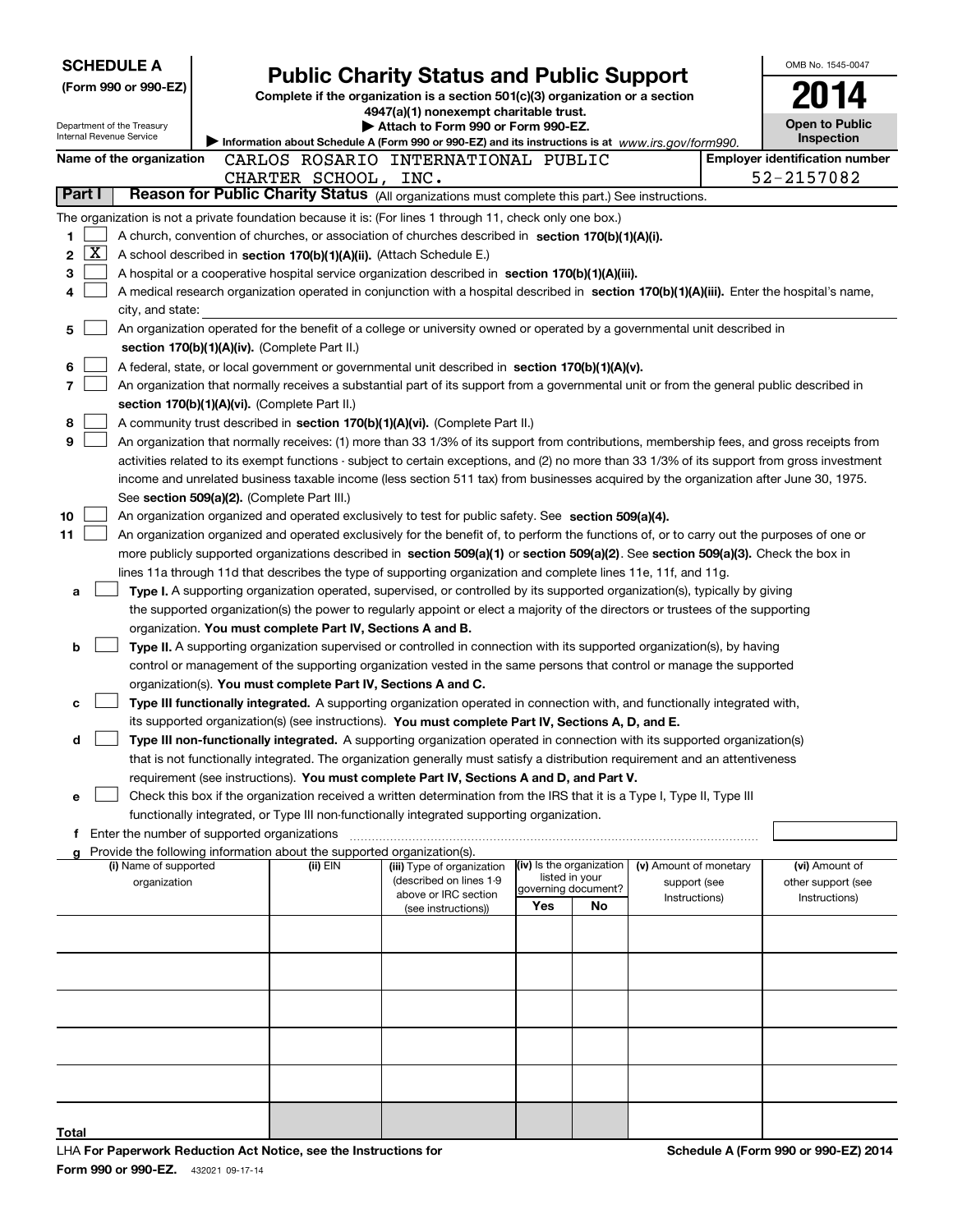Schedule A (Form 990 or 990-EZ) 2014 Page CHARTER SCHOOL, INC. 52-2157082

**2**

(Complete only if you checked the box on line 5, 7, or 8 of Part I or if the organization failed to qualify under Part III. If the organization fails to qualify under the tests listed below, please complete Part III.) **Part II Support Schedule for Organizations Described in Sections 170(b)(1)(A)(iv) and 170(b)(1)(A)(vi)**

|    | <b>Section A. Public Support</b>                                                                                                               |          |          |                 |            |          |           |
|----|------------------------------------------------------------------------------------------------------------------------------------------------|----------|----------|-----------------|------------|----------|-----------|
|    | Calendar year (or fiscal year beginning in) $\blacktriangleright$                                                                              | (a) 2010 | (b) 2011 | <b>(c)</b> 2012 | $(d)$ 2013 | (e) 2014 | (f) Total |
|    | <b>1</b> Gifts, grants, contributions, and                                                                                                     |          |          |                 |            |          |           |
|    | membership fees received. (Do not                                                                                                              |          |          |                 |            |          |           |
|    | include any "unusual grants.")                                                                                                                 |          |          |                 |            |          |           |
|    | 2 Tax revenues levied for the organ-                                                                                                           |          |          |                 |            |          |           |
|    | ization's benefit and either paid to                                                                                                           |          |          |                 |            |          |           |
|    | or expended on its behalf                                                                                                                      |          |          |                 |            |          |           |
|    | 3 The value of services or facilities                                                                                                          |          |          |                 |            |          |           |
|    | furnished by a governmental unit to                                                                                                            |          |          |                 |            |          |           |
|    | the organization without charge                                                                                                                |          |          |                 |            |          |           |
|    | <b>Total.</b> Add lines 1 through 3                                                                                                            |          |          |                 |            |          |           |
| 5. | The portion of total contributions                                                                                                             |          |          |                 |            |          |           |
|    | by each person (other than a                                                                                                                   |          |          |                 |            |          |           |
|    | governmental unit or publicly                                                                                                                  |          |          |                 |            |          |           |
|    | supported organization) included                                                                                                               |          |          |                 |            |          |           |
|    | on line 1 that exceeds 2% of the                                                                                                               |          |          |                 |            |          |           |
|    | amount shown on line 11,                                                                                                                       |          |          |                 |            |          |           |
|    | column (f)                                                                                                                                     |          |          |                 |            |          |           |
|    | 6 Public support. Subtract line 5 from line 4.                                                                                                 |          |          |                 |            |          |           |
|    | <b>Section B. Total Support</b>                                                                                                                |          |          |                 |            |          |           |
|    | Calendar year (or fiscal year beginning in)                                                                                                    | (a) 2010 | (b) 2011 | $(c)$ 2012      | $(d)$ 2013 | (e) 2014 | (f) Total |
|    | 7 Amounts from line 4                                                                                                                          |          |          |                 |            |          |           |
| 8  | Gross income from interest,                                                                                                                    |          |          |                 |            |          |           |
|    | dividends, payments received on                                                                                                                |          |          |                 |            |          |           |
|    | securities loans, rents, royalties                                                                                                             |          |          |                 |            |          |           |
|    | and income from similar sources                                                                                                                |          |          |                 |            |          |           |
| 9. | Net income from unrelated business                                                                                                             |          |          |                 |            |          |           |
|    | activities, whether or not the                                                                                                                 |          |          |                 |            |          |           |
|    | business is regularly carried on                                                                                                               |          |          |                 |            |          |           |
|    | <b>10</b> Other income. Do not include gain                                                                                                    |          |          |                 |            |          |           |
|    | or loss from the sale of capital                                                                                                               |          |          |                 |            |          |           |
|    | assets (Explain in Part VI.)                                                                                                                   |          |          |                 |            |          |           |
|    | 11 Total support. Add lines 7 through 10                                                                                                       |          |          |                 |            |          |           |
|    | <b>12</b> Gross receipts from related activities, etc. (see instructions)                                                                      |          |          |                 |            | 12       |           |
|    | 13 First five years. If the Form 990 is for the organization's first, second, third, fourth, or fifth tax year as a section 501(c)(3)          |          |          |                 |            |          |           |
|    | organization, check this box and stop here                                                                                                     |          |          |                 |            |          |           |
|    | <b>Section C. Computation of Public Support Percentage</b>                                                                                     |          |          |                 |            |          |           |
|    | 14 Public support percentage for 2014 (line 6, column (f) divided by line 11, column (f) <i>mummumumum</i>                                     |          |          |                 |            | 14       | %         |
|    |                                                                                                                                                |          |          |                 |            | 15       | %         |
|    | 16a 33 1/3% support test - 2014. If the organization did not check the box on line 13, and line 14 is 33 1/3% or more, check this box and      |          |          |                 |            |          |           |
|    | stop here. The organization qualifies as a publicly supported organization                                                                     |          |          |                 |            |          |           |
|    | b 33 1/3% support test - 2013. If the organization did not check a box on line 13 or 16a, and line 15 is 33 1/3% or more, check this box       |          |          |                 |            |          |           |
|    | and stop here. The organization qualifies as a publicly supported organization                                                                 |          |          |                 |            |          |           |
|    | 17a 10% -facts-and-circumstances test - 2014. If the organization did not check a box on line 13, 16a, or 16b, and line 14 is 10% or more,     |          |          |                 |            |          |           |
|    | and if the organization meets the "facts-and-circumstances" test, check this box and stop here. Explain in Part VI how the organization        |          |          |                 |            |          |           |
|    | meets the "facts-and-circumstances" test. The organization qualifies as a publicly supported organization                                      |          |          |                 |            |          |           |
|    | <b>b 10% -facts-and-circumstances test - 2013.</b> If the organization did not check a box on line 13, 16a, 16b, or 17a, and line 15 is 10% or |          |          |                 |            |          |           |
|    | more, and if the organization meets the "facts-and-circumstances" test, check this box and stop here. Explain in Part VI how the               |          |          |                 |            |          |           |
|    | organization meets the "facts-and-circumstances" test. The organization qualifies as a publicly supported organization                         |          |          |                 |            |          |           |
|    | 18 Private foundation. If the organization did not check a box on line 13, 16a, 16b, 17a, or 17b, check this box and see instructions          |          |          |                 |            |          |           |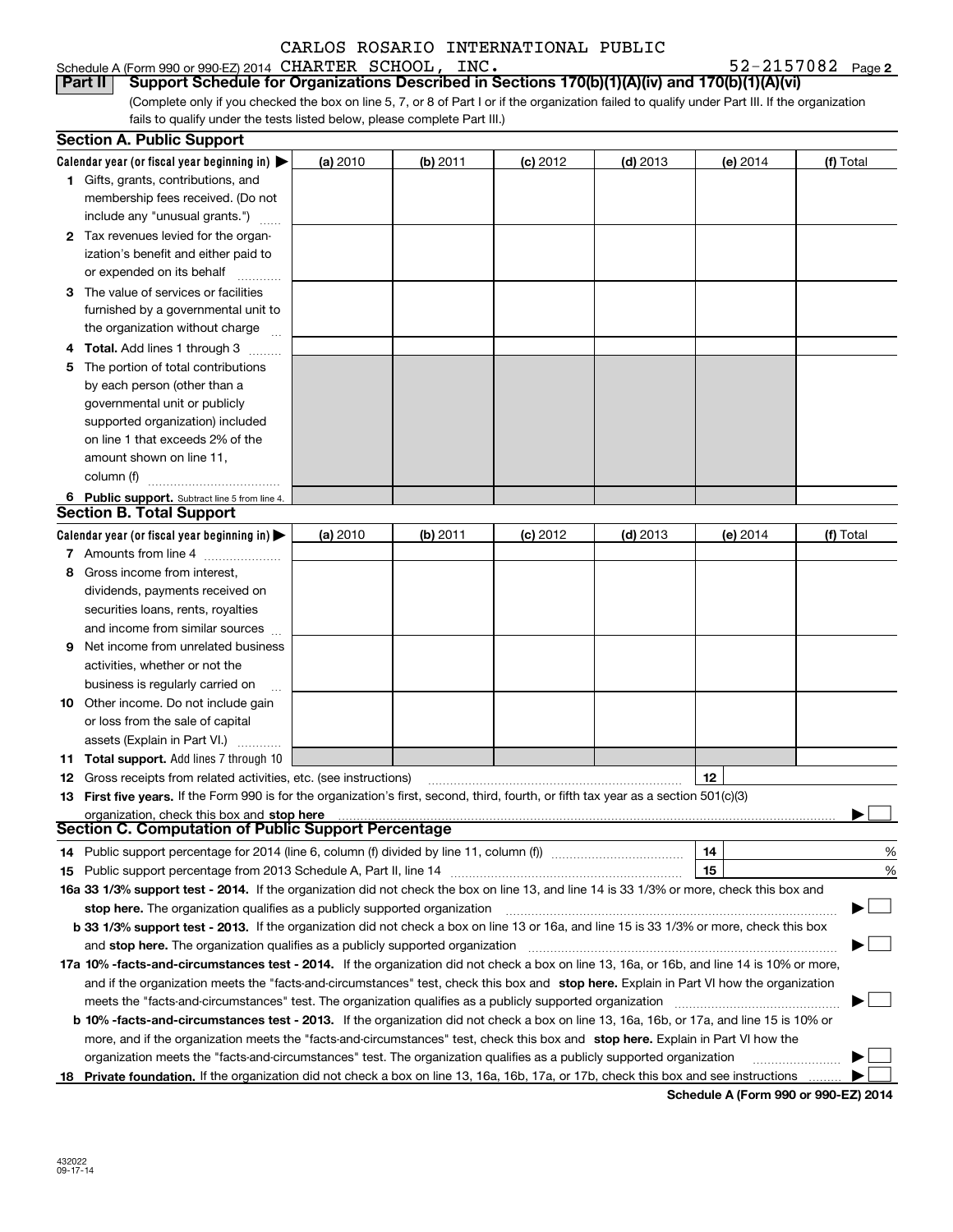## **Part III Support Schedule for Organizations Described in Section 509(a)(2)**

(Complete only if you checked the box on line 9 of Part I or if the organization failed to qualify under Part II. If the organization fails to qualify under the tests listed below, please complete Part II.)

| Section A. Public Support                                                                                                                                                                                                               |          |          |            |            |          |             |
|-----------------------------------------------------------------------------------------------------------------------------------------------------------------------------------------------------------------------------------------|----------|----------|------------|------------|----------|-------------|
| Calendar year (or fiscal year beginning in) $\blacktriangleright$                                                                                                                                                                       | (a) 2010 | (b) 2011 | $(c)$ 2012 | $(d)$ 2013 | (e) 2014 | (f) Total   |
| 1 Gifts, grants, contributions, and                                                                                                                                                                                                     |          |          |            |            |          |             |
| membership fees received. (Do not                                                                                                                                                                                                       |          |          |            |            |          |             |
| include any "unusual grants.")                                                                                                                                                                                                          |          |          |            |            |          |             |
| <b>2</b> Gross receipts from admissions,                                                                                                                                                                                                |          |          |            |            |          |             |
| merchandise sold or services per-                                                                                                                                                                                                       |          |          |            |            |          |             |
| formed, or facilities furnished in                                                                                                                                                                                                      |          |          |            |            |          |             |
| any activity that is related to the<br>organization's tax-exempt purpose                                                                                                                                                                |          |          |            |            |          |             |
| <b>3</b> Gross receipts from activities that                                                                                                                                                                                            |          |          |            |            |          |             |
| are not an unrelated trade or bus-                                                                                                                                                                                                      |          |          |            |            |          |             |
| iness under section 513                                                                                                                                                                                                                 |          |          |            |            |          |             |
|                                                                                                                                                                                                                                         |          |          |            |            |          |             |
| 4 Tax revenues levied for the organ-                                                                                                                                                                                                    |          |          |            |            |          |             |
| ization's benefit and either paid to                                                                                                                                                                                                    |          |          |            |            |          |             |
| or expended on its behalf<br>.                                                                                                                                                                                                          |          |          |            |            |          |             |
| 5 The value of services or facilities                                                                                                                                                                                                   |          |          |            |            |          |             |
| furnished by a governmental unit to                                                                                                                                                                                                     |          |          |            |            |          |             |
| the organization without charge                                                                                                                                                                                                         |          |          |            |            |          |             |
| <b>6 Total.</b> Add lines 1 through 5                                                                                                                                                                                                   |          |          |            |            |          |             |
| 7a Amounts included on lines 1, 2, and                                                                                                                                                                                                  |          |          |            |            |          |             |
| 3 received from disqualified persons                                                                                                                                                                                                    |          |          |            |            |          |             |
| <b>b</b> Amounts included on lines 2 and 3 received<br>from other than disqualified persons that                                                                                                                                        |          |          |            |            |          |             |
| exceed the greater of \$5,000 or 1% of the                                                                                                                                                                                              |          |          |            |            |          |             |
| amount on line 13 for the year                                                                                                                                                                                                          |          |          |            |            |          |             |
| c Add lines 7a and 7b                                                                                                                                                                                                                   |          |          |            |            |          |             |
| 8 Public support (Subtract line 7c from line 6.)                                                                                                                                                                                        |          |          |            |            |          |             |
| <b>Section B. Total Support</b>                                                                                                                                                                                                         |          |          |            |            |          |             |
| Calendar year (or fiscal year beginning in) $\blacktriangleright$                                                                                                                                                                       | (a) 2010 | (b) 2011 | $(c)$ 2012 | $(d)$ 2013 | (e) 2014 | (f) Total   |
| 9 Amounts from line 6                                                                                                                                                                                                                   |          |          |            |            |          |             |
| 10a Gross income from interest,                                                                                                                                                                                                         |          |          |            |            |          |             |
| dividends, payments received on<br>securities loans, rents, royalties                                                                                                                                                                   |          |          |            |            |          |             |
| and income from similar sources                                                                                                                                                                                                         |          |          |            |            |          |             |
| <b>b</b> Unrelated business taxable income                                                                                                                                                                                              |          |          |            |            |          |             |
| (less section 511 taxes) from businesses                                                                                                                                                                                                |          |          |            |            |          |             |
| acquired after June 30, 1975                                                                                                                                                                                                            |          |          |            |            |          |             |
| c Add lines 10a and 10b                                                                                                                                                                                                                 |          |          |            |            |          |             |
| <b>11</b> Net income from unrelated business                                                                                                                                                                                            |          |          |            |            |          |             |
| activities not included in line 10b,                                                                                                                                                                                                    |          |          |            |            |          |             |
| whether or not the business is<br>regularly carried on                                                                                                                                                                                  |          |          |            |            |          |             |
| 12 Other income. Do not include gain                                                                                                                                                                                                    |          |          |            |            |          |             |
| or loss from the sale of capital                                                                                                                                                                                                        |          |          |            |            |          |             |
| assets (Explain in Part VI.)<br>13 Total support. (Add lines 9, 10c, 11, and 12.)                                                                                                                                                       |          |          |            |            |          |             |
| 14 First five years. If the Form 990 is for the organization's first, second, third, fourth, or fifth tax year as a section 501(c)(3) organization,                                                                                     |          |          |            |            |          |             |
| check this box and stop here <b>construction and construction</b> construction and stop here <b>constructed</b> and stop here <b>constructed</b> and <b>stop here construction construction construction construction construction </b> |          |          |            |            |          |             |
| <b>Section C. Computation of Public Support Percentage</b>                                                                                                                                                                              |          |          |            |            |          |             |
|                                                                                                                                                                                                                                         |          |          |            |            | 15       | %           |
| 16 Public support percentage from 2013 Schedule A, Part III, line 15                                                                                                                                                                    |          |          |            |            | 16       | %           |
| Section D. Computation of Investment Income Percentage                                                                                                                                                                                  |          |          |            |            |          |             |
| 17 Investment income percentage for 2014 (line 10c, column (f) divided by line 13, column (f))                                                                                                                                          |          |          |            |            | 17       | %           |
| 18 Investment income percentage from 2013 Schedule A, Part III, line 17                                                                                                                                                                 |          |          |            |            | 18       | %           |
| 19a 33 1/3% support tests - 2014. If the organization did not check the box on line 14, and line 15 is more than 33 1/3%, and line 17 is not                                                                                            |          |          |            |            |          |             |
| more than 33 1/3%, check this box and stop here. The organization qualifies as a publicly supported organization                                                                                                                        |          |          |            |            |          | $\sim$<br>▶ |
| <b>b 33 1/3% support tests - 2013.</b> If the organization did not check a box on line 14 or line 19a, and line 16 is more than 33 1/3%, and                                                                                            |          |          |            |            |          |             |
|                                                                                                                                                                                                                                         |          |          |            |            |          |             |
| line 18 is not more than 33 1/3%, check this box and stop here. The organization qualifies as a publicly supported organization                                                                                                         |          |          |            |            |          |             |
|                                                                                                                                                                                                                                         |          |          |            |            |          |             |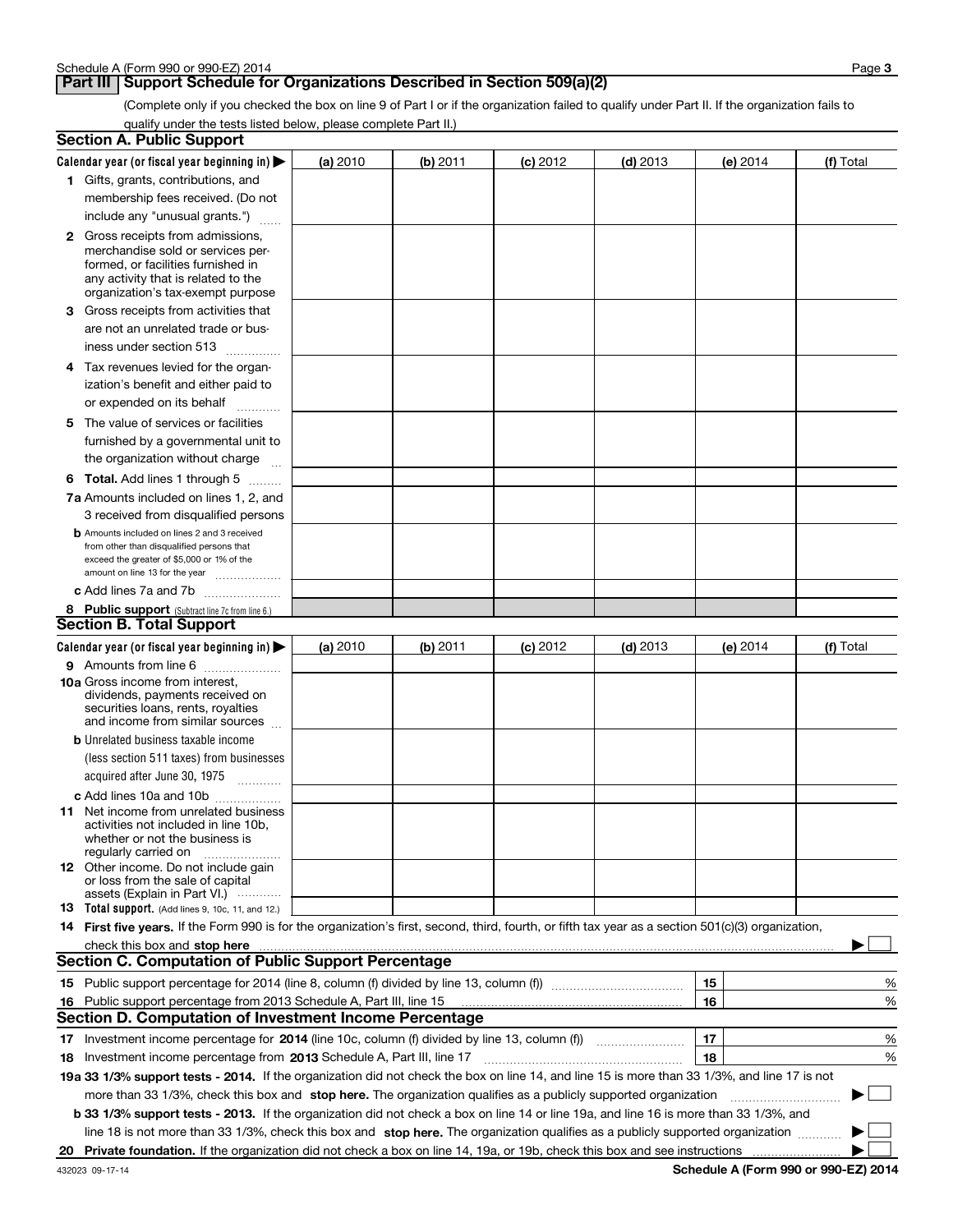## **Part IV Supporting Organizations**

(Complete only if you checked a box on line 11 of Part I. If you checked 11a of Part I, complete Sections A and B. If you checked 11b of Part I, complete Sections A and C. If you checked 11c of Part I, complete Sections A, D, and E. If you checked 11d of Part I, complete Sections A and D, and complete Part V.)

#### **Section A. All Supporting Organizations**

- **1** Are all of the organization's supported organizations listed by name in the organization's governing *If "No" describe in how the supported organizations are designated. If designated by* documents? *Part VI class or purpose, describe the designation. If historic and continuing relationship, explain.*
- **2** Did the organization have any supported organization that does not have an IRS determination of status under section 509(a)(1) or (2)? If "Yes," explain in Part VI how the organization determined that the supported *organization was described in section 509(a)(1) or (2).*
- **3a** Did the organization have a supported organization described in section 501(c)(4), (5), or (6)? If "Yes," answer *(b) and (c) below.*
- **b** Did the organization confirm that each supported organization qualified under section 501(c)(4), (5), or (6) and satisfied the public support tests under section 509(a)(2)? If "Yes," describe in Part VI when and how the *organization made the determination.*
- **c**Did the organization ensure that all support to such organizations was used exclusively for section 170(c)(2) (B) purposes? If "Yes," explain in Part VI what controls the organization put in place to ensure such use.
- **4a***If* Was any supported organization not organized in the United States ("foreign supported organization")? *"Yes" and if you checked 11a or 11b in Part I, answer (b) and (c) below.*
- **b** Did the organization have ultimate control and discretion in deciding whether to make grants to the foreign supported organization? If "Yes," describe in **Part VI** how the organization had such control and discretion *despite being controlled or supervised by or in connection with its supported organizations.*
- **c** Did the organization support any foreign supported organization that does not have an IRS determination under sections 501(c)(3) and 509(a)(1) or (2)? If "Yes," explain in Part VI what controls the organization used *to ensure that all support to the foreign supported organization was used exclusively for section 170(c)(2)(B) purposes.*
- **5a***If "Yes,"* Did the organization add, substitute, or remove any supported organizations during the tax year? answer (b) and (c) below (if applicable). Also, provide detail in Part VI, including (i) the names and EIN *numbers of the supported organizations added, substituted, or removed, (ii) the reasons for each such action, (iii) the authority under the organization's organizing document authorizing such action, and (iv) how the action was accomplished (such as by amendment to the organizing document).*
- **b** Type I or Type II only. Was any added or substituted supported organization part of a class already designated in the organization's organizing document?
- **cSubstitutions only.**  Was the substitution the result of an event beyond the organization's control?
- **6** Did the organization provide support (whether in the form of grants or the provision of services or facilities) to *If "Yes," provide detail in* support or benefit one or more of the filing organization's supported organizations? anyone other than (a) its supported organizations; (b) individuals that are part of the charitable class benefited by one or more of its supported organizations; or (c) other supporting organizations that also *Part VI.*
- **7**Did the organization provide a grant, loan, compensation, or other similar payment to a substantial *If "Yes," complete Part I of Schedule L (Form 990).* controlled entity with regard to a substantial contributor? contributor (defined in IRC 4958(c)(3)(C)), a family member of a substantial contributor, or a 35-percent
- **8** Did the organization make a loan to a disqualified person (as defined in section 4958) not described in line 7? *If "Yes," complete Part I of Schedule L (Form 990).*
- **9a** Was the organization controlled directly or indirectly at any time during the tax year by one or more in section 509(a)(1) or (2))? If "Yes," *provide detail in Part VI.* disqualified persons as defined in section 4946 (other than foundation managers and organizations described
- **b** Did one or more disqualified persons (as defined in line 9(a)) hold a controlling interest in any entity in which the supporting organization had an interest? If "Yes," provide detail in Part VI.
- **c** Did a disqualified person (as defined in line 9(a)) have an ownership interest in, or derive any personal benefit from, assets in which the supporting organization also had an interest? If "Yes," provide detail in Part VI.
- **10a**Was the organization subject to the excess business holdings rules of IRC 4943 because of IRC 4943(f)  *If "Yes," answer (b) below.* organizations)? (regarding certain Type II supporting organizations, and all Type III non-functionally integrated supporting
- **b** Did the organization have any excess business holdings in the tax year? (Use Schedule C, Form 4720, to *determine whether the organization had excess business holdings.)*

432024 09-17-14

**Schedule A (Form 990 or 990-EZ) 2014**

**1**

**2**

**3a**

**3b**

**3c**

**4a**

**4b**

**4c**

**5a**

**5b5c**

**6**

**7**

**8**

**9a**

**9b**

**9c**

**10a**

**10b**

**YesNo**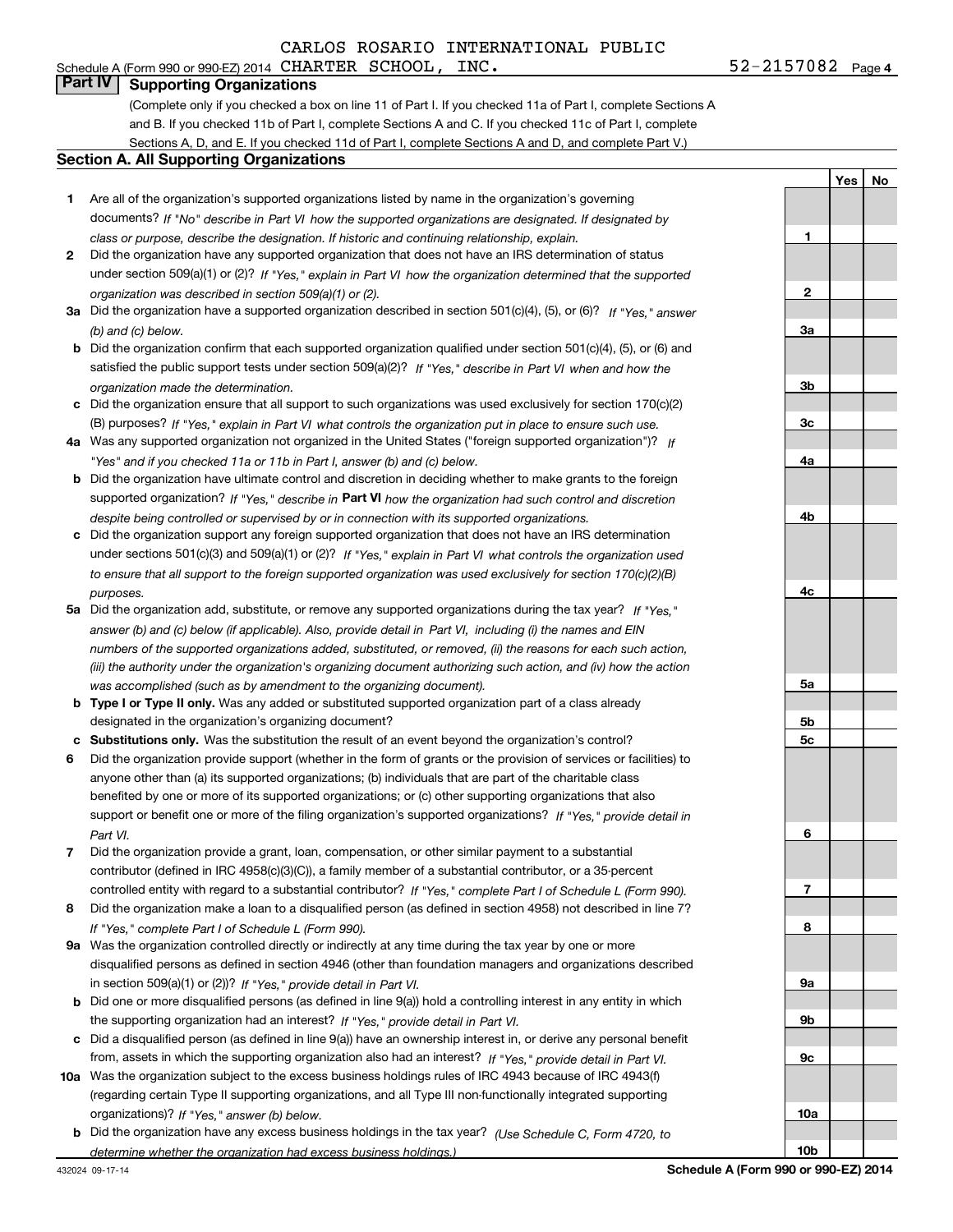Schedule A (Form 990 or 990-EZ) 2014 CHARTER SCHOOL, INC。 52-2157082 Page CHARTER SCHOOL,  $INC.$   $52-2157082$ 

**5**

|    | Part IV<br><b>Supporting Organizations (continued)</b>                                                                            |                 |     |    |
|----|-----------------------------------------------------------------------------------------------------------------------------------|-----------------|-----|----|
|    |                                                                                                                                   |                 | Yes | No |
| 11 | Has the organization accepted a gift or contribution from any of the following persons?                                           |                 |     |    |
|    | a A person who directly or indirectly controls, either alone or together with persons described in (b) and (c)                    |                 |     |    |
|    | below, the governing body of a supported organization?                                                                            | 11a             |     |    |
|    | <b>b</b> A family member of a person described in (a) above?                                                                      | 11 <sub>b</sub> |     |    |
|    | c A 35% controlled entity of a person described in (a) or (b) above? If "Yes" to a, b, or c, provide detail in Part VI.           | 11c             |     |    |
|    | <b>Section B. Type I Supporting Organizations</b>                                                                                 |                 |     |    |
|    |                                                                                                                                   |                 | Yes | No |
| 1  | Did the directors, trustees, or membership of one or more supported organizations have the power to                               |                 |     |    |
|    | regularly appoint or elect at least a majority of the organization's directors or trustees at all times during the                |                 |     |    |
|    | tax year? If "No," describe in Part VI how the supported organization(s) effectively operated, supervised, or                     |                 |     |    |
|    | controlled the organization's activities. If the organization had more than one supported organization,                           |                 |     |    |
|    | describe how the powers to appoint and/or remove directors or trustees were allocated among the supported                         |                 |     |    |
|    | organizations and what conditions or restrictions, if any, applied to such powers during the tax year.                            | 1               |     |    |
| 2  | Did the organization operate for the benefit of any supported organization other than the supported                               |                 |     |    |
|    | organization(s) that operated, supervised, or controlled the supporting organization? If "Yes," explain in                        |                 |     |    |
|    |                                                                                                                                   |                 |     |    |
|    | Part VI how providing such benefit carried out the purposes of the supported organization(s) that operated,                       | 2               |     |    |
|    | supervised, or controlled the supporting organization.<br><b>Section C. Type II Supporting Organizations</b>                      |                 |     |    |
|    |                                                                                                                                   |                 |     |    |
|    |                                                                                                                                   |                 | Yes | No |
| 1  | Were a majority of the organization's directors or trustees during the tax year also a majority of the directors                  |                 |     |    |
|    | or trustees of each of the organization's supported organization(s)? If "No," describe in Part VI how control                     |                 |     |    |
|    | or management of the supporting organization was vested in the same persons that controlled or managed                            |                 |     |    |
|    | the supported organization(s).                                                                                                    | 1               |     |    |
|    | <b>Section D. Type III Supporting Organizations</b>                                                                               |                 |     |    |
|    |                                                                                                                                   |                 | Yes | No |
| 1  | Did the organization provide to each of its supported organizations, by the last day of the fifth month of the                    |                 |     |    |
|    | organization's tax year, (1) a written notice describing the type and amount of support provided during the prior tax             |                 |     |    |
|    | year, (2) a copy of the Form 990 that was most recently filed as of the date of notification, and (3) copies of the               |                 |     |    |
|    | organization's governing documents in effect on the date of notification, to the extent not previously provided?                  | 1               |     |    |
| 2  | Were any of the organization's officers, directors, or trustees either (i) appointed or elected by the supported                  |                 |     |    |
|    | organization(s) or (ii) serving on the governing body of a supported organization? If "No," explain in Part VI how                |                 |     |    |
|    | the organization maintained a close and continuous working relationship with the supported organization(s).                       | 2               |     |    |
| 3  | By reason of the relationship described in (2), did the organization's supported organizations have a                             |                 |     |    |
|    | significant voice in the organization's investment policies and in directing the use of the organization's                        |                 |     |    |
|    | income or assets at all times during the tax year? If "Yes," describe in Part VI the role the organization's                      |                 |     |    |
|    | supported organizations played in this regard.                                                                                    | 3               |     |    |
|    | Section E. Type III Functionally-Integrated Supporting Organizations                                                              |                 |     |    |
| 1  | Check the box next to the method that the organization used to satisfy the Integral Part Test during the year (see instructions): |                 |     |    |
| a  | The organization satisfied the Activities Test. Complete line 2 below.                                                            |                 |     |    |
| b  | The organization is the parent of each of its supported organizations. Complete line 3 below.                                     |                 |     |    |
| c  | The organization supported a governmental entity. Describe in Part VI how you supported a government entity (see instructions).   |                 |     |    |
| 2  | Activities Test. Answer (a) and (b) below.                                                                                        |                 | Yes | No |
| a  | Did substantially all of the organization's activities during the tax year directly further the exempt purposes of                |                 |     |    |
|    | the supported organization(s) to which the organization was responsive? If "Yes," then in Part VI identify                        |                 |     |    |
|    | those supported organizations and explain<br>how these activities directly furthered their exempt purposes,                       |                 |     |    |
|    | how the organization was responsive to those supported organizations, and how the organization determined                         |                 |     |    |
|    | that these activities constituted substantially all of its activities.                                                            | 2a              |     |    |
|    | <b>b</b> Did the activities described in (a) constitute activities that, but for the organization's involvement, one or more      |                 |     |    |
|    | of the organization's supported organization(s) would have been engaged in? If "Yes," explain in Part VI the                      |                 |     |    |
|    | reasons for the organization's position that its supported organization(s) would have engaged in these                            |                 |     |    |
|    | activities but for the organization's involvement.                                                                                | 2b              |     |    |
| 3  | Parent of Supported Organizations. Answer (a) and (b) below.                                                                      |                 |     |    |
| а  | Did the organization have the power to regularly appoint or elect a majority of the officers, directors, or                       |                 |     |    |
|    | trustees of each of the supported organizations? Provide details in Part VI.                                                      | За              |     |    |
|    |                                                                                                                                   |                 |     |    |
|    | <b>b</b> Did the organization exercise a substantial degree of direction over the policies, programs, and activities of each      | Зb              |     |    |
|    | of its supported organizations? If "Yes," describe in Part VI the role played by the organization in this regard.                 |                 |     |    |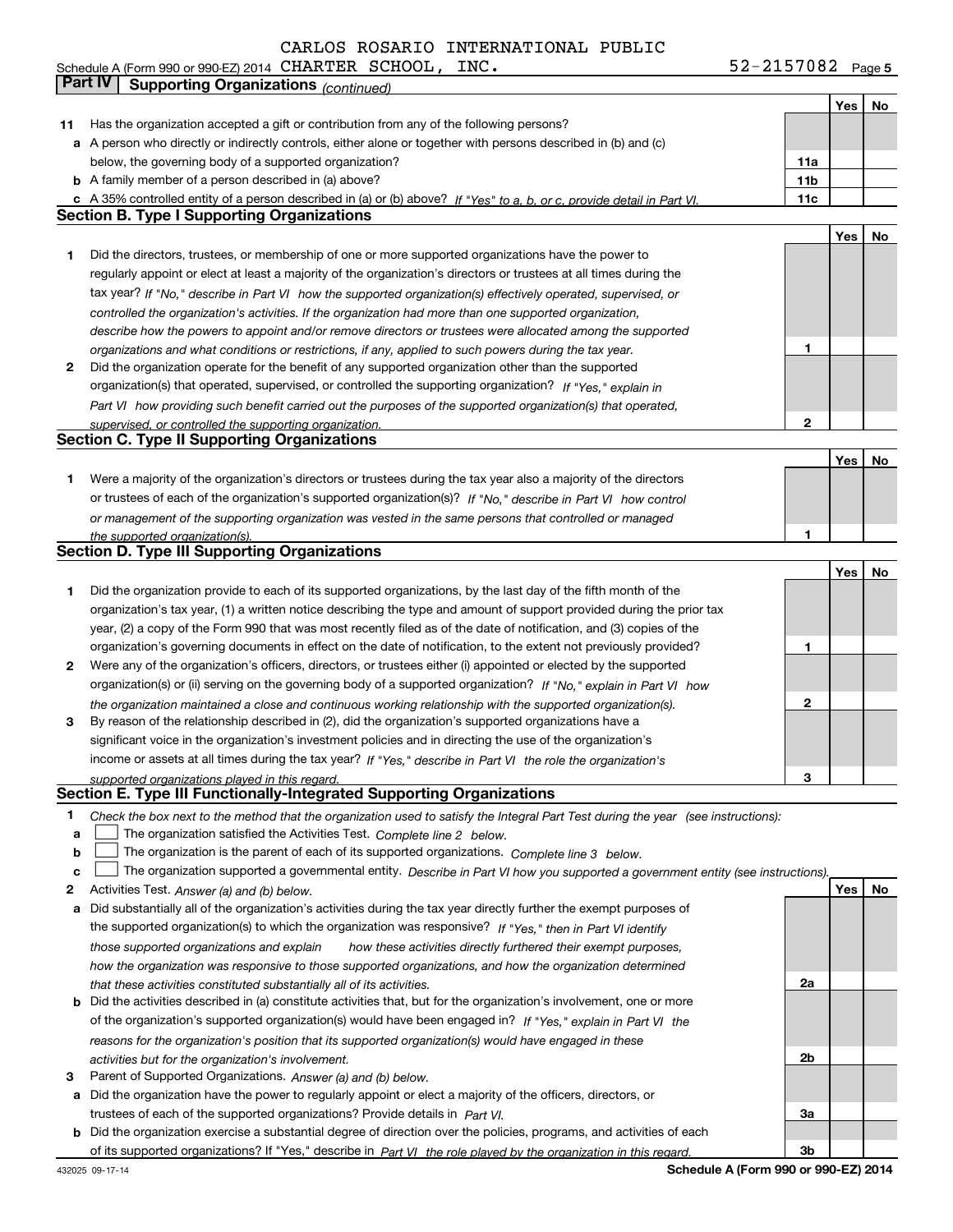|                | Schedule A (Form 990 or 990-EZ) 2014 CHARTER SCHOOL, INC.<br>Part V<br>Type III Non-Functionally Integrated 509(a)(3) Supporting Organizations |                         |                | $52 - 2157082$ Page 6          |
|----------------|------------------------------------------------------------------------------------------------------------------------------------------------|-------------------------|----------------|--------------------------------|
| 1              | Check here if the organization satisfied the Integral Part Test as a qualifying trust on Nov. 20, 1970. See instructions. All                  |                         |                |                                |
|                | other Type III non-functionally integrated supporting organizations must complete Sections A through E.                                        |                         |                |                                |
|                | Section A - Adjusted Net Income                                                                                                                |                         | (A) Prior Year | (B) Current Year<br>(optional) |
| 1              | Net short-term capital gain                                                                                                                    | 1                       |                |                                |
| 2              | Recoveries of prior-year distributions                                                                                                         | $\mathbf{2}$            |                |                                |
| 3              | Other gross income (see instructions)                                                                                                          | 3                       |                |                                |
| 4              | Add lines 1 through 3                                                                                                                          | 4                       |                |                                |
| 5              | Depreciation and depletion                                                                                                                     | 5                       |                |                                |
| 6              | Portion of operating expenses paid or incurred for production or                                                                               |                         |                |                                |
|                | collection of gross income or for management, conservation, or                                                                                 |                         |                |                                |
|                | maintenance of property held for production of income (see instructions)                                                                       | 6                       |                |                                |
| 7 <sup>7</sup> | Other expenses (see instructions)                                                                                                              | $\overline{7}$          |                |                                |
| 8              | Adjusted Net Income (subtract lines 5, 6 and 7 from line 4)                                                                                    | 8                       |                |                                |
|                | <b>Section B - Minimum Asset Amount</b>                                                                                                        |                         | (A) Prior Year | (B) Current Year<br>(optional) |
| 1              | Aggregate fair market value of all non-exempt-use assets (see                                                                                  |                         |                |                                |
|                | instructions for short tax year or assets held for part of year):                                                                              |                         |                |                                |
|                | <b>a</b> Average monthly value of securities                                                                                                   | 1a                      |                |                                |
|                | <b>b</b> Average monthly cash balances                                                                                                         | 1b                      |                |                                |
|                | c Fair market value of other non-exempt-use assets                                                                                             | 1c                      |                |                                |
|                | <b>d</b> Total (add lines 1a, 1b, and 1c)                                                                                                      | 1 <sub>d</sub>          |                |                                |
|                | <b>e</b> Discount claimed for blockage or other                                                                                                |                         |                |                                |
|                | factors (explain in detail in <b>Part VI</b> ):                                                                                                |                         |                |                                |
|                | <b>2</b> Acquisition indebtedness applicable to non-exempt-use assets                                                                          | $\mathbf{2}$            |                |                                |
| 3              | Subtract line 2 from line 1d                                                                                                                   | 3                       |                |                                |
| 4              | Cash deemed held for exempt use. Enter 1-1/2% of line 3 (for greater amount,                                                                   |                         |                |                                |
|                | see instructions).                                                                                                                             | 4                       |                |                                |
| 5              | Net value of non-exempt-use assets (subtract line 4 from line 3)                                                                               | 5                       |                |                                |
| 6              | Multiply line 5 by .035                                                                                                                        | 6                       |                |                                |
| 7              | Recoveries of prior-year distributions                                                                                                         | $\overline{7}$          |                |                                |
| 8              | Minimum Asset Amount (add line 7 to line 6)                                                                                                    | 8                       |                |                                |
|                | <b>Section C - Distributable Amount</b>                                                                                                        |                         |                | <b>Current Year</b>            |
| 1              | Adjusted net income for prior year (from Section A, line 8, Column A)                                                                          | 1                       |                |                                |
| $\mathbf{2}$   | Enter 85% of line 1                                                                                                                            | $\mathbf{2}$            |                |                                |
| 3              | Minimum asset amount for prior year (from Section B, line 8, Column A)                                                                         | 3                       |                |                                |
| 4              | Enter greater of line 2 or line 3                                                                                                              | $\overline{\mathbf{4}}$ |                |                                |
| 5              | Income tax imposed in prior year                                                                                                               | 5                       |                |                                |
| 6              | <b>Distributable Amount.</b> Subtract line 5 from line 4, unless subject to                                                                    |                         |                |                                |
|                | emergency temporary reduction (see instructions)                                                                                               | 6                       |                |                                |

**7**Check here if the current year is the organization's first as a non-functionally-integrated Type III supporting organization (see instructions).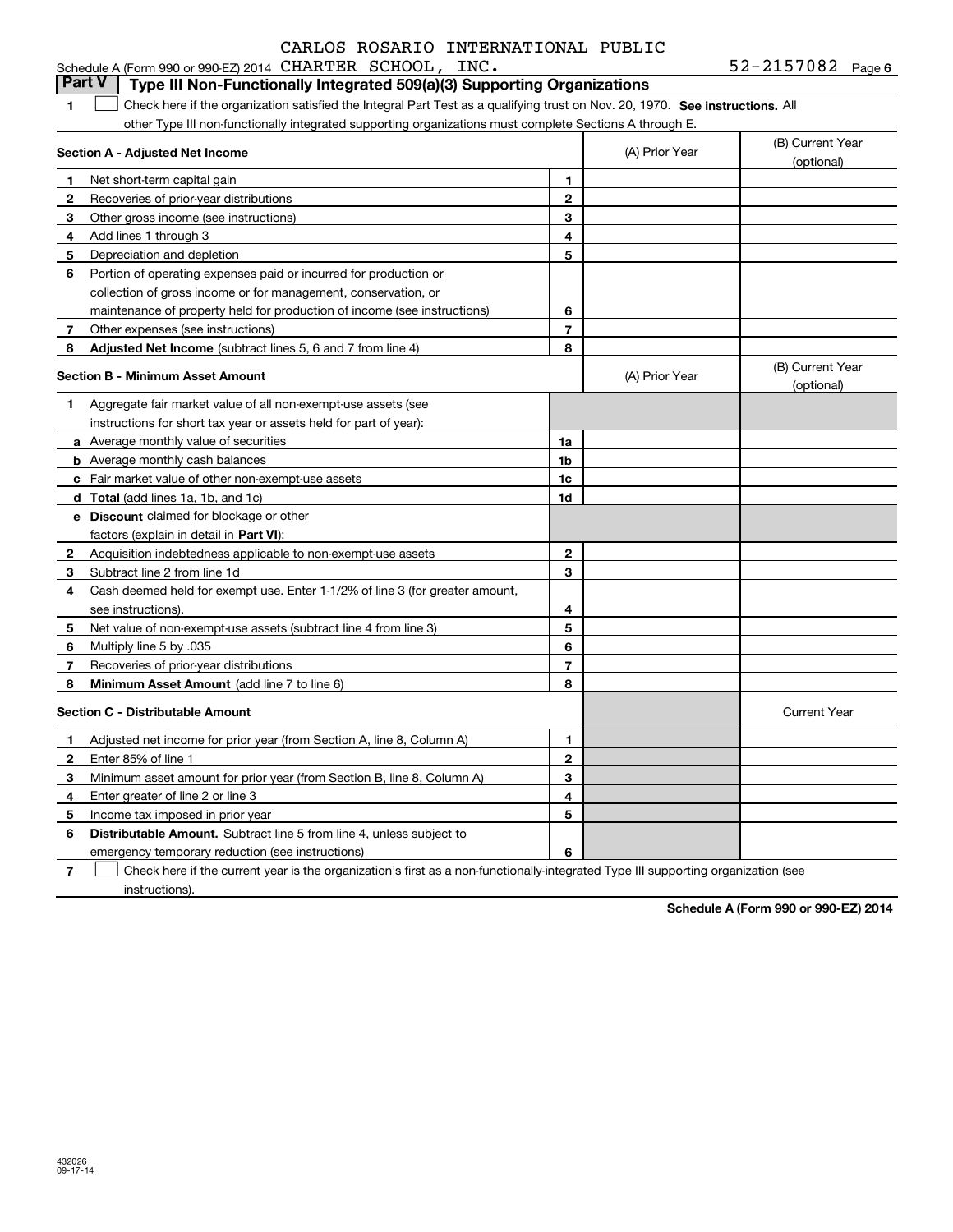|              | Schedule A (Form 990 or 990-EZ) 2014 CHARTER SCHOOL, INC.                                  |                             |                           | $52 - 2157082$ Page 7  |
|--------------|--------------------------------------------------------------------------------------------|-----------------------------|---------------------------|------------------------|
| Part V       | Type III Non-Functionally Integrated 509(a)(3) Supporting Organizations                    |                             | (continued)               |                        |
|              | <b>Section D - Distributions</b>                                                           |                             |                           | <b>Current Year</b>    |
| 1.           | Amounts paid to supported organizations to accomplish exempt purposes                      |                             |                           |                        |
| $\mathbf{2}$ | Amounts paid to perform activity that directly furthers exempt purposes of supported       |                             |                           |                        |
|              | organizations, in excess of income from activity                                           |                             |                           |                        |
| 3            | Administrative expenses paid to accomplish exempt purposes of supported organizations      |                             |                           |                        |
| 4            | Amounts paid to acquire exempt-use assets                                                  |                             |                           |                        |
| 5            | Qualified set-aside amounts (prior IRS approval required)                                  |                             |                           |                        |
| 6            | Other distributions (describe in Part VI). See instructions.                               |                             |                           |                        |
| 7            | Total annual distributions. Add lines 1 through 6.                                         |                             |                           |                        |
| 8            | Distributions to attentive supported organizations to which the organization is responsive |                             |                           |                        |
|              | (provide details in Part VI). See instructions.                                            |                             |                           |                        |
| 9            | Distributable amount for 2014 from Section C, line 6                                       |                             |                           |                        |
| 10           | Line 8 amount divided by Line 9 amount                                                     |                             |                           |                        |
|              |                                                                                            | (i)                         | (ii)                      | (iii)                  |
|              |                                                                                            | <b>Excess Distributions</b> | <b>Underdistributions</b> | <b>Distributable</b>   |
|              | Section E - Distribution Allocations (see instructions)                                    |                             | Pre-2014                  | <b>Amount for 2014</b> |
| 1            | Distributable amount for 2014 from Section C, line 6                                       |                             |                           |                        |
| $\mathbf{2}$ | Underdistributions, if any, for years prior to 2014                                        |                             |                           |                        |
|              | (reasonable cause required-see instructions)                                               |                             |                           |                        |
| 3            | Excess distributions carryover, if any, to 2014:                                           |                             |                           |                        |
| a            |                                                                                            |                             |                           |                        |
| b            |                                                                                            |                             |                           |                        |
| с            |                                                                                            |                             |                           |                        |
| d            |                                                                                            |                             |                           |                        |
|              | e From 2013                                                                                |                             |                           |                        |
|              | f Total of lines 3a through e                                                              |                             |                           |                        |
|              | g Applied to underdistributions of prior years                                             |                             |                           |                        |
|              | <b>h</b> Applied to 2014 distributable amount                                              |                             |                           |                        |
| Ť.           | Carryover from 2009 not applied (see instructions)                                         |                             |                           |                        |
|              | Remainder. Subtract lines 3g, 3h, and 3i from 3f.                                          |                             |                           |                        |
| 4            | Distributions for 2014 from Section D.                                                     |                             |                           |                        |
|              | \$<br>line $7:$                                                                            |                             |                           |                        |
|              | a Applied to underdistributions of prior years                                             |                             |                           |                        |
|              | <b>b</b> Applied to 2014 distributable amount                                              |                             |                           |                        |
|              | <b>c</b> Remainder. Subtract lines 4a and 4b from 4.                                       |                             |                           |                        |
|              | Remaining underdistributions for years prior to 2014, if                                   |                             |                           |                        |
|              | any. Subtract lines 3q and 4a from line 2 (if amount                                       |                             |                           |                        |
|              | greater than zero, see instructions).                                                      |                             |                           |                        |
| 6            | Remaining underdistributions for 2014. Subtract lines 3h                                   |                             |                           |                        |
|              | and 4b from line 1 (if amount greater than zero, see                                       |                             |                           |                        |
|              | instructions).                                                                             |                             |                           |                        |
| 7            | Excess distributions carryover to 2015. Add lines 3j                                       |                             |                           |                        |
|              | and 4c.                                                                                    |                             |                           |                        |
| 8            | Breakdown of line 7:                                                                       |                             |                           |                        |
| a            |                                                                                            |                             |                           |                        |
| b            |                                                                                            |                             |                           |                        |
| c            |                                                                                            |                             |                           |                        |
|              | d Excess from 2013                                                                         |                             |                           |                        |
|              | e Excess from 2014                                                                         |                             |                           |                        |
|              |                                                                                            |                             |                           |                        |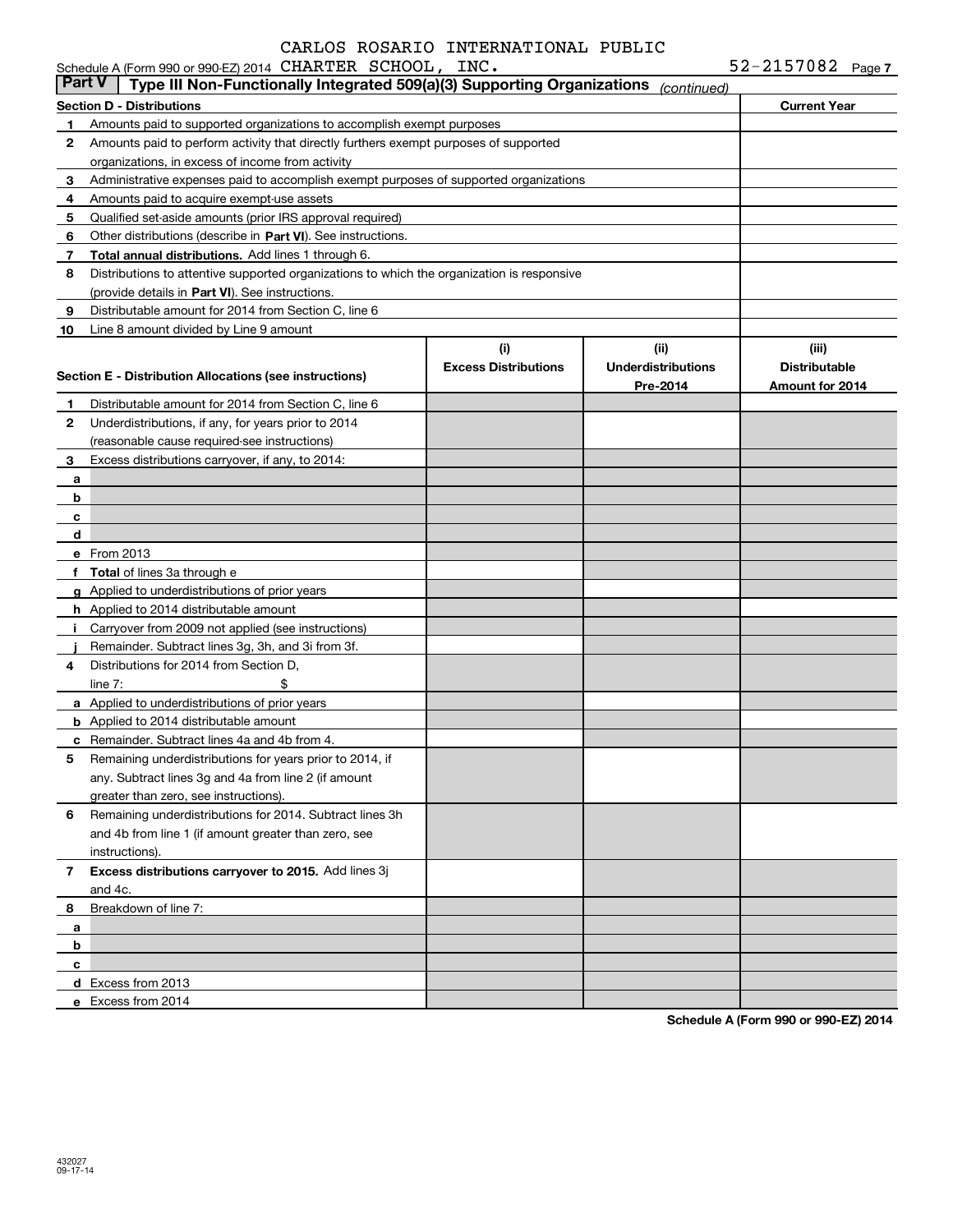|                |  | Schedule A (Form 990 or 990-EZ) 2014 CHARTER SCHOOL, INC.                   |                                                                                                                                   | 52-2157082 Page 8 |
|----------------|--|-----------------------------------------------------------------------------|-----------------------------------------------------------------------------------------------------------------------------------|-------------------|
| <b>Part VI</b> |  |                                                                             | Supplemental Information. Provide the explanations required by Part II, line 10; Part II, line 17a or 17b; and Part III, line 12. |                   |
|                |  | Also complete this part for any additional information. (See instructions). |                                                                                                                                   |                   |
|                |  |                                                                             |                                                                                                                                   |                   |
|                |  |                                                                             |                                                                                                                                   |                   |
|                |  |                                                                             |                                                                                                                                   |                   |
|                |  |                                                                             |                                                                                                                                   |                   |
|                |  |                                                                             |                                                                                                                                   |                   |
|                |  |                                                                             |                                                                                                                                   |                   |
|                |  |                                                                             |                                                                                                                                   |                   |
|                |  |                                                                             |                                                                                                                                   |                   |
|                |  |                                                                             |                                                                                                                                   |                   |
|                |  |                                                                             |                                                                                                                                   |                   |
|                |  |                                                                             |                                                                                                                                   |                   |
|                |  |                                                                             |                                                                                                                                   |                   |
|                |  |                                                                             |                                                                                                                                   |                   |
|                |  |                                                                             |                                                                                                                                   |                   |
|                |  |                                                                             |                                                                                                                                   |                   |
|                |  |                                                                             |                                                                                                                                   |                   |
|                |  |                                                                             |                                                                                                                                   |                   |
|                |  |                                                                             |                                                                                                                                   |                   |
|                |  |                                                                             |                                                                                                                                   |                   |
|                |  |                                                                             |                                                                                                                                   |                   |
|                |  |                                                                             |                                                                                                                                   |                   |
|                |  |                                                                             |                                                                                                                                   |                   |
|                |  |                                                                             |                                                                                                                                   |                   |
|                |  |                                                                             |                                                                                                                                   |                   |
|                |  |                                                                             |                                                                                                                                   |                   |
|                |  |                                                                             |                                                                                                                                   |                   |
|                |  |                                                                             |                                                                                                                                   |                   |
|                |  |                                                                             |                                                                                                                                   |                   |
|                |  |                                                                             |                                                                                                                                   |                   |
|                |  |                                                                             |                                                                                                                                   |                   |
|                |  |                                                                             |                                                                                                                                   |                   |
|                |  |                                                                             |                                                                                                                                   |                   |
|                |  |                                                                             |                                                                                                                                   |                   |
|                |  |                                                                             |                                                                                                                                   |                   |
|                |  |                                                                             |                                                                                                                                   |                   |
|                |  |                                                                             |                                                                                                                                   |                   |
|                |  |                                                                             |                                                                                                                                   |                   |
|                |  |                                                                             |                                                                                                                                   |                   |
|                |  |                                                                             |                                                                                                                                   |                   |
|                |  |                                                                             |                                                                                                                                   |                   |
|                |  |                                                                             |                                                                                                                                   |                   |
|                |  |                                                                             |                                                                                                                                   |                   |
|                |  |                                                                             |                                                                                                                                   |                   |
|                |  |                                                                             |                                                                                                                                   |                   |
|                |  |                                                                             |                                                                                                                                   |                   |
|                |  |                                                                             |                                                                                                                                   |                   |
|                |  |                                                                             |                                                                                                                                   |                   |
|                |  |                                                                             |                                                                                                                                   |                   |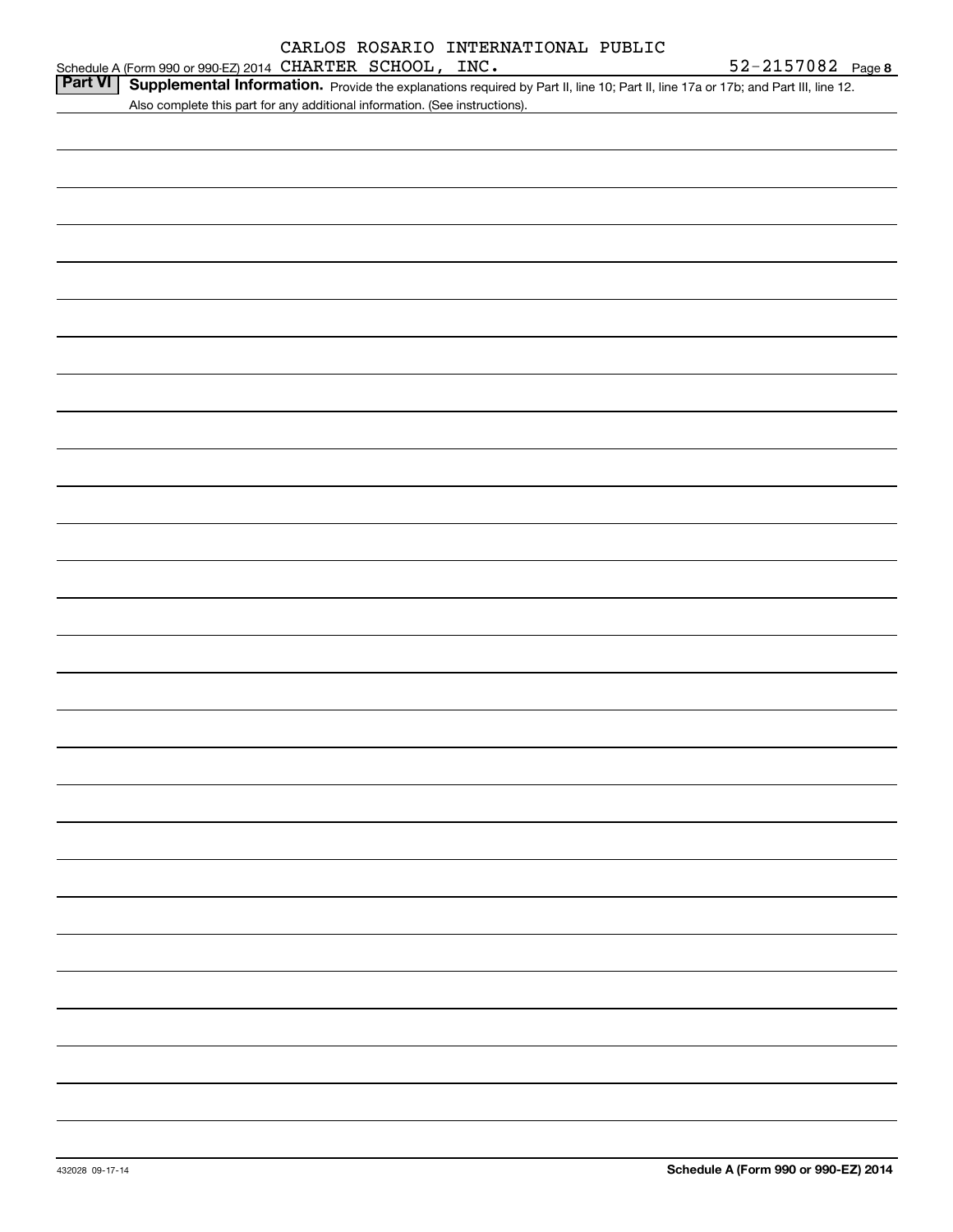**(Form 990, 990-EZ,**

Department of the Treasury Internal Revenue Service **or 990-PF)**

## **Schedule B Schedule of Contributors**

**| Attach to Form 990, Form 990-EZ, or Form 990-PF. | Information about Schedule B (Form 990, 990-EZ, or 990-PF) and its instructions is at** www.irs.gov/form990  $\cdot$ 

OMB No. 1545-0047

**2014**

**Name of the organization Employer identification number**

| CARLOS ROSARIO INTERNATIONAL PUBLIC |  |
|-------------------------------------|--|
|-------------------------------------|--|

CHARTER SCHOOL, INC. 52-2157082

| <b>Organization type</b> (check one): |  |  |  |
|---------------------------------------|--|--|--|
|---------------------------------------|--|--|--|

| Filers of:         | Section:                                                                           |
|--------------------|------------------------------------------------------------------------------------|
| Form 990 or 990-EZ | $\lfloor x \rfloor$ 501(c)( 3) (enter number) organization                         |
|                    | $4947(a)(1)$ nonexempt charitable trust <b>not</b> treated as a private foundation |
|                    | 527 political organization                                                         |
| Form 990-PF        | 501(c)(3) exempt private foundation                                                |
|                    | 4947(a)(1) nonexempt charitable trust treated as a private foundation              |
|                    | 501(c)(3) taxable private foundation                                               |

Check if your organization is covered by the **General Rule** or a **Special Rule. Note.**  Only a section 501(c)(7), (8), or (10) organization can check boxes for both the General Rule and a Special Rule. See instructions.

#### **General Rule**

 $\boxed{\textbf{X}}$  For an organization filing Form 990, 990-EZ, or 990-PF that received, during the year, contributions totaling \$5,000 or more (in money or property) from any one contributor. Complete Parts I and II. See instructions for determining a contributor's total contributions.

#### **Special Rules**

 $\mathcal{L}^{\text{max}}$ 

any one contributor, during the year, total contributions of the greater of  $\,$  (1) \$5,000 or (2) 2% of the amount on (i) Form 990, Part VIII, line 1h, For an organization described in section 501(c)(3) filing Form 990 or 990-EZ that met the 33 1/3% support test of the regulations under sections 509(a)(1) and 170(b)(1)(A)(vi), that checked Schedule A (Form 990 or 990-EZ), Part II, line 13, 16a, or 16b, and that received from or (ii) Form 990-EZ, line 1. Complete Parts I and II.  $\mathcal{L}^{\text{max}}$ 

year, total contributions of more than \$1,000 *exclusively* for religious, charitable, scientific, literary, or educational purposes, or for For an organization described in section 501(c)(7), (8), or (10) filing Form 990 or 990-EZ that received from any one contributor, during the the prevention of cruelty to children or animals. Complete Parts I, II, and III.  $\mathcal{L}^{\text{max}}$ 

purpose. Do not complete any of the parts unless the **General Rule** applies to this organization because it received *nonexclusively* year, contributions <sub>exclusively</sub> for religious, charitable, etc., purposes, but no such contributions totaled more than \$1,000. If this box is checked, enter here the total contributions that were received during the year for an  $\;$ exclusively religious, charitable, etc., For an organization described in section 501(c)(7), (8), or (10) filing Form 990 or 990-EZ that received from any one contributor, during the religious, charitable, etc., contributions totaling \$5,000 or more during the year  $\ldots$  $\ldots$  $\ldots$  $\ldots$  $\ldots$  $\ldots$  $\ldots$ 

**Caution.**An organization that is not covered by the General Rule and/or the Special Rules does not file Schedule B (Form 990, 990-EZ, or 990-PF),  **must** but it answer "No" on Part IV, line 2, of its Form 990; or check the box on line H of its Form 990-EZ or on its Form 990-PF, Part I, line 2, to certify that it does not meet the filing requirements of Schedule B (Form 990, 990-EZ, or 990-PF).

LHA For Paperwork Reduction Act Notice, see the Instructions for Form 990, 990-EZ, or 990-PF. Schedule B (Form 990, 990-EZ, or 990-PF) (2014)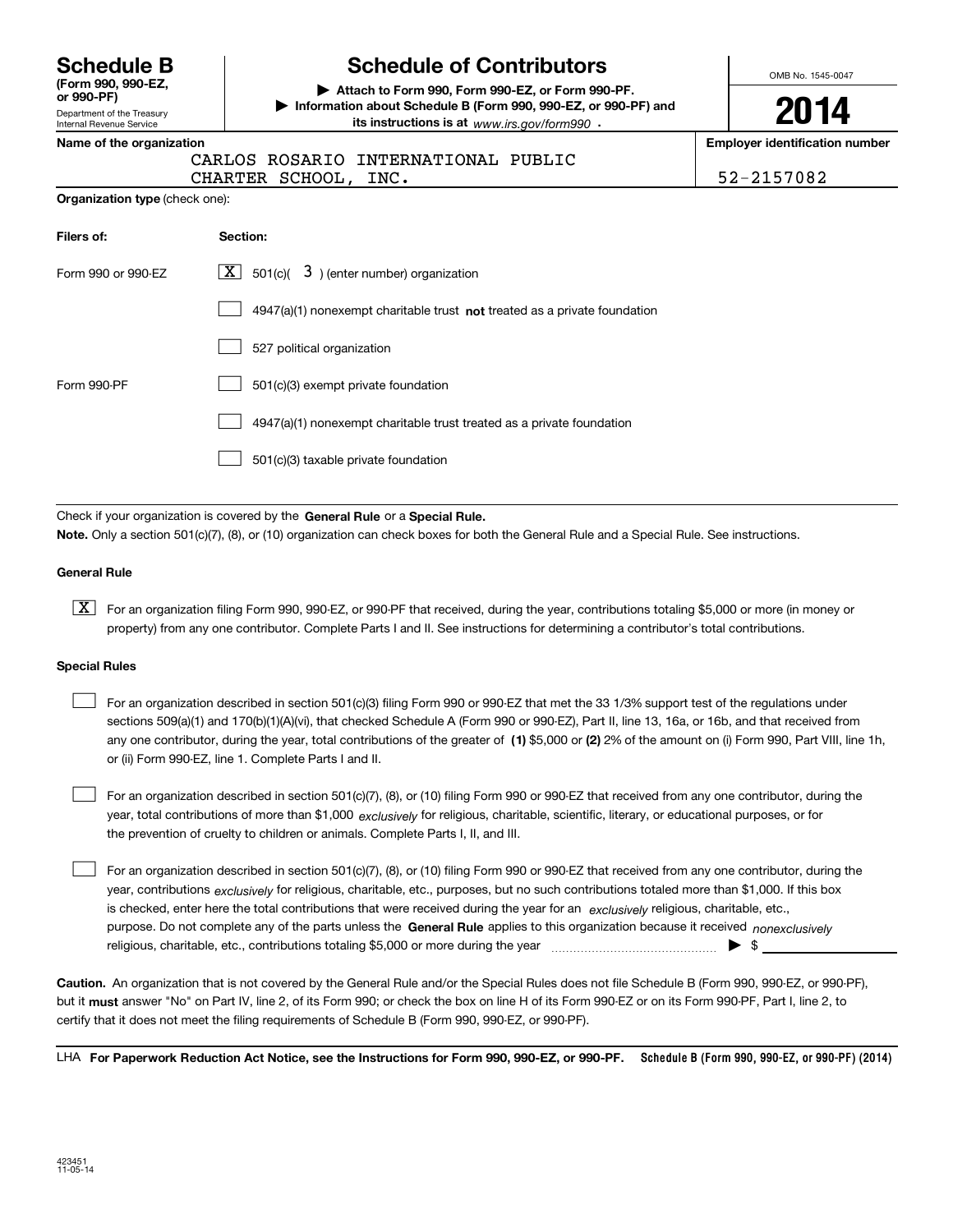## Schedule B (Form 990, 990-EZ, or 990-PF) (2014) Page 2

**Name of organization Employer identification number** Chedule B (Form 990, 990-EZ, or 990-PF) (2014)<br> **2Part I 2Part I Contributors** (see instructions). Use duplicate copies of Part I if additional space is needed.<br> **2Part I Contributors** (see instructions). Use duplica CARLOS ROSARIO INTERNATIONAL PUBLIC CHARTER SCHOOL, INC. 52-2157082

| Part I     | <b>Contributors</b> (see instructions). Use duplicate copies of Part I if additional space is needed.              |                                                       |                                                                                                                              |
|------------|--------------------------------------------------------------------------------------------------------------------|-------------------------------------------------------|------------------------------------------------------------------------------------------------------------------------------|
| (a)<br>No. | (b)<br>Name, address, and ZIP + 4                                                                                  | (c)<br><b>Total contributions</b>                     | (d)<br>Type of contribution                                                                                                  |
| 1          | DISTRICT OF COLUMBIA PUBLIC CHARTER<br><b>SCHOOL BOARD</b><br>3333 14TH STREET, NW STE 210<br>WASHINGTON, DC 20010 | 23,000,863.<br>\$                                     | $\boxed{\text{X}}$<br>Person<br>Payroll<br>Noncash<br>(Complete Part II for<br>noncash contributions.)                       |
| (a)<br>No. | (b)<br>Name, address, and ZIP + 4                                                                                  | (c)<br><b>Total contributions</b>                     | (d)<br>Type of contribution                                                                                                  |
| 2          | DC OFFICE OF THE STATE SUPERINTENDENT<br>OF EDUCATION<br>810 FIRST STREET, NE 9TH FLOOR<br>WASHINGTON, DC 20002    | 100,740.<br>$\mathsf{\$}$                             | $\boxed{\text{X}}$<br>Person<br>Payroll<br>Noncash<br>(Complete Part II for<br>noncash contributions.)                       |
| (a)<br>No. | (b)<br>Name, address, and ZIP + 4                                                                                  | (c)<br><b>Total contributions</b>                     | (d)<br>Type of contribution                                                                                                  |
| 3          | TOYOTA MOTOR NORTH AMERICA, INC.<br>601 LEXINGTON AVE., 49TH FLOOR<br>NEW YORK, NY 10022                           | 7,000.<br>$\frac{1}{2}$                               | $\boxed{\text{X}}$<br>Person<br>Payroll<br><b>Noncash</b><br>(Complete Part II for<br>noncash contributions.)                |
| (a)        | (b)                                                                                                                | (c)                                                   | (d)                                                                                                                          |
| No.<br>4   | Name, address, and ZIP + 4<br><b>VERIZON</b><br>PO BOX 21075<br>TULSA, OK 74121-1075                               | <b>Total contributions</b><br>5,000.<br>$\frac{1}{2}$ | Type of contribution<br>$\vert$ X<br>Person<br>Payroll<br><b>Noncash</b><br>(Complete Part II for<br>noncash contributions.) |
| (a)<br>No. | (b)<br>Name, address, and ZIP + 4                                                                                  | (c)<br><b>Total contributions</b>                     | (d)<br>Type of contribution                                                                                                  |
| 5          | <b>BANK OF AMERICA</b><br>125 DUPONT DR RI1-121-01-30<br>PROVIDENCE, RI 02907                                      | 10,000.<br>\$                                         | X<br>Person<br>Payroll<br>Noncash<br>(Complete Part II for<br>noncash contributions.)                                        |
| (a)<br>No. | (b)<br>Name, address, and ZIP + 4                                                                                  | (c)<br><b>Total contributions</b>                     | (d)<br>Type of contribution                                                                                                  |
| 6          | SHINBERG LEVINAS<br>5101 WISCONSIN AVE., NW SUITE 310<br>WASHINGTON, DC 20016                                      | 5,000.<br>\$                                          | X<br>Person<br>Payroll<br>Noncash<br>(Complete Part II for<br>noncash contributions.)                                        |

**Schedule B (Form 990, 990-EZ, or 990-PF) (2014)**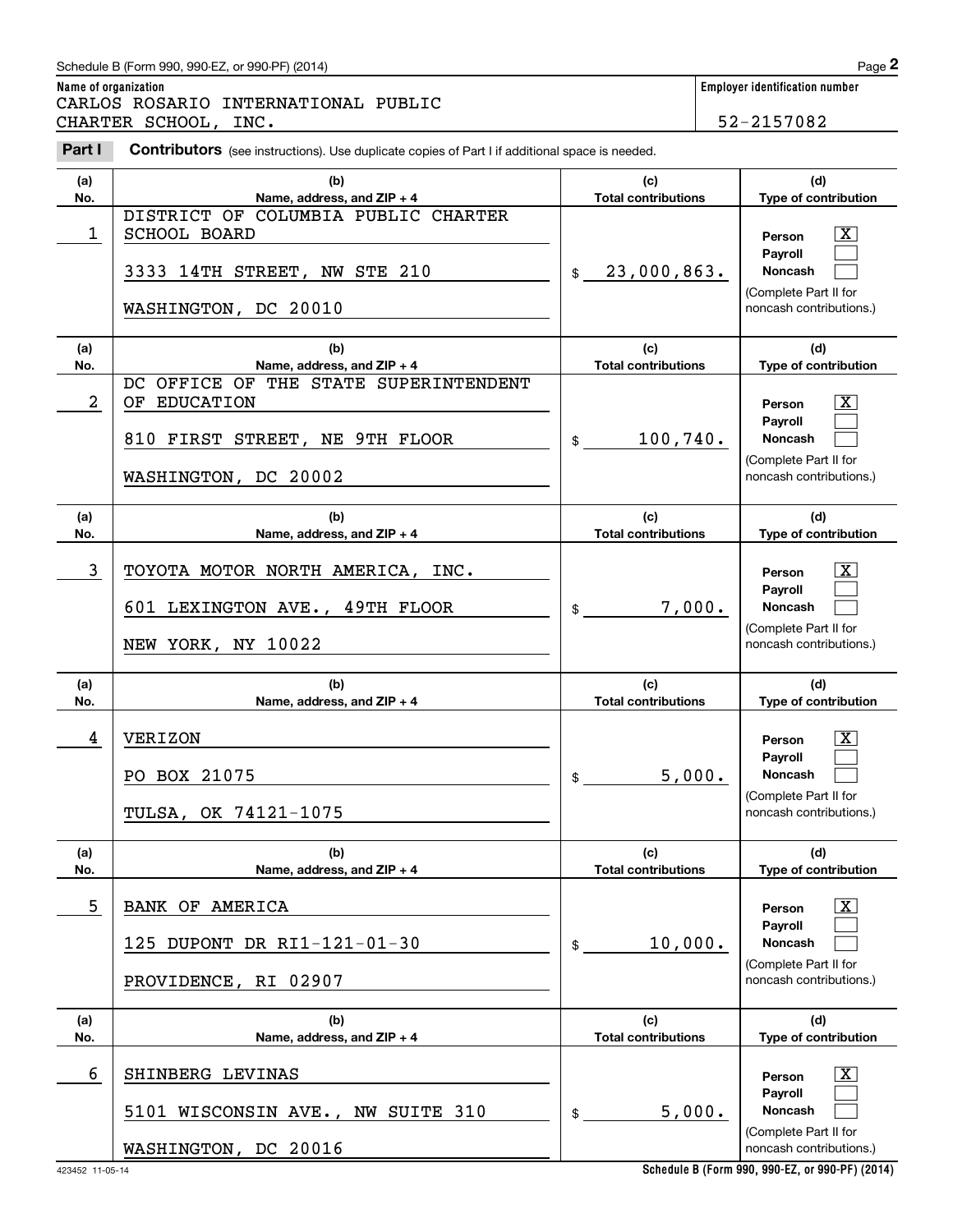## Schedule B (Form 990, 990-EZ, or 990-PF) (2014) Page 2

**Name of organization Employer identification number** Chedule B (Form 990, 990-EZ, or 990-PF) (2014)<br> **2Part I 2Part I Contributors** (see instructions). Use duplicate copies of Part I if additional space is needed.<br> **2Part I Contributors** (see instructions). Use duplica CARLOS ROSARIO INTERNATIONAL PUBLIC CHARTER SCHOOL, INC. 52-2157082

| Part I     | <b>Contributors</b> (see instructions). Use duplicate copies of Part I if additional space is needed.  |                                   |                                                                                                         |  |  |
|------------|--------------------------------------------------------------------------------------------------------|-----------------------------------|---------------------------------------------------------------------------------------------------------|--|--|
| (a)<br>No. | (b)<br>Name, address, and ZIP + 4                                                                      | (c)<br><b>Total contributions</b> | (d)<br>Type of contribution                                                                             |  |  |
| 7          | UNITE DC/FIVE CORNERS STRATEGIES, LLC<br>233 NEEDHAM ST., SUITE 300<br>NEWTON, MA 02464                | 5,000.<br>\$                      | $\mathbf{X}$<br>Person<br>Payroll<br><b>Noncash</b><br>(Complete Part II for<br>noncash contributions.) |  |  |
| (a)<br>No. | (b)<br>Name, address, and ZIP + 4                                                                      | (c)<br><b>Total contributions</b> | (d)<br>Type of contribution                                                                             |  |  |
| 8          | EUGENE AND AGNES E. MEYER FOUNDATION<br>1250 CONNECTICUT AVE., STE 800<br>WASHINGTON, DC 20036         | 50,000.<br>$\frac{1}{2}$          | $\mathbf{X}$<br>Person<br>Payroll<br><b>Noncash</b><br>(Complete Part II for<br>noncash contributions.) |  |  |
| (a)<br>No. | (b)<br>Name, address, and ZIP + 4                                                                      | (c)<br><b>Total contributions</b> | (d)<br>Type of contribution                                                                             |  |  |
| 9          | CONSULAR SECTION OF THE MEXICAN<br><b>EMBASSY</b><br>1250 23RD ST., NW STE 002<br>WASHINGTON, DC 20037 | 10,000.<br>$\mathsf{\$}$          | $\mathbf{X}$<br>Person<br>Payroll<br>Noncash<br>(Complete Part II for<br>noncash contributions.)        |  |  |
| (a)<br>No. | (b)<br>Name, address, and ZIP + 4                                                                      | (c)<br><b>Total contributions</b> | (d)<br>Type of contribution                                                                             |  |  |
|            |                                                                                                        | \$                                | Person<br>Payroll<br>Noncash<br>(Complete Part II for<br>noncash contributions.)                        |  |  |
| (a)<br>No. | (b)<br>Name, address, and ZIP + 4                                                                      | (c)<br><b>Total contributions</b> | (d)<br>Type of contribution                                                                             |  |  |
|            |                                                                                                        | \$                                | Person<br>Payroll<br><b>Noncash</b><br>(Complete Part II for<br>noncash contributions.)                 |  |  |
| (a)<br>No. | (b)<br>Name, address, and ZIP + 4                                                                      | (c)<br><b>Total contributions</b> | (d)<br>Type of contribution                                                                             |  |  |
|            |                                                                                                        | \$                                | Person<br>Payroll<br>Noncash<br>(Complete Part II for<br>noncash contributions.)                        |  |  |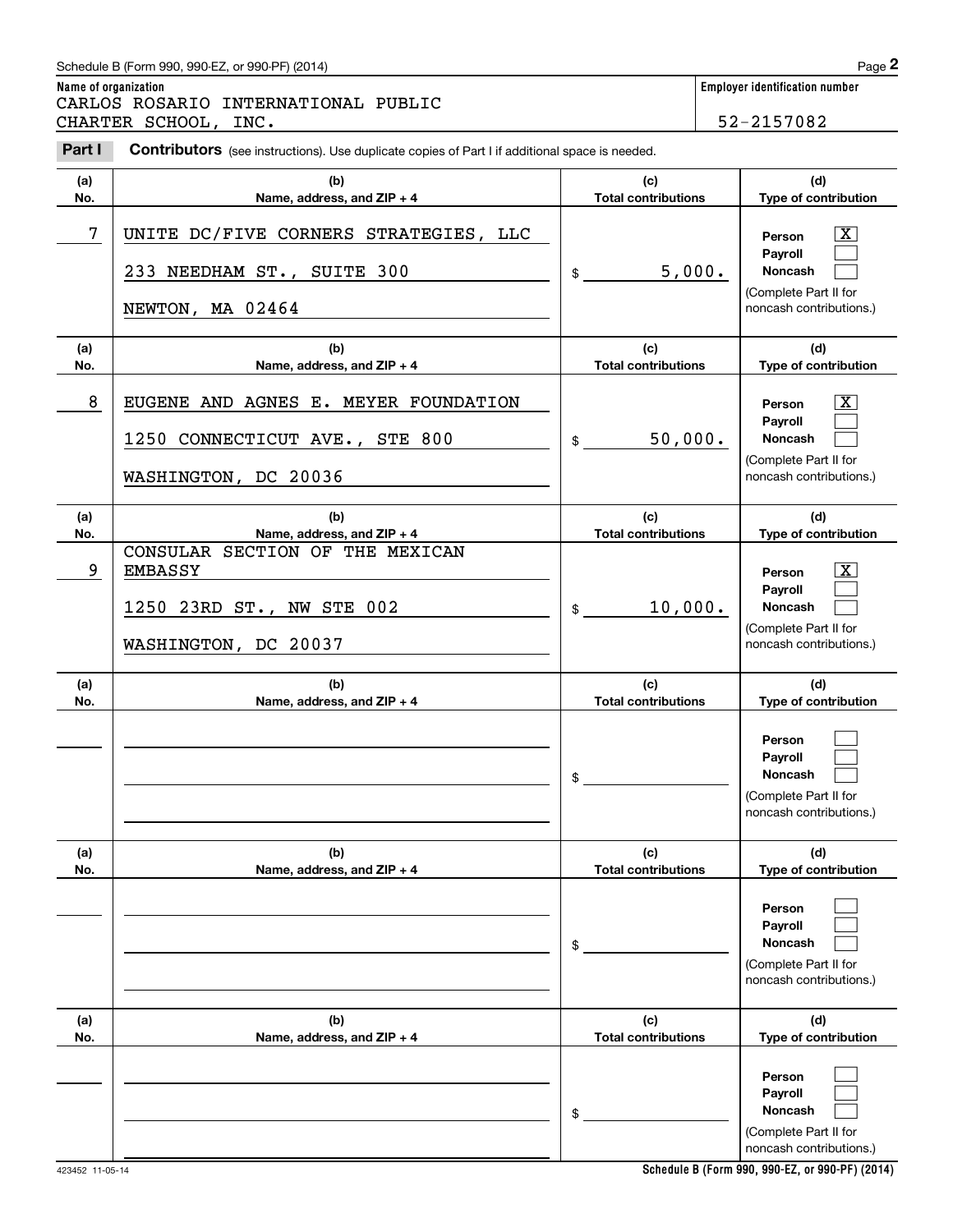#### **(a)No.fromPart I (c)FMV (or estimate) (see instructions) (b) Description of noncash property given (d) Date received (a)No.fromPart I (c) FMV (or estimate) (see instructions) (b) Description of noncash property given (d) Date received (a)No.fromPart I (c)FMV (or estimate) (see instructions) (b) Description of noncash property given (d) Date received (a) No.fromPart I (c) FMV (or estimate) (see instructions) (b)Description of noncash property given (d)Date received (a) No.fromPart I (c) FMV (or estimate) (see instructions) (b) Description of noncash property given (d) Date received (a) No.fromPart I (c)FMV (or estimate) (see instructions) (b)Description of noncash property given (d)Date received** (see instructions). Use duplicate copies of Part II if additional space is needed.<br> **PARTER SCHOOL, INC.**<br> **PARTER SCHOOL, INC.** 52–2157082<br> **PART II Noncash Property** (see instructions). Use duplicate copies of Part II \$\$\$\$\$\$CARLOS ROSARIO INTERNATIONAL PUBLIC CHARTER SCHOOL, INC. **52-2157082**

## Schedule B (Form 990, 990-EZ, or 990-PF) (2014)  $P_3$  Page  $3$

**Name of organization Employer identification number Employer identification number**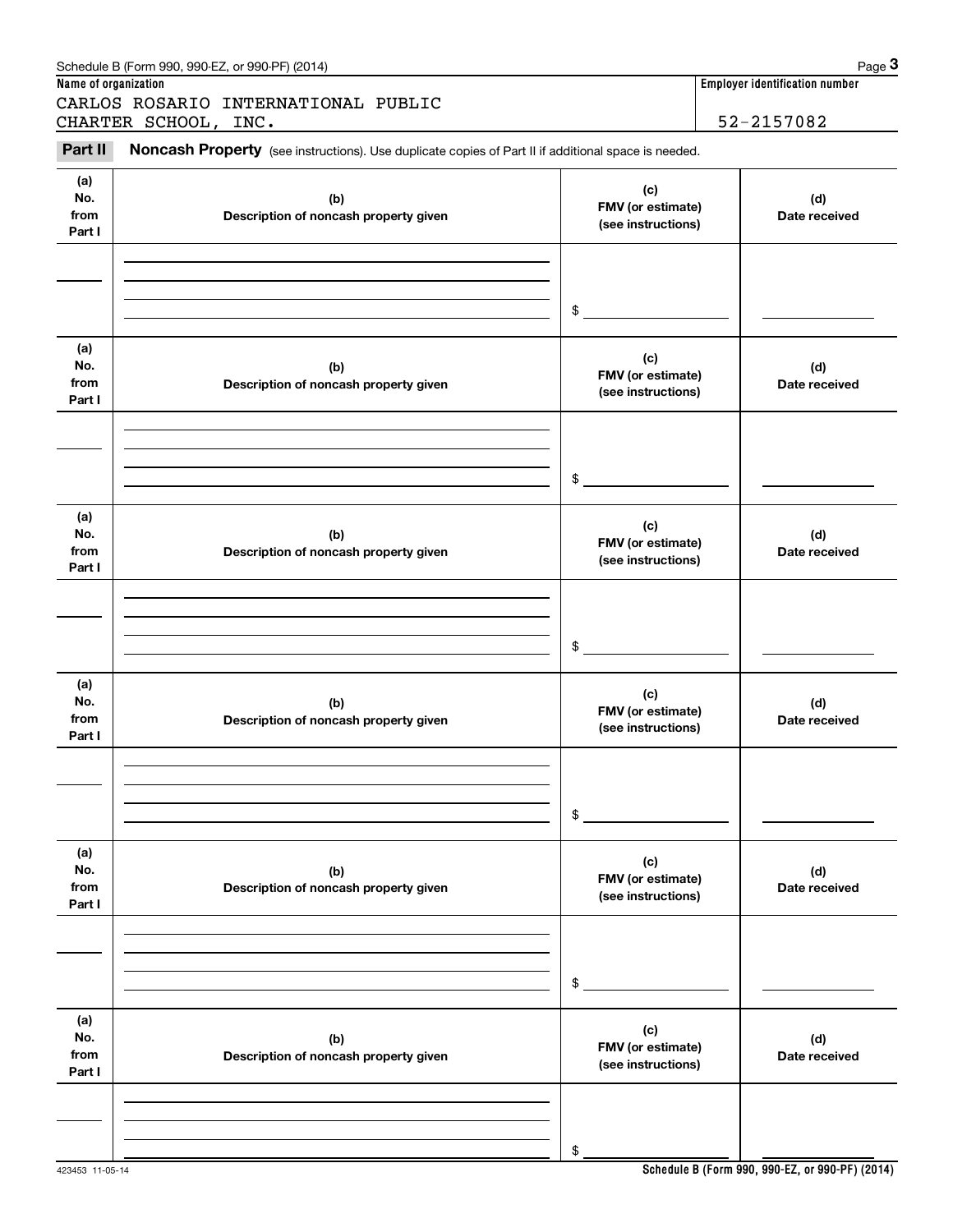|                      | Schedule B (Form 990, 990-EZ, or 990-PF) (2014)                                                                                                                                                                                                                                |                      |                                          | Page 4                                   |  |  |  |  |
|----------------------|--------------------------------------------------------------------------------------------------------------------------------------------------------------------------------------------------------------------------------------------------------------------------------|----------------------|------------------------------------------|------------------------------------------|--|--|--|--|
| Name of organization |                                                                                                                                                                                                                                                                                |                      |                                          | <b>Employer identification number</b>    |  |  |  |  |
|                      | CARLOS ROSARIO INTERNATIONAL PUBLIC                                                                                                                                                                                                                                            |                      |                                          |                                          |  |  |  |  |
|                      | CHARTER SCHOOL, INC.                                                                                                                                                                                                                                                           |                      |                                          | 52-2157082                               |  |  |  |  |
| Part III             | $Exclusively$ religious, charitable, etc., contributions to organizations described in section 501(c)(7), (8), or (10) that total more than \$1,000 for<br>the year from any one contributor. Complete columns (a) through (e) and the following line entry. For organizations |                      |                                          | $\blacktriangleright$ \$                 |  |  |  |  |
|                      | completing Part III, enter the total of exclusively religious, charitable, etc., contributions of \$1,000 or less for the year. (Enter this info. once.)<br>Use duplicate copies of Part III if additional space is needed.                                                    |                      |                                          |                                          |  |  |  |  |
| (a) No.              |                                                                                                                                                                                                                                                                                |                      |                                          |                                          |  |  |  |  |
| from<br>Part I       | (b) Purpose of gift                                                                                                                                                                                                                                                            | (c) Use of gift      |                                          | (d) Description of how gift is held      |  |  |  |  |
|                      |                                                                                                                                                                                                                                                                                |                      |                                          |                                          |  |  |  |  |
|                      |                                                                                                                                                                                                                                                                                |                      |                                          |                                          |  |  |  |  |
|                      |                                                                                                                                                                                                                                                                                |                      |                                          |                                          |  |  |  |  |
|                      |                                                                                                                                                                                                                                                                                |                      |                                          |                                          |  |  |  |  |
|                      |                                                                                                                                                                                                                                                                                | (e) Transfer of gift |                                          |                                          |  |  |  |  |
|                      |                                                                                                                                                                                                                                                                                |                      |                                          |                                          |  |  |  |  |
|                      | Transferee's name, address, and $ZIP + 4$                                                                                                                                                                                                                                      |                      |                                          | Relationship of transferor to transferee |  |  |  |  |
|                      |                                                                                                                                                                                                                                                                                |                      |                                          |                                          |  |  |  |  |
|                      |                                                                                                                                                                                                                                                                                |                      |                                          |                                          |  |  |  |  |
|                      |                                                                                                                                                                                                                                                                                |                      |                                          |                                          |  |  |  |  |
| (a) No.<br>from      | (b) Purpose of gift<br>(c) Use of gift                                                                                                                                                                                                                                         |                      |                                          | (d) Description of how gift is held      |  |  |  |  |
| Part I               |                                                                                                                                                                                                                                                                                |                      |                                          |                                          |  |  |  |  |
|                      |                                                                                                                                                                                                                                                                                |                      |                                          |                                          |  |  |  |  |
|                      |                                                                                                                                                                                                                                                                                |                      |                                          |                                          |  |  |  |  |
|                      |                                                                                                                                                                                                                                                                                |                      |                                          |                                          |  |  |  |  |
|                      | (e) Transfer of gift                                                                                                                                                                                                                                                           |                      |                                          |                                          |  |  |  |  |
|                      |                                                                                                                                                                                                                                                                                |                      |                                          |                                          |  |  |  |  |
|                      | Transferee's name, address, and $ZIP + 4$                                                                                                                                                                                                                                      |                      | Relationship of transferor to transferee |                                          |  |  |  |  |
|                      |                                                                                                                                                                                                                                                                                |                      |                                          |                                          |  |  |  |  |
|                      |                                                                                                                                                                                                                                                                                |                      |                                          |                                          |  |  |  |  |
|                      |                                                                                                                                                                                                                                                                                |                      |                                          |                                          |  |  |  |  |
| (a) No.              |                                                                                                                                                                                                                                                                                |                      |                                          |                                          |  |  |  |  |
| from<br>Part I       | (b) Purpose of gift                                                                                                                                                                                                                                                            | (c) Use of gift      |                                          | (d) Description of how gift is held      |  |  |  |  |
|                      |                                                                                                                                                                                                                                                                                |                      |                                          |                                          |  |  |  |  |
|                      |                                                                                                                                                                                                                                                                                |                      |                                          |                                          |  |  |  |  |
|                      |                                                                                                                                                                                                                                                                                |                      |                                          |                                          |  |  |  |  |
|                      |                                                                                                                                                                                                                                                                                |                      |                                          |                                          |  |  |  |  |
|                      | (e) Transfer of gift                                                                                                                                                                                                                                                           |                      |                                          |                                          |  |  |  |  |
|                      | Transferee's name, address, and $ZIP + 4$                                                                                                                                                                                                                                      |                      | Relationship of transferor to transferee |                                          |  |  |  |  |
|                      |                                                                                                                                                                                                                                                                                |                      |                                          |                                          |  |  |  |  |
|                      |                                                                                                                                                                                                                                                                                |                      |                                          |                                          |  |  |  |  |
|                      |                                                                                                                                                                                                                                                                                |                      |                                          |                                          |  |  |  |  |
|                      |                                                                                                                                                                                                                                                                                |                      |                                          |                                          |  |  |  |  |
| (a) No.<br>from      | (b) Purpose of gift                                                                                                                                                                                                                                                            | (c) Use of gift      |                                          | (d) Description of how gift is held      |  |  |  |  |
| Part I               |                                                                                                                                                                                                                                                                                |                      |                                          |                                          |  |  |  |  |
|                      |                                                                                                                                                                                                                                                                                |                      |                                          |                                          |  |  |  |  |
|                      |                                                                                                                                                                                                                                                                                |                      |                                          |                                          |  |  |  |  |
|                      |                                                                                                                                                                                                                                                                                |                      |                                          |                                          |  |  |  |  |
|                      |                                                                                                                                                                                                                                                                                | (e) Transfer of gift |                                          |                                          |  |  |  |  |
|                      |                                                                                                                                                                                                                                                                                |                      |                                          |                                          |  |  |  |  |
|                      | Transferee's name, address, and $ZIP + 4$                                                                                                                                                                                                                                      |                      |                                          | Relationship of transferor to transferee |  |  |  |  |
|                      |                                                                                                                                                                                                                                                                                |                      |                                          |                                          |  |  |  |  |
|                      |                                                                                                                                                                                                                                                                                |                      |                                          |                                          |  |  |  |  |
|                      |                                                                                                                                                                                                                                                                                |                      |                                          |                                          |  |  |  |  |
|                      |                                                                                                                                                                                                                                                                                |                      |                                          |                                          |  |  |  |  |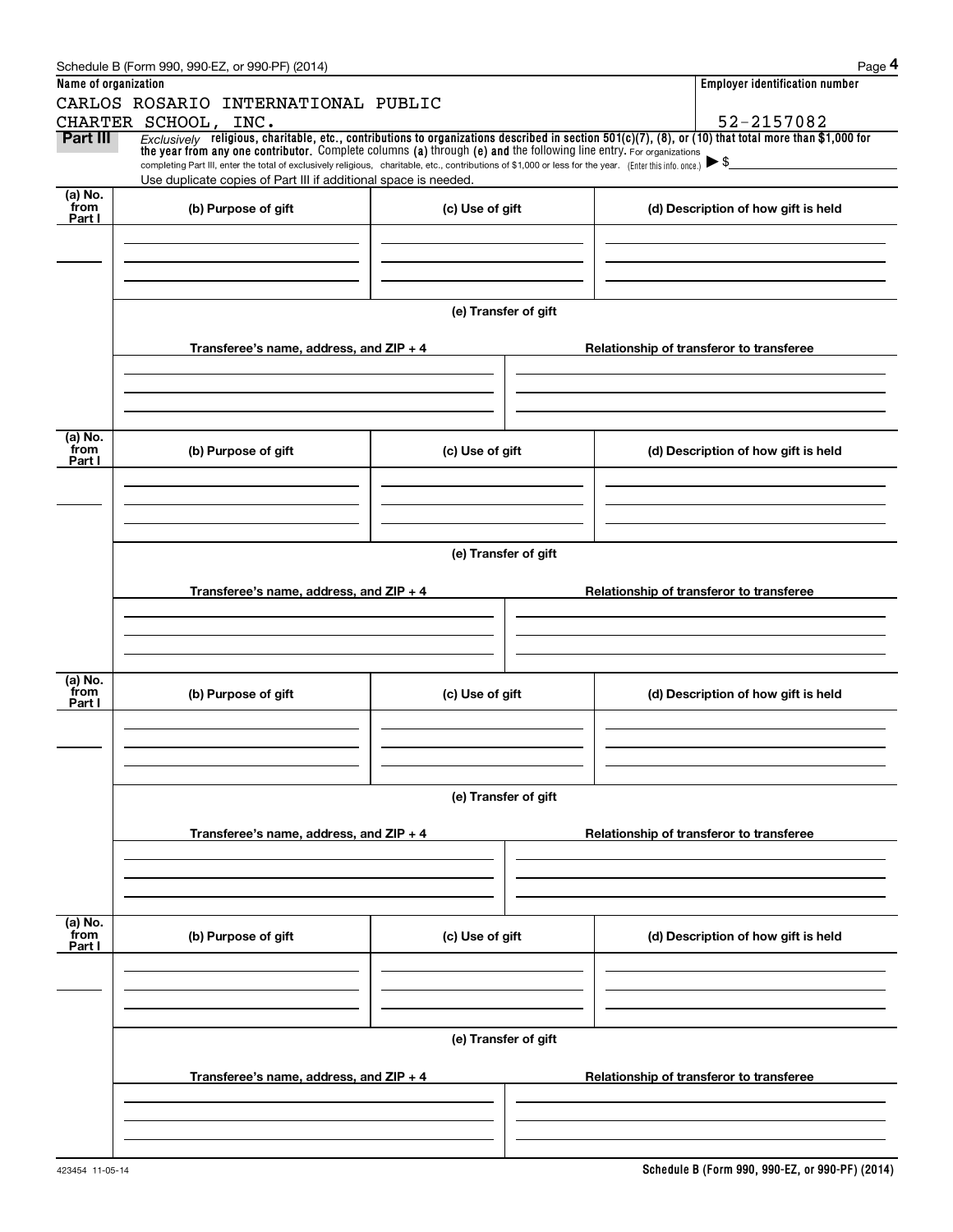|         | <b>SCHEDULE D</b>                            |                                                                                                        | <b>Supplemental Financial Statements</b>                                                                                                                   |                                  | OMB No. 1545-0047                     |
|---------|----------------------------------------------|--------------------------------------------------------------------------------------------------------|------------------------------------------------------------------------------------------------------------------------------------------------------------|----------------------------------|---------------------------------------|
|         | (Form 990)                                   |                                                                                                        | Complete if the organization answered "Yes" to Form 990,                                                                                                   |                                  |                                       |
|         | Department of the Treasury                   |                                                                                                        | Part IV, line 6, 7, 8, 9, 10, 11a, 11b, 11c, 11d, 11e, 11f, 12a, or 12b.<br>Attach to Form 990.                                                            |                                  | Open to Public                        |
|         | Internal Revenue Service                     |                                                                                                        | Information about Schedule D (Form 990) and its instructions is at www.irs.gov/form990.                                                                    |                                  | <b>Inspection</b>                     |
|         | Name of the organization                     | CARLOS ROSARIO INTERNATIONAL PUBLIC                                                                    |                                                                                                                                                            |                                  | <b>Employer identification number</b> |
|         |                                              | CHARTER SCHOOL, INC.                                                                                   |                                                                                                                                                            |                                  | 52-2157082                            |
| Part I  |                                              |                                                                                                        | Organizations Maintaining Donor Advised Funds or Other Similar Funds or Accounts. Complete if the                                                          |                                  |                                       |
|         |                                              | organization answered "Yes" to Form 990, Part IV, line 6.                                              | (a) Donor advised funds                                                                                                                                    |                                  | (b) Funds and other accounts          |
|         |                                              |                                                                                                        |                                                                                                                                                            |                                  |                                       |
| 1       |                                              | Aggregate value of contributions to (during year)                                                      |                                                                                                                                                            |                                  |                                       |
| 2<br>з  |                                              | Aggregate value of grants from (during year)                                                           |                                                                                                                                                            |                                  |                                       |
| 4       |                                              |                                                                                                        |                                                                                                                                                            |                                  |                                       |
| 5       |                                              |                                                                                                        | Did the organization inform all donors and donor advisors in writing that the assets held in donor advised funds                                           |                                  |                                       |
|         |                                              |                                                                                                        |                                                                                                                                                            |                                  | Yes<br><b>No</b>                      |
| 6       |                                              |                                                                                                        | Did the organization inform all grantees, donors, and donor advisors in writing that grant funds can be used only                                          |                                  |                                       |
|         |                                              |                                                                                                        | for charitable purposes and not for the benefit of the donor or donor advisor, or for any other purpose conferring                                         |                                  |                                       |
|         |                                              |                                                                                                        |                                                                                                                                                            |                                  | No<br>Yes                             |
| Part II |                                              |                                                                                                        | Conservation Easements. Complete if the organization answered "Yes" to Form 990, Part IV, line 7.                                                          |                                  |                                       |
| 1       |                                              | Purpose(s) of conservation easements held by the organization (check all that apply).                  |                                                                                                                                                            |                                  |                                       |
|         |                                              | Preservation of land for public use (e.g., recreation or education)                                    | Preservation of a historically important land area                                                                                                         |                                  |                                       |
|         |                                              | Protection of natural habitat                                                                          | Preservation of a certified historic structure                                                                                                             |                                  |                                       |
|         |                                              | Preservation of open space                                                                             |                                                                                                                                                            |                                  |                                       |
| 2       |                                              |                                                                                                        | Complete lines 2a through 2d if the organization held a qualified conservation contribution in the form of a conservation easement on the last             |                                  |                                       |
|         | day of the tax year.                         |                                                                                                        |                                                                                                                                                            |                                  |                                       |
|         |                                              |                                                                                                        |                                                                                                                                                            |                                  | Held at the End of the Tax Year       |
| а       |                                              | Total acreage restricted by conservation easements                                                     |                                                                                                                                                            | 2a<br>2b                         |                                       |
| b<br>с  |                                              |                                                                                                        |                                                                                                                                                            | 2c                               |                                       |
| d       |                                              |                                                                                                        | Number of conservation easements included in (c) acquired after 8/17/06, and not on a historic structure                                                   |                                  |                                       |
|         |                                              |                                                                                                        | listed in the National Register [111] [12] non-matter in the National Property of the National Register [11] [1                                            | 2d                               |                                       |
| З       |                                              |                                                                                                        | Number of conservation easements modified, transferred, released, extinguished, or terminated by the organization during the tax                           |                                  |                                       |
|         | $year \blacktriangleright$                   |                                                                                                        |                                                                                                                                                            |                                  |                                       |
| 4       |                                              | Number of states where property subject to conservation easement is located >                          |                                                                                                                                                            |                                  |                                       |
| 5       |                                              | Does the organization have a written policy regarding the periodic monitoring, inspection, handling of |                                                                                                                                                            |                                  |                                       |
|         |                                              | violations, and enforcement of the conservation easements it holds?                                    |                                                                                                                                                            |                                  | <b>No</b><br>Yes                      |
|         |                                              |                                                                                                        | Staff and volunteer hours devoted to monitoring, inspecting, and enforcing conservation easements during the year                                          |                                  |                                       |
| 7       |                                              |                                                                                                        | Amount of expenses incurred in monitoring, inspecting, and enforcing conservation easements during the year $\triangleright$ \$                            |                                  |                                       |
| 8       |                                              |                                                                                                        | Does each conservation easement reported on line 2(d) above satisfy the requirements of section 170(h)(4)(B)(i)                                            |                                  |                                       |
| 9       |                                              |                                                                                                        | In Part XIII, describe how the organization reports conservation easements in its revenue and expense statement, and balance sheet, and                    |                                  | Yes<br>No                             |
|         |                                              |                                                                                                        | include, if applicable, the text of the footnote to the organization's financial statements that describes the organization's accounting for               |                                  |                                       |
|         | conservation easements.                      |                                                                                                        |                                                                                                                                                            |                                  |                                       |
|         | Part III                                     |                                                                                                        | Organizations Maintaining Collections of Art, Historical Treasures, or Other Similar Assets.                                                               |                                  |                                       |
|         |                                              | Complete if the organization answered "Yes" to Form 990, Part IV, line 8.                              |                                                                                                                                                            |                                  |                                       |
|         |                                              |                                                                                                        | 1a If the organization elected, as permitted under SFAS 116 (ASC 958), not to report in its revenue statement and balance sheet works of art,              |                                  |                                       |
|         |                                              |                                                                                                        | historical treasures, or other similar assets held for public exhibition, education, or research in furtherance of public service, provide, in Part XIII,  |                                  |                                       |
|         |                                              | the text of the footnote to its financial statements that describes these items.                       |                                                                                                                                                            |                                  |                                       |
|         |                                              |                                                                                                        | <b>b</b> If the organization elected, as permitted under SFAS 116 (ASC 958), to report in its revenue statement and balance sheet works of art, historical |                                  |                                       |
|         |                                              |                                                                                                        | treasures, or other similar assets held for public exhibition, education, or research in furtherance of public service, provide the following amounts      |                                  |                                       |
|         | relating to these items:                     |                                                                                                        |                                                                                                                                                            |                                  |                                       |
|         |                                              |                                                                                                        |                                                                                                                                                            |                                  | $\sim$                                |
|         |                                              | (ii) Assets included in Form 990, Part X                                                               |                                                                                                                                                            |                                  |                                       |
| 2       |                                              |                                                                                                        | If the organization received or held works of art, historical treasures, or other similar assets for financial gain, provide                               |                                  |                                       |
|         |                                              | the following amounts required to be reported under SFAS 116 (ASC 958) relating to these items:        |                                                                                                                                                            |                                  |                                       |
| а       |                                              |                                                                                                        |                                                                                                                                                            | - \$<br>$\blacktriangleright$ \$ |                                       |
|         | <b>b</b> Assets included in Form 990, Part X |                                                                                                        |                                                                                                                                                            |                                  |                                       |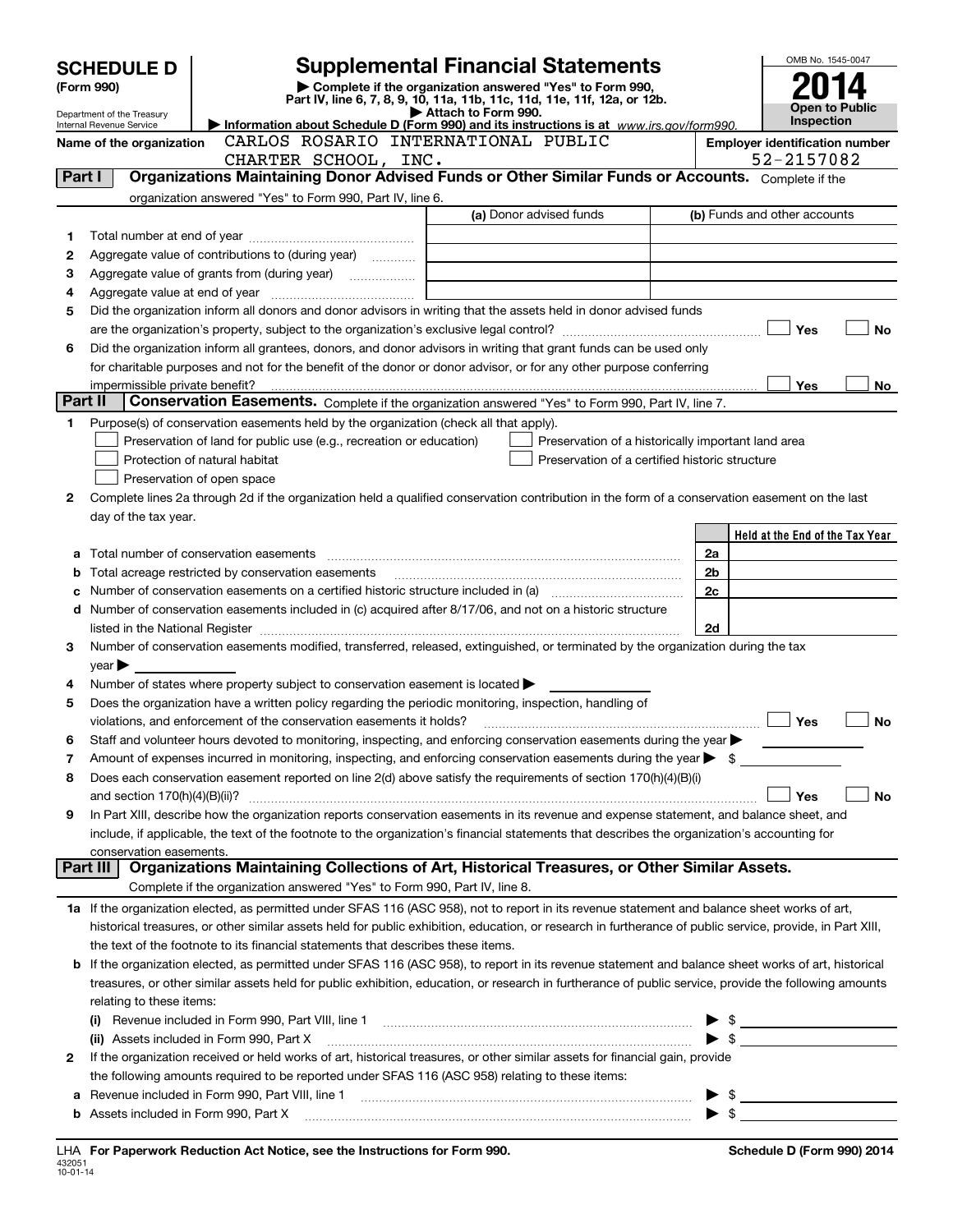|               |                                                                                                                                                                                                                                | CARLOS ROSARIO INTERNATIONAL PUBLIC |   |                |                                                                                                                                                                                                                               |                                                         |                            |           |
|---------------|--------------------------------------------------------------------------------------------------------------------------------------------------------------------------------------------------------------------------------|-------------------------------------|---|----------------|-------------------------------------------------------------------------------------------------------------------------------------------------------------------------------------------------------------------------------|---------------------------------------------------------|----------------------------|-----------|
|               | Schedule D (Form 990) 2014                                                                                                                                                                                                     | CHARTER SCHOOL, INC.                |   |                |                                                                                                                                                                                                                               |                                                         | 52-2157082 $_{Page}$ 2     |           |
|               | Part III<br>Organizations Maintaining Collections of Art, Historical Treasures, or Other Similar Assets (continued)                                                                                                            |                                     |   |                |                                                                                                                                                                                                                               |                                                         |                            |           |
| 3             | Using the organization's acquisition, accession, and other records, check any of the following that are a significant use of its collection items                                                                              |                                     |   |                |                                                                                                                                                                                                                               |                                                         |                            |           |
|               | (check all that apply):                                                                                                                                                                                                        |                                     |   |                |                                                                                                                                                                                                                               |                                                         |                            |           |
| a             | Public exhibition                                                                                                                                                                                                              |                                     |   |                | Loan or exchange programs                                                                                                                                                                                                     |                                                         |                            |           |
| b             | Scholarly research                                                                                                                                                                                                             |                                     |   |                | Other and the contract of the contract of the contract of the contract of the contract of the contract of the contract of the contract of the contract of the contract of the contract of the contract of the contract of the |                                                         |                            |           |
| c             | Preservation for future generations                                                                                                                                                                                            |                                     |   |                |                                                                                                                                                                                                                               |                                                         |                            |           |
|               | Provide a description of the organization's collections and explain how they further the organization's exempt purpose in Part XIII.                                                                                           |                                     |   |                |                                                                                                                                                                                                                               |                                                         |                            |           |
| 5             | During the year, did the organization solicit or receive donations of art, historical treasures, or other similar assets                                                                                                       |                                     |   |                |                                                                                                                                                                                                                               |                                                         |                            |           |
|               |                                                                                                                                                                                                                                |                                     |   |                |                                                                                                                                                                                                                               |                                                         | Yes                        | No        |
|               | <b>Part IV</b><br>Escrow and Custodial Arrangements. Complete if the organization answered "Yes" to Form 990, Part IV, line 9, or                                                                                              |                                     |   |                |                                                                                                                                                                                                                               |                                                         |                            |           |
|               | reported an amount on Form 990, Part X, line 21.                                                                                                                                                                               |                                     |   |                |                                                                                                                                                                                                                               |                                                         |                            |           |
|               | 1a Is the organization an agent, trustee, custodian or other intermediary for contributions or other assets not included                                                                                                       |                                     |   |                |                                                                                                                                                                                                                               |                                                         |                            |           |
|               | on Form 990, Part X? [11] matter continuum matter contract to the contract of the contract of the contract of the contract of the contract of the contract of the contract of the contract of the contract of the contract of  |                                     |   |                |                                                                                                                                                                                                                               |                                                         | Yes                        | No        |
|               | <b>b</b> If "Yes," explain the arrangement in Part XIII and complete the following table:                                                                                                                                      |                                     |   |                |                                                                                                                                                                                                                               |                                                         |                            |           |
|               |                                                                                                                                                                                                                                |                                     |   |                |                                                                                                                                                                                                                               |                                                         | Amount                     |           |
|               |                                                                                                                                                                                                                                |                                     |   |                |                                                                                                                                                                                                                               | 1c                                                      |                            |           |
|               | c Beginning balance measurements and the contract of the contract of the contract of the contract of the contract of the contract of the contract of the contract of the contract of the contract of the contract of the contr |                                     |   |                |                                                                                                                                                                                                                               | 1d                                                      |                            |           |
|               | d Additions during the year measurements are all an according to the year measurement of the year measurement of the state of the state of the state of the state of the state of the state of the state of the state of the s |                                     |   |                |                                                                                                                                                                                                                               | 1e                                                      |                            |           |
|               | e Distributions during the year manufactured and contain an account of the state of the state of the state of the state of the state of the state of the state of the state of the state of the state of the state of the stat |                                     |   |                |                                                                                                                                                                                                                               | 1f                                                      |                            |           |
| Ť.            | 2a Did the organization include an amount on Form 990, Part X, line 21, for escrow or custodial account liability?                                                                                                             |                                     |   |                |                                                                                                                                                                                                                               |                                                         | Yes                        | No        |
|               |                                                                                                                                                                                                                                |                                     |   |                |                                                                                                                                                                                                                               |                                                         |                            |           |
| <b>Part V</b> | <b>b</b> If "Yes," explain the arrangement in Part XIII. Check here if the explanation has been provided in Part XIII<br>Endowment Funds. Complete if the organization answered "Yes" to Form 990, Part IV, line 10.           |                                     |   |                |                                                                                                                                                                                                                               |                                                         |                            |           |
|               |                                                                                                                                                                                                                                |                                     |   |                |                                                                                                                                                                                                                               |                                                         |                            |           |
|               |                                                                                                                                                                                                                                | (a) Current year                    |   | (b) Prior year |                                                                                                                                                                                                                               | (c) Two years back $\vert$ (d) Three years back $\vert$ | (e) Four years back        |           |
| 1a            | Beginning of year balance                                                                                                                                                                                                      |                                     |   |                |                                                                                                                                                                                                                               |                                                         |                            |           |
|               |                                                                                                                                                                                                                                |                                     |   |                |                                                                                                                                                                                                                               |                                                         |                            |           |
|               | Net investment earnings, gains, and losses                                                                                                                                                                                     |                                     |   |                |                                                                                                                                                                                                                               |                                                         |                            |           |
|               | d Grants or scholarships <i>manually contained</i>                                                                                                                                                                             |                                     |   |                |                                                                                                                                                                                                                               |                                                         |                            |           |
|               | e Other expenditures for facilities                                                                                                                                                                                            |                                     |   |                |                                                                                                                                                                                                                               |                                                         |                            |           |
|               | and programs                                                                                                                                                                                                                   |                                     |   |                |                                                                                                                                                                                                                               |                                                         |                            |           |
|               |                                                                                                                                                                                                                                |                                     |   |                |                                                                                                                                                                                                                               |                                                         |                            |           |
|               |                                                                                                                                                                                                                                |                                     |   |                |                                                                                                                                                                                                                               |                                                         |                            |           |
| 2             | Provide the estimated percentage of the current year end balance (line 1g, column (a)) held as:                                                                                                                                |                                     |   |                |                                                                                                                                                                                                                               |                                                         |                            |           |
|               | a Board designated or quasi-endowment >                                                                                                                                                                                        |                                     | % |                |                                                                                                                                                                                                                               |                                                         |                            |           |
|               | Permanent endowment >                                                                                                                                                                                                          | %                                   |   |                |                                                                                                                                                                                                                               |                                                         |                            |           |
|               | c Temporarily restricted endowment $\blacktriangleright$                                                                                                                                                                       | %                                   |   |                |                                                                                                                                                                                                                               |                                                         |                            |           |
|               | The percentages in lines 2a, 2b, and 2c should equal 100%.                                                                                                                                                                     |                                     |   |                |                                                                                                                                                                                                                               |                                                         |                            |           |
|               | 3a Are there endowment funds not in the possession of the organization that are held and administered for the organization                                                                                                     |                                     |   |                |                                                                                                                                                                                                                               |                                                         |                            |           |
|               | by:                                                                                                                                                                                                                            |                                     |   |                |                                                                                                                                                                                                                               |                                                         |                            | Yes<br>No |
|               | (i)                                                                                                                                                                                                                            |                                     |   |                |                                                                                                                                                                                                                               |                                                         | 3a(i)                      |           |
|               |                                                                                                                                                                                                                                |                                     |   |                |                                                                                                                                                                                                                               |                                                         | 3a(ii)                     |           |
|               | b If "Yes" to 3a(ii), are the related organizations listed as required on Schedule R?                                                                                                                                          |                                     |   |                |                                                                                                                                                                                                                               |                                                         | 3 <sub>b</sub>             |           |
| 4             | Describe in Part XIII the intended uses of the organization's endowment funds.                                                                                                                                                 |                                     |   |                |                                                                                                                                                                                                                               |                                                         |                            |           |
|               | Land, Buildings, and Equipment.<br><b>Part VI</b>                                                                                                                                                                              |                                     |   |                |                                                                                                                                                                                                                               |                                                         |                            |           |
|               | Complete if the organization answered "Yes" to Form 990, Part IV, line 11a. See Form 990, Part X, line 10.                                                                                                                     |                                     |   |                |                                                                                                                                                                                                                               |                                                         |                            |           |
|               | Description of property                                                                                                                                                                                                        | (a) Cost or other                   |   |                | (b) Cost or other                                                                                                                                                                                                             | (c) Accumulated                                         | (d) Book value             |           |
|               |                                                                                                                                                                                                                                | basis (investment)                  |   |                | basis (other)                                                                                                                                                                                                                 | depreciation                                            |                            |           |
|               |                                                                                                                                                                                                                                |                                     |   |                |                                                                                                                                                                                                                               |                                                         |                            |           |
|               |                                                                                                                                                                                                                                |                                     |   |                |                                                                                                                                                                                                                               |                                                         |                            |           |
|               |                                                                                                                                                                                                                                |                                     |   |                | 8, 169, 735.                                                                                                                                                                                                                  | 4,070,896.                                              | $\overline{4}$ , 098, 839. |           |
|               |                                                                                                                                                                                                                                |                                     |   |                | 4,020,258.                                                                                                                                                                                                                    | 2,485,800.                                              | 1,534,457.                 |           |
|               |                                                                                                                                                                                                                                |                                     |   |                | 18,566,259.                                                                                                                                                                                                                   | 1,988,209.                                              | 16,578,051.                |           |
|               |                                                                                                                                                                                                                                |                                     |   |                |                                                                                                                                                                                                                               |                                                         | 22, 211, 347.              |           |

**Schedule D (Form 990) 2014**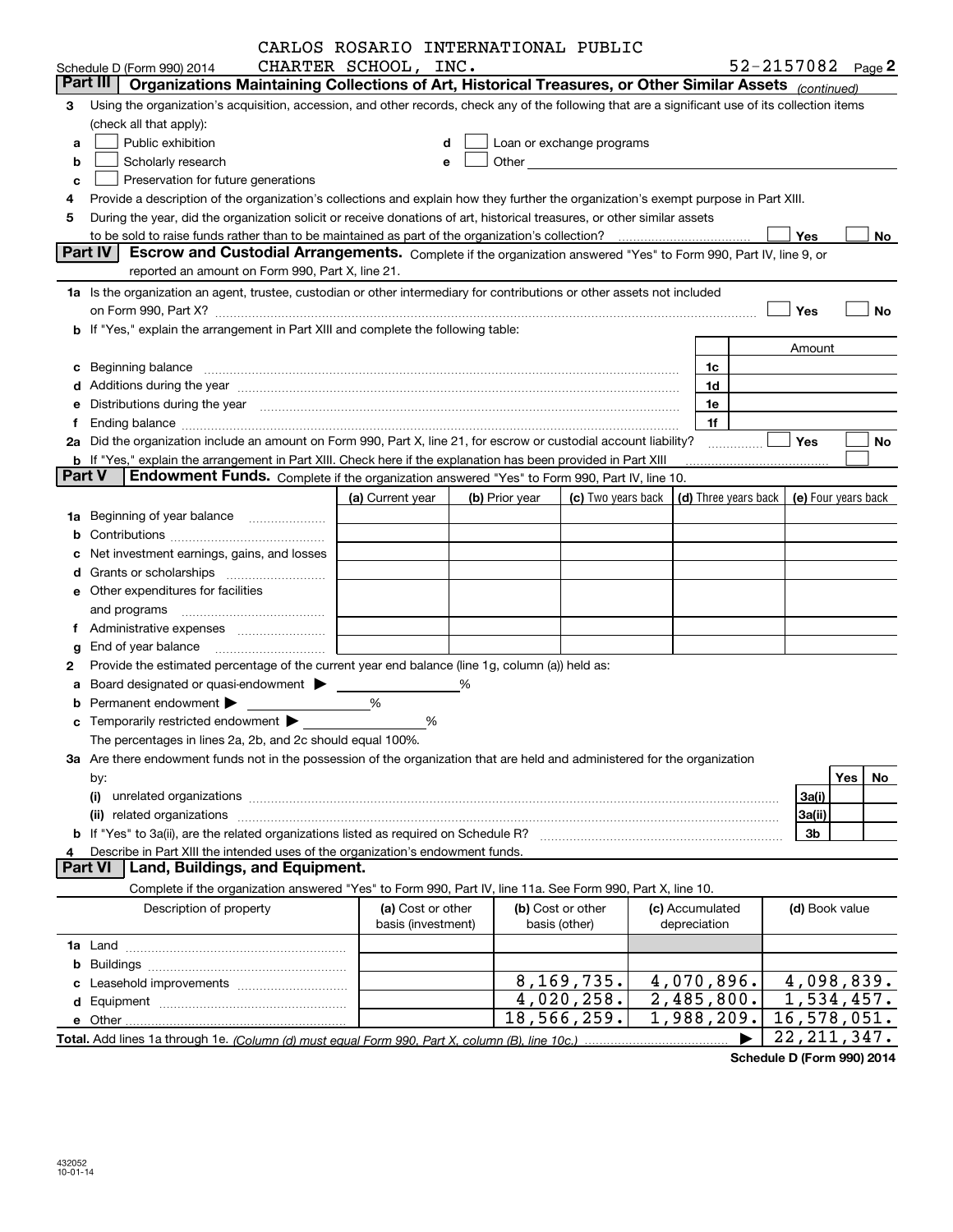|                      | CARLOS ROSARIO INTERNATIONAL PUBLIC |  |
|----------------------|-------------------------------------|--|
| CHARTER SCHOOL, INC. |                                     |  |

| Complete if the organization answered "Yes" to Form 990, Part IV, line 11b. See Form 990, Part X, line 12.<br>(a) Description of security or category (including name of security)<br>(c) Method of valuation: Cost or end-of-year market value<br>(b) Book value<br>3,048,000.<br>CERTIFICATES OF DEPOSIT<br>END-OF-YEAR MARKET VALUE<br>(A)<br>(B)<br>(C)<br>(D)<br>(E)<br>(F)<br>(G)<br>(H)<br>3,048,000.<br>Part VIII Investments - Program Related.<br>Complete if the organization answered "Yes" to Form 990, Part IV, line 11c. See Form 990, Part X, line 13.<br>(a) Description of investment<br>(b) Book value<br>(c) Method of valuation: Cost or end-of-year market value<br>(1)<br>(2)<br>(3)<br>(4)<br>(5)<br>(6)<br>(7)<br>(8)<br>(9)<br>Part IX<br><b>Other Assets.</b><br>Complete if the organization answered "Yes" to Form 990, Part IV, line 11d. See Form 990, Part X, line 15.<br>(a) Description<br>(b) Book value<br>(1)<br>(2)<br>(3)<br>(4)<br>(5)<br>(6)<br>(7)<br>(8)<br>(9)<br>Total. (Column (b) must equal Form 990, Part X, col. (B) line 15.)<br><b>Other Liabilities.</b><br>Complete if the organization answered "Yes" to Form 990, Part IV, line 11e or 11f. See Form 990, Part X, line 25.<br>(a) Description of liability<br>(b) Book value<br>Federal income taxes<br>(1)<br>CAPITAL LEASE OBLIGATION<br>13, 310, 211.<br>(2)<br>2,344,776.<br>DEFERRED RENT<br>(3)<br>(4)<br>(5)<br>(6)<br>(7)<br>(8)<br>(9)<br>15,654,987.<br>▶<br>Total. (Column (b) must equal Form 990, Part X, col. (B) line 25.)<br>2. Liability for uncertain tax positions. In Part XIII, provide the text of the footnote to the organization's financial statements that reports the | CHARTER SCHOOL,<br>Schedule D (Form 990) 2014                    | INC. | 52-2157082<br>Page $3$ |
|-----------------------------------------------------------------------------------------------------------------------------------------------------------------------------------------------------------------------------------------------------------------------------------------------------------------------------------------------------------------------------------------------------------------------------------------------------------------------------------------------------------------------------------------------------------------------------------------------------------------------------------------------------------------------------------------------------------------------------------------------------------------------------------------------------------------------------------------------------------------------------------------------------------------------------------------------------------------------------------------------------------------------------------------------------------------------------------------------------------------------------------------------------------------------------------------------------------------------------------------------------------------------------------------------------------------------------------------------------------------------------------------------------------------------------------------------------------------------------------------------------------------------------------------------------------------------------------------------------------------------------------------------------------------------------------------------------------|------------------------------------------------------------------|------|------------------------|
|                                                                                                                                                                                                                                                                                                                                                                                                                                                                                                                                                                                                                                                                                                                                                                                                                                                                                                                                                                                                                                                                                                                                                                                                                                                                                                                                                                                                                                                                                                                                                                                                                                                                                                           | <b>Investments - Other Securities.</b><br><b>Part VII</b>        |      |                        |
|                                                                                                                                                                                                                                                                                                                                                                                                                                                                                                                                                                                                                                                                                                                                                                                                                                                                                                                                                                                                                                                                                                                                                                                                                                                                                                                                                                                                                                                                                                                                                                                                                                                                                                           |                                                                  |      |                        |
|                                                                                                                                                                                                                                                                                                                                                                                                                                                                                                                                                                                                                                                                                                                                                                                                                                                                                                                                                                                                                                                                                                                                                                                                                                                                                                                                                                                                                                                                                                                                                                                                                                                                                                           |                                                                  |      |                        |
|                                                                                                                                                                                                                                                                                                                                                                                                                                                                                                                                                                                                                                                                                                                                                                                                                                                                                                                                                                                                                                                                                                                                                                                                                                                                                                                                                                                                                                                                                                                                                                                                                                                                                                           | (1) Financial derivatives                                        |      |                        |
|                                                                                                                                                                                                                                                                                                                                                                                                                                                                                                                                                                                                                                                                                                                                                                                                                                                                                                                                                                                                                                                                                                                                                                                                                                                                                                                                                                                                                                                                                                                                                                                                                                                                                                           | (2) Closely-held equity interests                                |      |                        |
|                                                                                                                                                                                                                                                                                                                                                                                                                                                                                                                                                                                                                                                                                                                                                                                                                                                                                                                                                                                                                                                                                                                                                                                                                                                                                                                                                                                                                                                                                                                                                                                                                                                                                                           | (3) Other                                                        |      |                        |
|                                                                                                                                                                                                                                                                                                                                                                                                                                                                                                                                                                                                                                                                                                                                                                                                                                                                                                                                                                                                                                                                                                                                                                                                                                                                                                                                                                                                                                                                                                                                                                                                                                                                                                           |                                                                  |      |                        |
|                                                                                                                                                                                                                                                                                                                                                                                                                                                                                                                                                                                                                                                                                                                                                                                                                                                                                                                                                                                                                                                                                                                                                                                                                                                                                                                                                                                                                                                                                                                                                                                                                                                                                                           |                                                                  |      |                        |
|                                                                                                                                                                                                                                                                                                                                                                                                                                                                                                                                                                                                                                                                                                                                                                                                                                                                                                                                                                                                                                                                                                                                                                                                                                                                                                                                                                                                                                                                                                                                                                                                                                                                                                           |                                                                  |      |                        |
|                                                                                                                                                                                                                                                                                                                                                                                                                                                                                                                                                                                                                                                                                                                                                                                                                                                                                                                                                                                                                                                                                                                                                                                                                                                                                                                                                                                                                                                                                                                                                                                                                                                                                                           |                                                                  |      |                        |
|                                                                                                                                                                                                                                                                                                                                                                                                                                                                                                                                                                                                                                                                                                                                                                                                                                                                                                                                                                                                                                                                                                                                                                                                                                                                                                                                                                                                                                                                                                                                                                                                                                                                                                           |                                                                  |      |                        |
|                                                                                                                                                                                                                                                                                                                                                                                                                                                                                                                                                                                                                                                                                                                                                                                                                                                                                                                                                                                                                                                                                                                                                                                                                                                                                                                                                                                                                                                                                                                                                                                                                                                                                                           |                                                                  |      |                        |
|                                                                                                                                                                                                                                                                                                                                                                                                                                                                                                                                                                                                                                                                                                                                                                                                                                                                                                                                                                                                                                                                                                                                                                                                                                                                                                                                                                                                                                                                                                                                                                                                                                                                                                           |                                                                  |      |                        |
|                                                                                                                                                                                                                                                                                                                                                                                                                                                                                                                                                                                                                                                                                                                                                                                                                                                                                                                                                                                                                                                                                                                                                                                                                                                                                                                                                                                                                                                                                                                                                                                                                                                                                                           |                                                                  |      |                        |
|                                                                                                                                                                                                                                                                                                                                                                                                                                                                                                                                                                                                                                                                                                                                                                                                                                                                                                                                                                                                                                                                                                                                                                                                                                                                                                                                                                                                                                                                                                                                                                                                                                                                                                           | Total. (Col. (b) must equal Form 990, Part X, col. (B) line 12.) |      |                        |
|                                                                                                                                                                                                                                                                                                                                                                                                                                                                                                                                                                                                                                                                                                                                                                                                                                                                                                                                                                                                                                                                                                                                                                                                                                                                                                                                                                                                                                                                                                                                                                                                                                                                                                           |                                                                  |      |                        |
|                                                                                                                                                                                                                                                                                                                                                                                                                                                                                                                                                                                                                                                                                                                                                                                                                                                                                                                                                                                                                                                                                                                                                                                                                                                                                                                                                                                                                                                                                                                                                                                                                                                                                                           |                                                                  |      |                        |
|                                                                                                                                                                                                                                                                                                                                                                                                                                                                                                                                                                                                                                                                                                                                                                                                                                                                                                                                                                                                                                                                                                                                                                                                                                                                                                                                                                                                                                                                                                                                                                                                                                                                                                           |                                                                  |      |                        |
|                                                                                                                                                                                                                                                                                                                                                                                                                                                                                                                                                                                                                                                                                                                                                                                                                                                                                                                                                                                                                                                                                                                                                                                                                                                                                                                                                                                                                                                                                                                                                                                                                                                                                                           |                                                                  |      |                        |
|                                                                                                                                                                                                                                                                                                                                                                                                                                                                                                                                                                                                                                                                                                                                                                                                                                                                                                                                                                                                                                                                                                                                                                                                                                                                                                                                                                                                                                                                                                                                                                                                                                                                                                           |                                                                  |      |                        |
|                                                                                                                                                                                                                                                                                                                                                                                                                                                                                                                                                                                                                                                                                                                                                                                                                                                                                                                                                                                                                                                                                                                                                                                                                                                                                                                                                                                                                                                                                                                                                                                                                                                                                                           |                                                                  |      |                        |
|                                                                                                                                                                                                                                                                                                                                                                                                                                                                                                                                                                                                                                                                                                                                                                                                                                                                                                                                                                                                                                                                                                                                                                                                                                                                                                                                                                                                                                                                                                                                                                                                                                                                                                           |                                                                  |      |                        |
|                                                                                                                                                                                                                                                                                                                                                                                                                                                                                                                                                                                                                                                                                                                                                                                                                                                                                                                                                                                                                                                                                                                                                                                                                                                                                                                                                                                                                                                                                                                                                                                                                                                                                                           |                                                                  |      |                        |
|                                                                                                                                                                                                                                                                                                                                                                                                                                                                                                                                                                                                                                                                                                                                                                                                                                                                                                                                                                                                                                                                                                                                                                                                                                                                                                                                                                                                                                                                                                                                                                                                                                                                                                           |                                                                  |      |                        |
|                                                                                                                                                                                                                                                                                                                                                                                                                                                                                                                                                                                                                                                                                                                                                                                                                                                                                                                                                                                                                                                                                                                                                                                                                                                                                                                                                                                                                                                                                                                                                                                                                                                                                                           |                                                                  |      |                        |
|                                                                                                                                                                                                                                                                                                                                                                                                                                                                                                                                                                                                                                                                                                                                                                                                                                                                                                                                                                                                                                                                                                                                                                                                                                                                                                                                                                                                                                                                                                                                                                                                                                                                                                           |                                                                  |      |                        |
|                                                                                                                                                                                                                                                                                                                                                                                                                                                                                                                                                                                                                                                                                                                                                                                                                                                                                                                                                                                                                                                                                                                                                                                                                                                                                                                                                                                                                                                                                                                                                                                                                                                                                                           |                                                                  |      |                        |
|                                                                                                                                                                                                                                                                                                                                                                                                                                                                                                                                                                                                                                                                                                                                                                                                                                                                                                                                                                                                                                                                                                                                                                                                                                                                                                                                                                                                                                                                                                                                                                                                                                                                                                           | Total. (Col. (b) must equal Form 990, Part X, col. (B) line 13.) |      |                        |
|                                                                                                                                                                                                                                                                                                                                                                                                                                                                                                                                                                                                                                                                                                                                                                                                                                                                                                                                                                                                                                                                                                                                                                                                                                                                                                                                                                                                                                                                                                                                                                                                                                                                                                           |                                                                  |      |                        |
|                                                                                                                                                                                                                                                                                                                                                                                                                                                                                                                                                                                                                                                                                                                                                                                                                                                                                                                                                                                                                                                                                                                                                                                                                                                                                                                                                                                                                                                                                                                                                                                                                                                                                                           |                                                                  |      |                        |
|                                                                                                                                                                                                                                                                                                                                                                                                                                                                                                                                                                                                                                                                                                                                                                                                                                                                                                                                                                                                                                                                                                                                                                                                                                                                                                                                                                                                                                                                                                                                                                                                                                                                                                           |                                                                  |      |                        |
|                                                                                                                                                                                                                                                                                                                                                                                                                                                                                                                                                                                                                                                                                                                                                                                                                                                                                                                                                                                                                                                                                                                                                                                                                                                                                                                                                                                                                                                                                                                                                                                                                                                                                                           |                                                                  |      |                        |
|                                                                                                                                                                                                                                                                                                                                                                                                                                                                                                                                                                                                                                                                                                                                                                                                                                                                                                                                                                                                                                                                                                                                                                                                                                                                                                                                                                                                                                                                                                                                                                                                                                                                                                           |                                                                  |      |                        |
|                                                                                                                                                                                                                                                                                                                                                                                                                                                                                                                                                                                                                                                                                                                                                                                                                                                                                                                                                                                                                                                                                                                                                                                                                                                                                                                                                                                                                                                                                                                                                                                                                                                                                                           |                                                                  |      |                        |
|                                                                                                                                                                                                                                                                                                                                                                                                                                                                                                                                                                                                                                                                                                                                                                                                                                                                                                                                                                                                                                                                                                                                                                                                                                                                                                                                                                                                                                                                                                                                                                                                                                                                                                           |                                                                  |      |                        |
|                                                                                                                                                                                                                                                                                                                                                                                                                                                                                                                                                                                                                                                                                                                                                                                                                                                                                                                                                                                                                                                                                                                                                                                                                                                                                                                                                                                                                                                                                                                                                                                                                                                                                                           |                                                                  |      |                        |
|                                                                                                                                                                                                                                                                                                                                                                                                                                                                                                                                                                                                                                                                                                                                                                                                                                                                                                                                                                                                                                                                                                                                                                                                                                                                                                                                                                                                                                                                                                                                                                                                                                                                                                           |                                                                  |      |                        |
|                                                                                                                                                                                                                                                                                                                                                                                                                                                                                                                                                                                                                                                                                                                                                                                                                                                                                                                                                                                                                                                                                                                                                                                                                                                                                                                                                                                                                                                                                                                                                                                                                                                                                                           |                                                                  |      |                        |
|                                                                                                                                                                                                                                                                                                                                                                                                                                                                                                                                                                                                                                                                                                                                                                                                                                                                                                                                                                                                                                                                                                                                                                                                                                                                                                                                                                                                                                                                                                                                                                                                                                                                                                           |                                                                  |      |                        |
|                                                                                                                                                                                                                                                                                                                                                                                                                                                                                                                                                                                                                                                                                                                                                                                                                                                                                                                                                                                                                                                                                                                                                                                                                                                                                                                                                                                                                                                                                                                                                                                                                                                                                                           |                                                                  |      |                        |
|                                                                                                                                                                                                                                                                                                                                                                                                                                                                                                                                                                                                                                                                                                                                                                                                                                                                                                                                                                                                                                                                                                                                                                                                                                                                                                                                                                                                                                                                                                                                                                                                                                                                                                           |                                                                  |      |                        |
|                                                                                                                                                                                                                                                                                                                                                                                                                                                                                                                                                                                                                                                                                                                                                                                                                                                                                                                                                                                                                                                                                                                                                                                                                                                                                                                                                                                                                                                                                                                                                                                                                                                                                                           | Part X                                                           |      |                        |
|                                                                                                                                                                                                                                                                                                                                                                                                                                                                                                                                                                                                                                                                                                                                                                                                                                                                                                                                                                                                                                                                                                                                                                                                                                                                                                                                                                                                                                                                                                                                                                                                                                                                                                           |                                                                  |      |                        |
|                                                                                                                                                                                                                                                                                                                                                                                                                                                                                                                                                                                                                                                                                                                                                                                                                                                                                                                                                                                                                                                                                                                                                                                                                                                                                                                                                                                                                                                                                                                                                                                                                                                                                                           | 1.                                                               |      |                        |
|                                                                                                                                                                                                                                                                                                                                                                                                                                                                                                                                                                                                                                                                                                                                                                                                                                                                                                                                                                                                                                                                                                                                                                                                                                                                                                                                                                                                                                                                                                                                                                                                                                                                                                           |                                                                  |      |                        |
|                                                                                                                                                                                                                                                                                                                                                                                                                                                                                                                                                                                                                                                                                                                                                                                                                                                                                                                                                                                                                                                                                                                                                                                                                                                                                                                                                                                                                                                                                                                                                                                                                                                                                                           |                                                                  |      |                        |
|                                                                                                                                                                                                                                                                                                                                                                                                                                                                                                                                                                                                                                                                                                                                                                                                                                                                                                                                                                                                                                                                                                                                                                                                                                                                                                                                                                                                                                                                                                                                                                                                                                                                                                           |                                                                  |      |                        |
|                                                                                                                                                                                                                                                                                                                                                                                                                                                                                                                                                                                                                                                                                                                                                                                                                                                                                                                                                                                                                                                                                                                                                                                                                                                                                                                                                                                                                                                                                                                                                                                                                                                                                                           |                                                                  |      |                        |
|                                                                                                                                                                                                                                                                                                                                                                                                                                                                                                                                                                                                                                                                                                                                                                                                                                                                                                                                                                                                                                                                                                                                                                                                                                                                                                                                                                                                                                                                                                                                                                                                                                                                                                           |                                                                  |      |                        |
|                                                                                                                                                                                                                                                                                                                                                                                                                                                                                                                                                                                                                                                                                                                                                                                                                                                                                                                                                                                                                                                                                                                                                                                                                                                                                                                                                                                                                                                                                                                                                                                                                                                                                                           |                                                                  |      |                        |
|                                                                                                                                                                                                                                                                                                                                                                                                                                                                                                                                                                                                                                                                                                                                                                                                                                                                                                                                                                                                                                                                                                                                                                                                                                                                                                                                                                                                                                                                                                                                                                                                                                                                                                           |                                                                  |      |                        |
|                                                                                                                                                                                                                                                                                                                                                                                                                                                                                                                                                                                                                                                                                                                                                                                                                                                                                                                                                                                                                                                                                                                                                                                                                                                                                                                                                                                                                                                                                                                                                                                                                                                                                                           |                                                                  |      |                        |
|                                                                                                                                                                                                                                                                                                                                                                                                                                                                                                                                                                                                                                                                                                                                                                                                                                                                                                                                                                                                                                                                                                                                                                                                                                                                                                                                                                                                                                                                                                                                                                                                                                                                                                           |                                                                  |      |                        |
|                                                                                                                                                                                                                                                                                                                                                                                                                                                                                                                                                                                                                                                                                                                                                                                                                                                                                                                                                                                                                                                                                                                                                                                                                                                                                                                                                                                                                                                                                                                                                                                                                                                                                                           |                                                                  |      |                        |
|                                                                                                                                                                                                                                                                                                                                                                                                                                                                                                                                                                                                                                                                                                                                                                                                                                                                                                                                                                                                                                                                                                                                                                                                                                                                                                                                                                                                                                                                                                                                                                                                                                                                                                           |                                                                  |      |                        |

organization's liability for uncertain tax positions under FIN 48 (ASC 740). Check here if the text of the footnote has been provided in Part XIII  $~\boxed{\rm X}$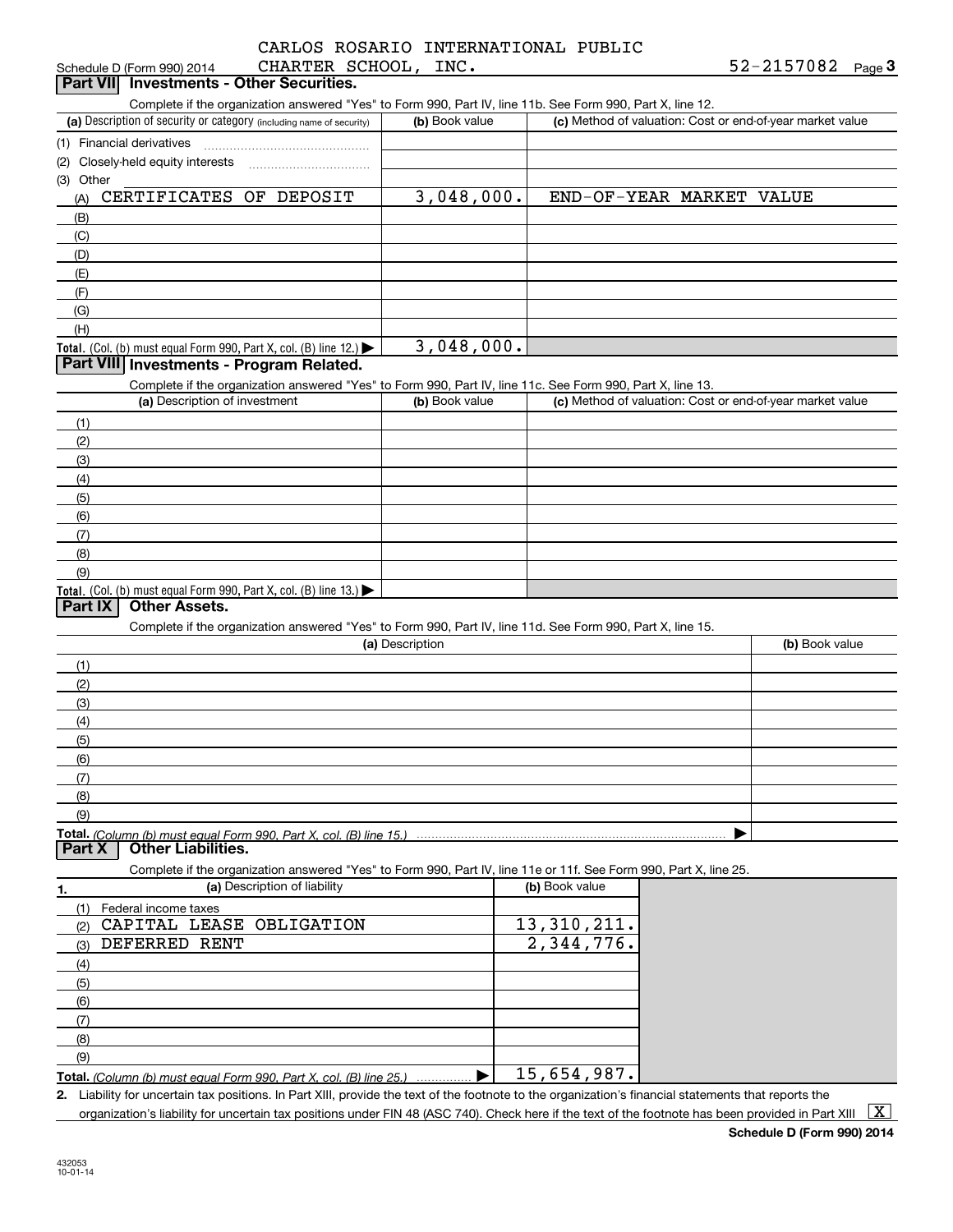|   | CARLOS ROSARIO INTERNATIONAL PUBLIC                                                                                                                                                                                            |                |         |                |                              |
|---|--------------------------------------------------------------------------------------------------------------------------------------------------------------------------------------------------------------------------------|----------------|---------|----------------|------------------------------|
|   | CHARTER SCHOOL, INC.<br>Schedule D (Form 990) 2014                                                                                                                                                                             |                |         |                | 52-2157082 Page 4            |
|   | Reconciliation of Revenue per Audited Financial Statements With Revenue per Return.<br>Part XI                                                                                                                                 |                |         |                |                              |
|   | Complete if the organization answered "Yes" to Form 990, Part IV, line 12a.                                                                                                                                                    |                |         |                |                              |
| 1 | Total revenue, gains, and other support per audited financial statements                                                                                                                                                       |                |         | $\blacksquare$ | 24,012,248.                  |
| 2 | Amounts included on line 1 but not on Form 990, Part VIII, line 12:                                                                                                                                                            |                |         |                |                              |
| a | Net unrealized gains (losses) on investments                                                                                                                                                                                   | 2a             |         |                |                              |
| b |                                                                                                                                                                                                                                | 2 <sub>b</sub> | 19,215. |                |                              |
| c |                                                                                                                                                                                                                                | 2c             |         |                |                              |
| d | Other (Describe in Part XIII.) <b>Construction Contract Construction</b> Chemistry Chemistry Chemistry Chemistry Chemistry                                                                                                     | 2d             |         |                |                              |
| е | Add lines 2a through 2d                                                                                                                                                                                                        |                |         | 2e             | $\frac{19,215}{23,993,033.}$ |
| 3 |                                                                                                                                                                                                                                |                |         | 3              |                              |
| 4 | Amounts included on Form 990, Part VIII, line 12, but not on line 1:                                                                                                                                                           |                |         |                |                              |
| a | Investment expenses not included on Form 990, Part VIII, line 7b [100] [100] [100] [100] [100] [100] [100] [10                                                                                                                 | 4a             |         |                |                              |
| b |                                                                                                                                                                                                                                | 4 <sub>h</sub> |         |                |                              |
|   | Add lines 4a and 4b                                                                                                                                                                                                            |                |         | 4c             | $0$ .                        |
| 5 |                                                                                                                                                                                                                                |                | 5       | 23,993,033.    |                              |
|   | Part XII   Reconciliation of Expenses per Audited Financial Statements With Expenses per Return.                                                                                                                               |                |         |                |                              |
|   | Complete if the organization answered "Yes" to Form 990, Part IV, line 12a.                                                                                                                                                    |                |         |                |                              |
| 1 | Total expenses and losses per audited financial statements [11,11] [11] Total expenses and losses per audited financial statements [11] [11] Total expenses and losses per audited financial statements                        |                |         | $\blacksquare$ | $\overline{23,741,764}$ .    |
| 2 | Amounts included on line 1 but not on Form 990, Part IX, line 25:                                                                                                                                                              |                |         |                |                              |
| a |                                                                                                                                                                                                                                | 2a             | 19,215. |                |                              |
| b | Prior year adjustments entertainment and the control of the control of the control of the control of the control of the control of the control of the control of the control of the control of the control of the control of t | 2 <sub>b</sub> |         |                |                              |
|   |                                                                                                                                                                                                                                | 2 <sub>c</sub> |         |                |                              |
| d |                                                                                                                                                                                                                                | 2d             |         |                |                              |
| е | Add lines 2a through 2d <b>continuum contract and all and all and all and all and all and all and all and all and a</b>                                                                                                        |                |         | 2e             | 19,215.                      |
| 3 |                                                                                                                                                                                                                                |                |         | $\mathbf{3}$   | 23, 722, 549.                |
| 4 | Amounts included on Form 990, Part IX, line 25, but not on line 1:                                                                                                                                                             |                |         |                |                              |
| a |                                                                                                                                                                                                                                | 4a             |         |                |                              |
| b |                                                                                                                                                                                                                                | 4 <sub>h</sub> |         |                |                              |
|   | Add lines 4a and 4b                                                                                                                                                                                                            |                |         | 4c             | 0.                           |
| 5 |                                                                                                                                                                                                                                |                |         | 5              | $23,72\overline{2,549}$      |
|   | Part XIII Supplemental Information.                                                                                                                                                                                            |                |         |                |                              |

Provide the descriptions required for Part II, lines 3, 5, and 9; Part III, lines 1a and 4; Part IV, lines 1b and 2b; Part V, line 4; Part X, line 2; Part XI, lines 2d and 4b; and Part XII, lines 2d and 4b. Also complete this part to provide any additional information.

## PART X, LINE 2: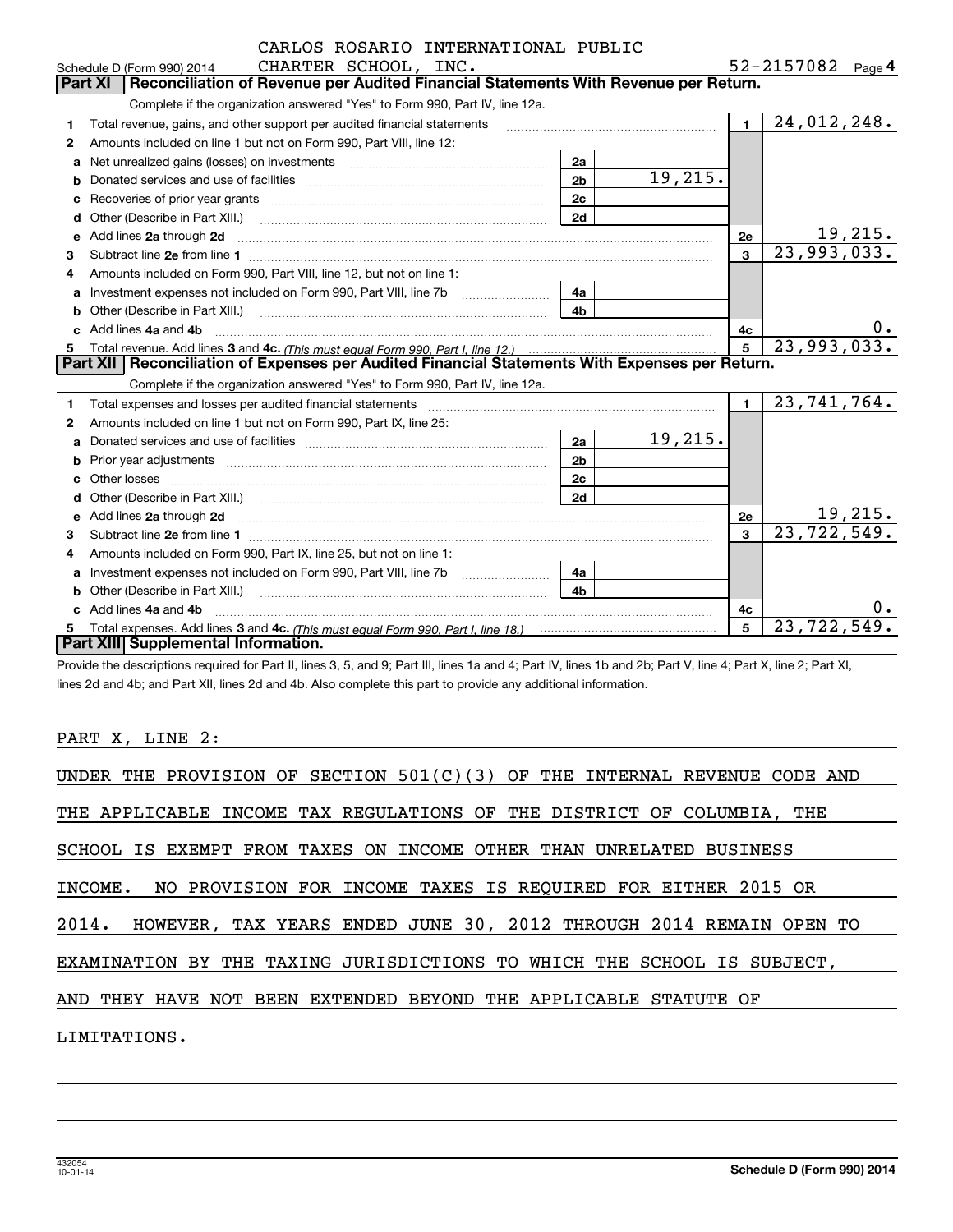| CARLOS ROSARIO INTERNATIONAL PUBLIC                                                                                                  |                   |
|--------------------------------------------------------------------------------------------------------------------------------------|-------------------|
| CHARTER SCHOOL, INC.<br>Schedule D (Form 990) 2014 CHARTER SCHOOL, INC.<br>Part XIII Supplemental Information <sub>(continued)</sub> | 52-2157082 Page 5 |
|                                                                                                                                      |                   |
|                                                                                                                                      |                   |
|                                                                                                                                      |                   |
|                                                                                                                                      |                   |
|                                                                                                                                      |                   |
|                                                                                                                                      |                   |
|                                                                                                                                      |                   |
|                                                                                                                                      |                   |
|                                                                                                                                      |                   |
|                                                                                                                                      |                   |
|                                                                                                                                      |                   |
|                                                                                                                                      |                   |
|                                                                                                                                      |                   |
|                                                                                                                                      |                   |
|                                                                                                                                      |                   |
|                                                                                                                                      |                   |
|                                                                                                                                      |                   |
|                                                                                                                                      |                   |
|                                                                                                                                      |                   |
|                                                                                                                                      |                   |
|                                                                                                                                      |                   |
|                                                                                                                                      |                   |
|                                                                                                                                      |                   |
|                                                                                                                                      |                   |
|                                                                                                                                      |                   |
|                                                                                                                                      |                   |
|                                                                                                                                      |                   |
|                                                                                                                                      |                   |
|                                                                                                                                      |                   |
|                                                                                                                                      |                   |
|                                                                                                                                      |                   |
|                                                                                                                                      |                   |
|                                                                                                                                      |                   |
|                                                                                                                                      |                   |
|                                                                                                                                      |                   |
|                                                                                                                                      |                   |
|                                                                                                                                      |                   |
|                                                                                                                                      |                   |
|                                                                                                                                      |                   |
|                                                                                                                                      |                   |
|                                                                                                                                      |                   |
|                                                                                                                                      |                   |
|                                                                                                                                      |                   |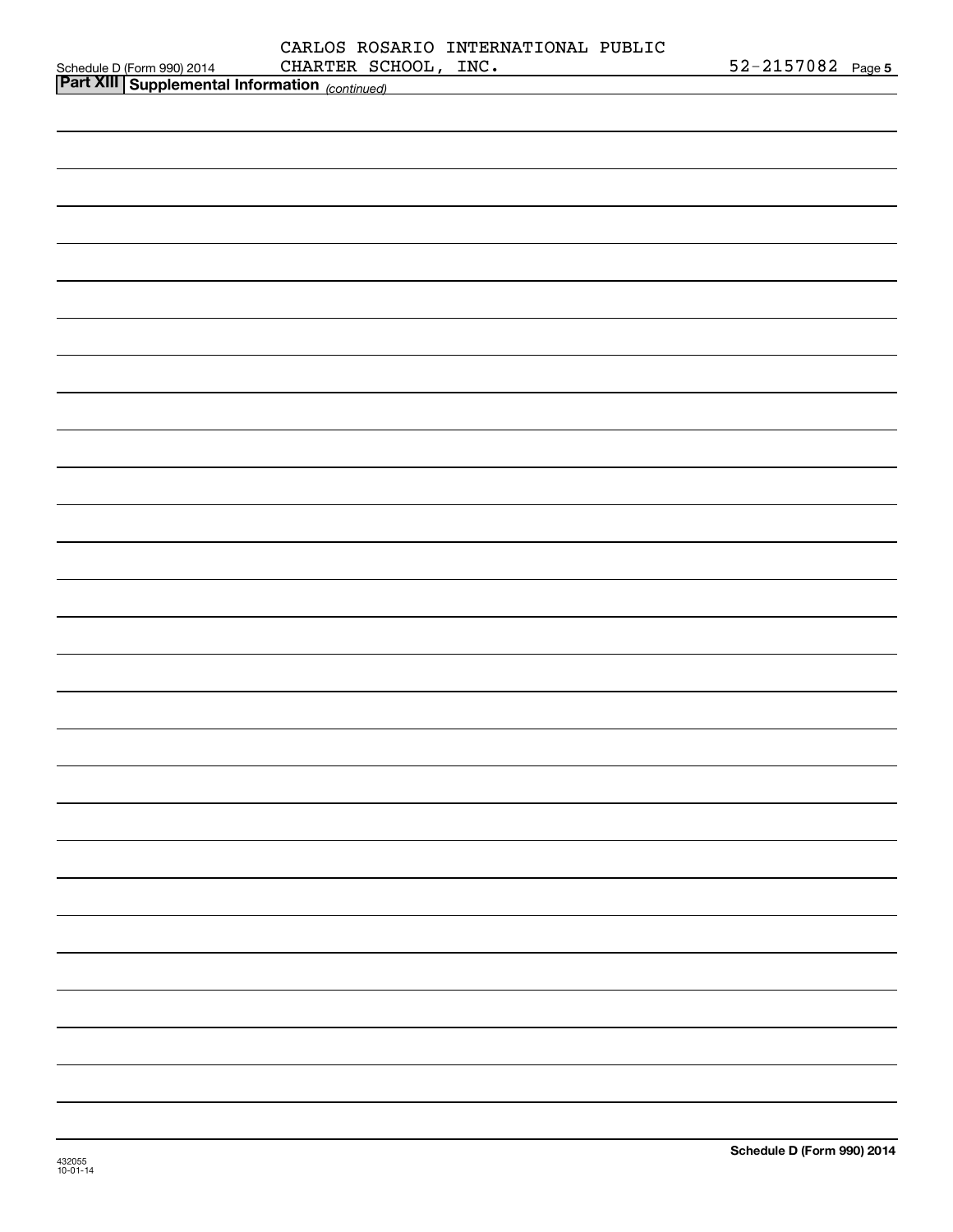|        | <b>Schools</b><br><b>SCHEDULE E</b>                                                                                                                                                                                                  | OMB No. 1545-0047 |                                       |             |  |
|--------|--------------------------------------------------------------------------------------------------------------------------------------------------------------------------------------------------------------------------------------|-------------------|---------------------------------------|-------------|--|
|        | > Complete if the organization answered "Yes" to Form 990, Part IV, line 13,<br>(Form 990 or 990-EZ)<br>or Form 990-EZ, Part VI, line 48.                                                                                            |                   | 2014                                  |             |  |
|        | Attach to Form 990 or Form 990-EZ.                                                                                                                                                                                                   |                   | <b>Open to Public</b>                 |             |  |
|        | Department of the Treasury<br>Internal Revenue Service<br>Information about Schedule E (Form 990 or 990-EZ) and its instructions is at www.irs.gov/form990.                                                                          | Inspection        |                                       |             |  |
|        | Name of the organization<br>CARLOS ROSARIO INTERNATIONAL PUBLIC                                                                                                                                                                      |                   | <b>Emplover identification number</b> |             |  |
|        | CHARTER SCHOOL, INC.                                                                                                                                                                                                                 | 52-2157082        |                                       |             |  |
| Part I |                                                                                                                                                                                                                                      |                   |                                       |             |  |
|        |                                                                                                                                                                                                                                      |                   | <b>YES</b>                            | <b>NO</b>   |  |
| 1.     | Does the organization have a racially nondiscriminatory policy toward students by statement in its charter, bylaws,                                                                                                                  |                   |                                       |             |  |
|        |                                                                                                                                                                                                                                      | 1                 | X                                     |             |  |
| 2      | Does the organization include a statement of its racially nondiscriminatory policy toward students in all its brochures,                                                                                                             |                   |                                       |             |  |
|        | catalogues, and other written communications with the public dealing with student admissions, programs, and scholarships?                                                                                                            | $\mathbf{2}$      | х                                     |             |  |
| З      | Has the organization publicized its racially nondiscriminatory policy through newspaper or broadcast media during the                                                                                                                |                   |                                       |             |  |
|        | period of solicitation for students, or during the registration period if it has no solicitation program, in a way that makes                                                                                                        |                   |                                       |             |  |
|        | the policy known to all parts of the general community it serves? If "Yes," please describe. If "No," please explain.                                                                                                                |                   |                                       |             |  |
|        |                                                                                                                                                                                                                                      | 3                 | х                                     |             |  |
|        | THE SCHOOL ADVERTISES IN VARIOUS NEWSPAPERS SERVING ITS                                                                                                                                                                              |                   |                                       |             |  |
|        | TARGETED COMMUNITY.                                                                                                                                                                                                                  |                   |                                       |             |  |
|        |                                                                                                                                                                                                                                      |                   |                                       |             |  |
|        |                                                                                                                                                                                                                                      |                   |                                       |             |  |
|        |                                                                                                                                                                                                                                      |                   |                                       |             |  |
| 4      | Does the organization maintain the following?                                                                                                                                                                                        |                   |                                       |             |  |
| а      |                                                                                                                                                                                                                                      | 4a                | х<br>X                                |             |  |
| b      | Records documenting that scholarships and other financial assistance are awarded on a racially nondiscriminatory basis?                                                                                                              | 4b                |                                       |             |  |
|        | c Copies of all catalogues, brochures, announcements, and other written communications to the public dealing with student                                                                                                            |                   | X                                     |             |  |
|        |                                                                                                                                                                                                                                      | 4c                | Χ                                     |             |  |
|        |                                                                                                                                                                                                                                      | 4d                |                                       |             |  |
|        | If you answered "No" to any of the above, please explain. If you need more space, use Part II.                                                                                                                                       |                   |                                       |             |  |
|        |                                                                                                                                                                                                                                      |                   |                                       |             |  |
|        |                                                                                                                                                                                                                                      |                   |                                       |             |  |
|        |                                                                                                                                                                                                                                      |                   |                                       |             |  |
| 5      | Does the organization discriminate by race in any way with respect to:                                                                                                                                                               |                   |                                       |             |  |
|        |                                                                                                                                                                                                                                      | 5a                |                                       | x           |  |
|        |                                                                                                                                                                                                                                      | 5b                |                                       | X           |  |
|        | Employment of faculty or administrative staff?                                                                                                                                                                                       | 5c                |                                       | X           |  |
|        |                                                                                                                                                                                                                                      | 5d                |                                       | X           |  |
|        |                                                                                                                                                                                                                                      | 5е                |                                       | X           |  |
|        | Use of facilities? <b>With the Contract of the Contract of the Contract of the Contract of the Contract of the Contract of the Contract of the Contract of the Contract of the Contract of the Contract of the Contract of the C</b> | 5f                |                                       | $\mathbf X$ |  |
| g      |                                                                                                                                                                                                                                      | 5g                |                                       | X           |  |
|        |                                                                                                                                                                                                                                      | 5h                |                                       | X           |  |
|        | If you answered "Yes" to any of the above, please explain. If you need more space, use Part II.                                                                                                                                      |                   |                                       |             |  |
|        |                                                                                                                                                                                                                                      |                   |                                       |             |  |
|        |                                                                                                                                                                                                                                      |                   |                                       |             |  |
|        |                                                                                                                                                                                                                                      |                   |                                       |             |  |
|        |                                                                                                                                                                                                                                      |                   |                                       |             |  |
|        | 6a Does the organization receive any financial aid or assistance from a governmental agency?                                                                                                                                         | 6a                | X                                     |             |  |
|        |                                                                                                                                                                                                                                      | 6b                |                                       | X           |  |
|        | If you answered "Yes" to either line 6a or line 6b, explain on Part II.                                                                                                                                                              |                   |                                       |             |  |
| 7      | Does the organization certify that it has complied with the applicable requirements of sections 4.01 through 4.05 of                                                                                                                 |                   |                                       |             |  |
|        |                                                                                                                                                                                                                                      | $\overline{7}$    | х                                     |             |  |
|        |                                                                                                                                                                                                                                      |                   |                                       |             |  |

**For Paperwork Reduction Act Notice, see the Instructions for Form 990 or Form 990-EZ.** LHA

**Schedule E (Form 990 or 990-EZ) (2014)**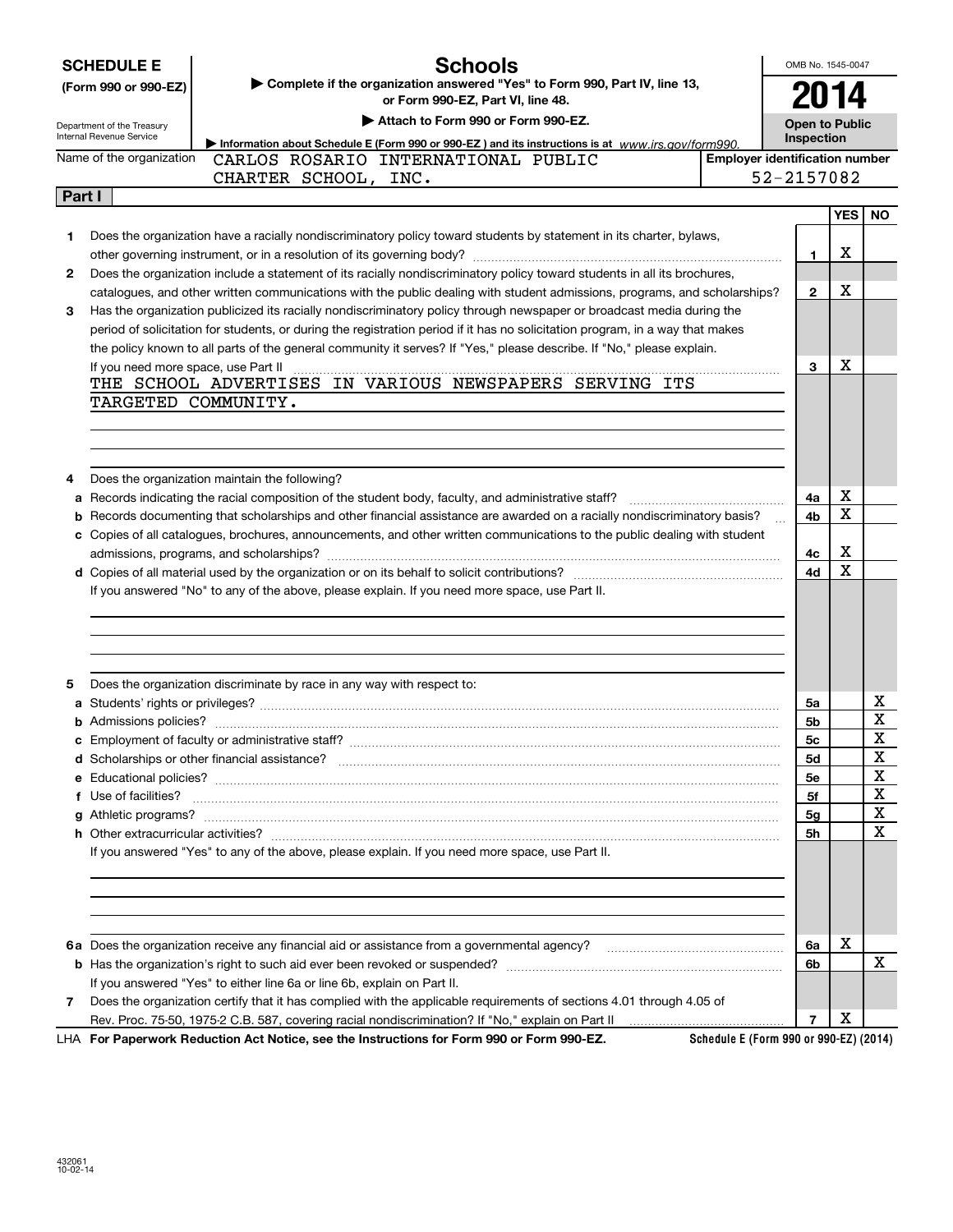Part II | Supplemental Information. Provide the explanations required by Part I, lines 3, 4d, 5h, 6b, and 7, as applicable. Also provide any other additional information.

### LINE 6 - EXPLANATION OF GOVERNMENT FINANCIAL AID:

## CONTRIBUTIONS RECEIVED FROM GOVERNMENT AGENCIES:

DISTRICT OF COLUMBIA CHARTER PUBLIC SCHOOL BOARD

### DISTRICT OF COLUMBIA OFFICE OF THE STATE SUPERINTENDENT OF EDUCATION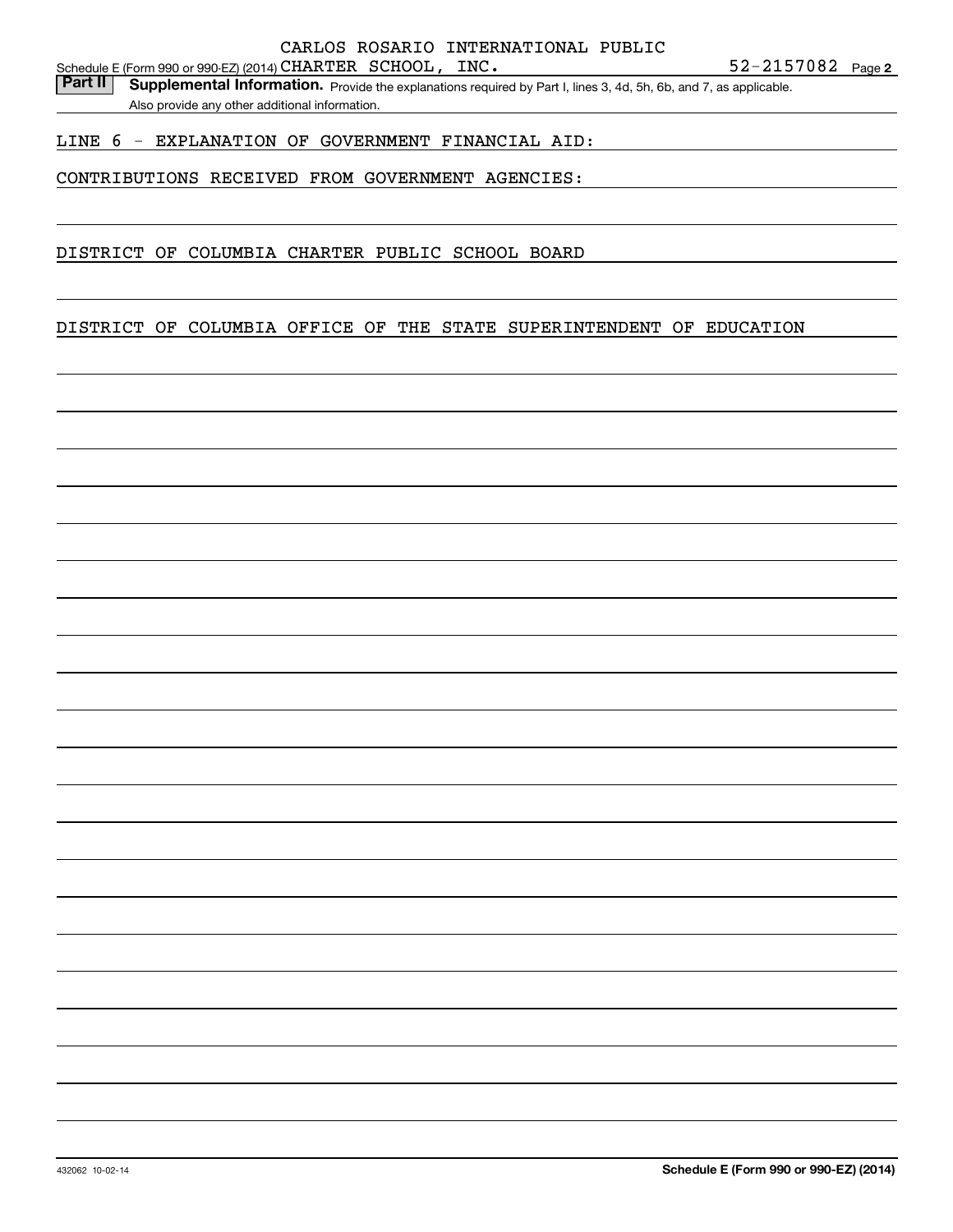| <b>SCHEDULE I</b>                                                                            |                                                                                                                                                                                                                                                                                                                                               |                        | <b>Grants and Other Assistance to Organizations,</b>                                                                                  |                             |                                         |                                                                |                                           | OMB No. 1545-0047                                   |        |
|----------------------------------------------------------------------------------------------|-----------------------------------------------------------------------------------------------------------------------------------------------------------------------------------------------------------------------------------------------------------------------------------------------------------------------------------------------|------------------------|---------------------------------------------------------------------------------------------------------------------------------------|-----------------------------|-----------------------------------------|----------------------------------------------------------------|-------------------------------------------|-----------------------------------------------------|--------|
| (Form 990)                                                                                   |                                                                                                                                                                                                                                                                                                                                               |                        | Governments, and Individuals in the United States<br>Complete if the organization answered "Yes" to Form 990, Part IV, line 21 or 22. |                             |                                         |                                                                |                                           | 2014                                                |        |
| Department of the Treasury<br>Internal Revenue Service                                       |                                                                                                                                                                                                                                                                                                                                               |                        | Information about Schedule I (Form 990) and its instructions is at $www.irs.gov/form990$ .                                            | Attach to Form 990.         |                                         |                                                                |                                           | <b>Open to Public</b><br>Inspection                 |        |
| Name of the organization                                                                     | CHARTER SCHOOL, INC.                                                                                                                                                                                                                                                                                                                          |                        | CARLOS ROSARIO INTERNATIONAL PUBLIC                                                                                                   |                             |                                         |                                                                |                                           | <b>Employer identification number</b><br>52-2157082 |        |
| Part I                                                                                       | <b>General Information on Grants and Assistance</b>                                                                                                                                                                                                                                                                                           |                        |                                                                                                                                       |                             |                                         |                                                                |                                           |                                                     |        |
| $\mathbf{1}$<br>$\mathbf{2}$                                                                 | Does the organization maintain records to substantiate the amount of the grants or assistance, the grantees' eligibility for the grants or assistance, and the selection<br>criteria used to award the grants or assistance?<br>Describe in Part IV the organization's procedures for monitoring the use of grant funds in the United States. |                        |                                                                                                                                       |                             |                                         |                                                                |                                           | Yes                                                 | $X$ No |
| Part II                                                                                      | Grants and Other Assistance to Domestic Organizations and Domestic Governments. Complete if the organization answered "Yes" to Form 990, Part IV, line 21, for any                                                                                                                                                                            |                        |                                                                                                                                       |                             |                                         |                                                                |                                           |                                                     |        |
|                                                                                              | recipient that received more than \$5,000. Part II can be duplicated if additional space is needed.<br>1 (a) Name and address of organization<br>or government                                                                                                                                                                                | $(b)$ EIN              | (c) IRC section<br>if applicable                                                                                                      | (d) Amount of<br>cash grant | (e) Amount of<br>non-cash<br>assistance | (f) Method of<br>valuation (book,<br>FMV, appraisal,<br>other) | (g) Description of<br>non-cash assistance | (h) Purpose of grant<br>or assistance               |        |
| CARLOS ROSARIO EDUCATIONAL<br>FOUNDATION - 1100 HARVARD STREET,<br>NW - WASHINGTON, DC 20009 |                                                                                                                                                                                                                                                                                                                                               | $27 - 1678341$ 501(C)3 |                                                                                                                                       | $\mathbf{0}$ .              | 111, 226. COST                          |                                                                | <b>RECEIVABLES</b>                        | TRANSFER OF RECEIVABLES<br>FROM RELATED PARTY       |        |
|                                                                                              |                                                                                                                                                                                                                                                                                                                                               |                        |                                                                                                                                       |                             |                                         |                                                                |                                           |                                                     |        |
|                                                                                              |                                                                                                                                                                                                                                                                                                                                               |                        |                                                                                                                                       |                             |                                         |                                                                |                                           |                                                     |        |
|                                                                                              |                                                                                                                                                                                                                                                                                                                                               |                        |                                                                                                                                       |                             |                                         |                                                                |                                           |                                                     |        |
|                                                                                              |                                                                                                                                                                                                                                                                                                                                               |                        |                                                                                                                                       |                             |                                         |                                                                |                                           |                                                     |        |
|                                                                                              |                                                                                                                                                                                                                                                                                                                                               |                        |                                                                                                                                       |                             |                                         |                                                                |                                           |                                                     |        |
| 2<br>3                                                                                       | Enter total number of section $501(c)(3)$ and government organizations listed in the line 1 table<br>Enter total number of other organizations listed in the line 1 table                                                                                                                                                                     |                        |                                                                                                                                       |                             |                                         |                                                                |                                           |                                                     | $1$ .  |

**For Paperwork Reduction Act Notice, see the Instructions for Form 990. Schedule I (Form 990) (2014)** LHA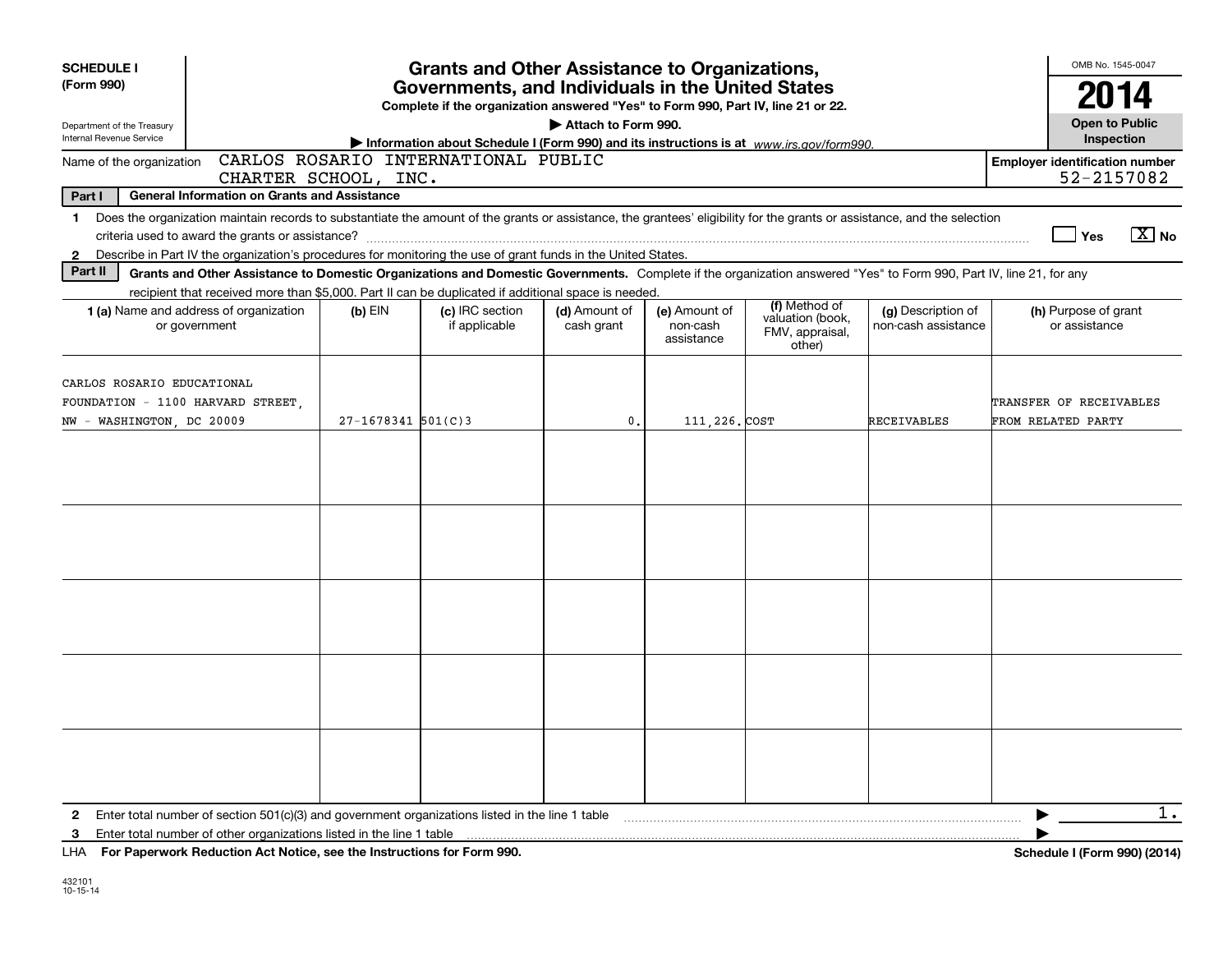Schedule I (Form 990) (2014) CHARTER SCHOOL, INC. 5 2-21570 8 2 Page

**2**

**Part III | Grants and Other Assistance to Domestic Individuals. Complete if the organization answered "Yes" to Form 990, Part IV, line 22.** Part III can be duplicated if additional space is needed.

| (a) Type of grant or assistance | (b) Number of<br>recipients | (c) Amount of<br>cash grant | (d) Amount of non-<br>cash assistance | (e) Method of valuation<br>(book, FMV, appraisal, other) | (f) Description of non-cash assistance |
|---------------------------------|-----------------------------|-----------------------------|---------------------------------------|----------------------------------------------------------|----------------------------------------|
|                                 |                             |                             |                                       |                                                          |                                        |
| SCHOLARSHIPS                    | 14                          | 31,076.                     | $\mathbf{0}$ .                        |                                                          |                                        |
|                                 |                             |                             |                                       |                                                          |                                        |
|                                 |                             |                             |                                       |                                                          |                                        |
|                                 |                             |                             |                                       |                                                          |                                        |
|                                 |                             |                             |                                       |                                                          |                                        |
|                                 |                             |                             |                                       |                                                          |                                        |
|                                 |                             |                             |                                       |                                                          |                                        |
|                                 |                             |                             |                                       |                                                          |                                        |
|                                 |                             |                             |                                       |                                                          |                                        |

Part IV | Supplemental Information. Provide the information required in Part I, line 2, Part III, column (b), and any other additional information.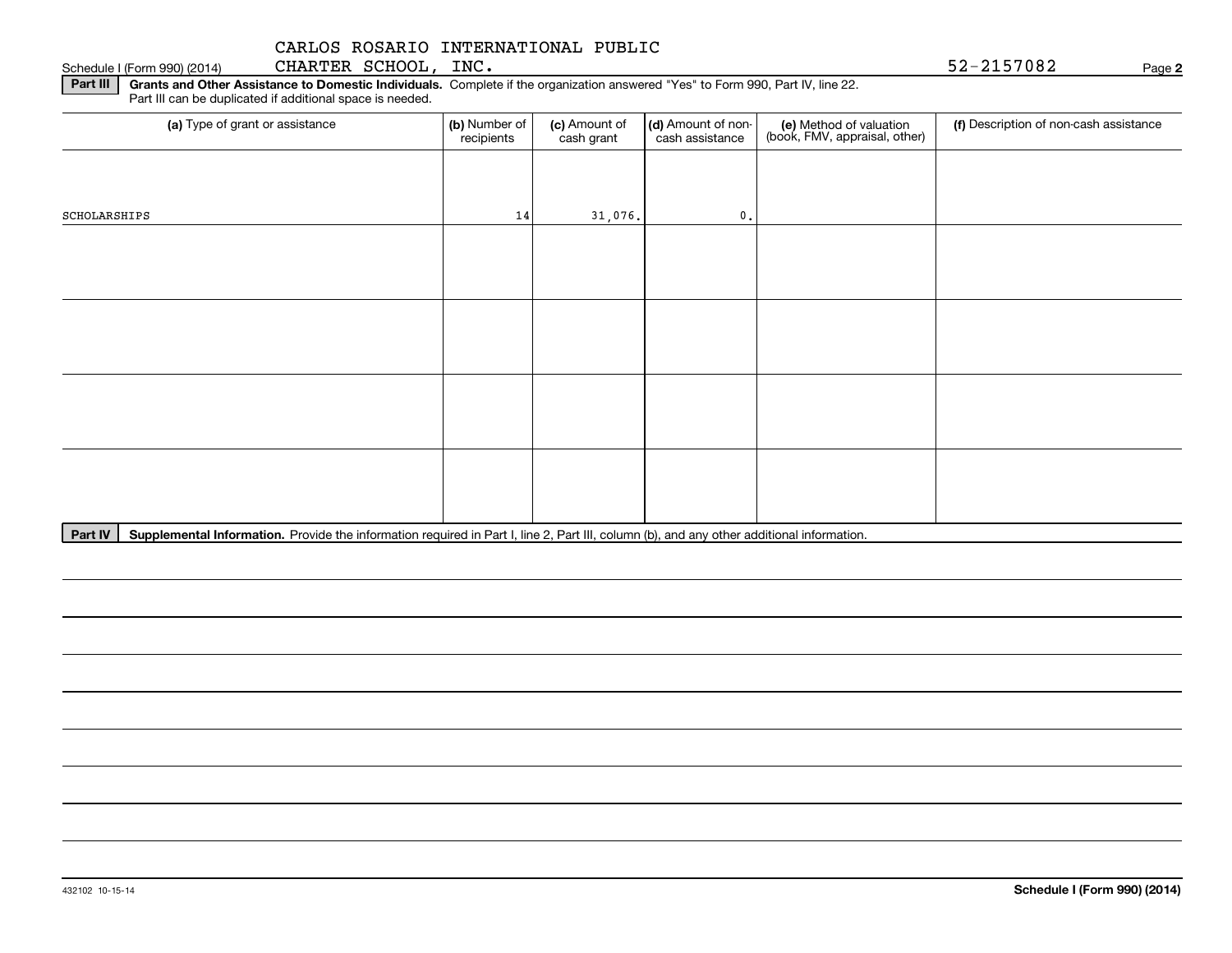|        | <b>SCHEDULE J</b>                                                                 | <b>Compensation Information</b>                                                                                                                                                                                                      |                                       | OMB No. 1545-0047          |     |    |  |  |
|--------|-----------------------------------------------------------------------------------|--------------------------------------------------------------------------------------------------------------------------------------------------------------------------------------------------------------------------------------|---------------------------------------|----------------------------|-----|----|--|--|
|        | (Form 990)                                                                        | For certain Officers, Directors, Trustees, Key Employees, and Highest                                                                                                                                                                |                                       |                            |     |    |  |  |
|        |                                                                                   | <b>Compensated Employees</b>                                                                                                                                                                                                         |                                       | 2014                       |     |    |  |  |
|        | Department of the Treasury                                                        | Complete if the organization answered "Yes" on Form 990, Part IV, line 23.<br>Attach to Form 990.                                                                                                                                    |                                       | <b>Open to Public</b>      |     |    |  |  |
|        | Internal Revenue Service                                                          | Information about Schedule J (Form 990) and its instructions is at $www.irs.gov/form990$ .                                                                                                                                           |                                       | Inspection                 |     |    |  |  |
|        | Name of the organization                                                          | CARLOS ROSARIO INTERNATIONAL PUBLIC                                                                                                                                                                                                  | <b>Employer identification number</b> |                            |     |    |  |  |
|        |                                                                                   | CHARTER SCHOOL, INC.                                                                                                                                                                                                                 |                                       | 52-2157082                 |     |    |  |  |
| Part I |                                                                                   | <b>Questions Regarding Compensation</b>                                                                                                                                                                                              |                                       |                            |     |    |  |  |
|        |                                                                                   |                                                                                                                                                                                                                                      |                                       |                            | Yes | No |  |  |
|        |                                                                                   | 1a Check the appropriate box(es) if the organization provided any of the following to or for a person listed in Form 990,                                                                                                            |                                       |                            |     |    |  |  |
|        |                                                                                   | Part VII, Section A, line 1a. Complete Part III to provide any relevant information regarding these items.                                                                                                                           |                                       |                            |     |    |  |  |
|        | First-class or charter travel                                                     | Housing allowance or residence for personal use                                                                                                                                                                                      |                                       |                            |     |    |  |  |
|        | Travel for companions                                                             | Payments for business use of personal residence                                                                                                                                                                                      |                                       |                            |     |    |  |  |
|        |                                                                                   | Tax indemnification and gross-up payments<br>Health or social club dues or initiation fees                                                                                                                                           |                                       |                            |     |    |  |  |
|        | Discretionary spending account<br>Personal services (e.g., maid, chauffeur, chef) |                                                                                                                                                                                                                                      |                                       |                            |     |    |  |  |
|        |                                                                                   |                                                                                                                                                                                                                                      |                                       |                            |     |    |  |  |
|        |                                                                                   | <b>b</b> If any of the boxes on line 1a are checked, did the organization follow a written policy regarding payment or                                                                                                               |                                       |                            |     |    |  |  |
|        |                                                                                   |                                                                                                                                                                                                                                      |                                       | 1b                         |     |    |  |  |
| 2      |                                                                                   | Did the organization require substantiation prior to reimbursing or allowing expenses incurred by all directors,                                                                                                                     |                                       |                            |     |    |  |  |
|        |                                                                                   | trustees, and officers, including the CEO/Executive Director, regarding the items checked in line 1a?                                                                                                                                |                                       | $\mathbf{2}$               |     |    |  |  |
|        |                                                                                   |                                                                                                                                                                                                                                      |                                       |                            |     |    |  |  |
| З      |                                                                                   | Indicate which, if any, of the following the filing organization used to establish the compensation of the organization's                                                                                                            |                                       |                            |     |    |  |  |
|        |                                                                                   | CEO/Executive Director. Check all that apply. Do not check any boxes for methods used by a related organization to                                                                                                                   |                                       |                            |     |    |  |  |
|        |                                                                                   | establish compensation of the CEO/Executive Director, but explain in Part III.                                                                                                                                                       |                                       |                            |     |    |  |  |
|        | $\boxed{\text{X}}$ Compensation committee                                         | $X$ Written employment contract                                                                                                                                                                                                      |                                       |                            |     |    |  |  |
|        |                                                                                   | $\boxed{\text{X}}$ Independent compensation consultant<br>Compensation survey or study                                                                                                                                               |                                       |                            |     |    |  |  |
|        | $\boxed{\text{X}}$ Form 990 of other organizations                                | $\boxed{\textbf{X}}$ Approval by the board or compensation committee                                                                                                                                                                 |                                       |                            |     |    |  |  |
|        |                                                                                   |                                                                                                                                                                                                                                      |                                       |                            |     |    |  |  |
| 4      |                                                                                   | During the year, did any person listed in Form 990, Part VII, Section A, line 1a, with respect to the filing                                                                                                                         |                                       |                            |     |    |  |  |
|        | organization or a related organization:                                           |                                                                                                                                                                                                                                      |                                       |                            |     | X  |  |  |
| а      |                                                                                   | Receive a severance payment or change-of-control payment?                                                                                                                                                                            |                                       | 4a<br>4b                   | X   |    |  |  |
| b      |                                                                                   |                                                                                                                                                                                                                                      |                                       | 4с                         |     | х  |  |  |
| c      |                                                                                   | If "Yes" to any of lines 4a-c, list the persons and provide the applicable amounts for each item in Part III.                                                                                                                        |                                       |                            |     |    |  |  |
|        |                                                                                   |                                                                                                                                                                                                                                      |                                       |                            |     |    |  |  |
|        |                                                                                   | Only section 501(c)(3), 501(c)(4), and 501(c)(29) organizations must complete lines 5-9.                                                                                                                                             |                                       |                            |     |    |  |  |
|        |                                                                                   | For persons listed in Form 990, Part VII, Section A, line 1a, did the organization pay or accrue any compensation                                                                                                                    |                                       |                            |     |    |  |  |
|        | contingent on the revenues of:                                                    |                                                                                                                                                                                                                                      |                                       |                            |     |    |  |  |
|        |                                                                                   | a The organization? <b>Constitution</b> and the organization?                                                                                                                                                                        |                                       | 5a                         |     | х  |  |  |
|        |                                                                                   |                                                                                                                                                                                                                                      |                                       | 5b                         |     | х  |  |  |
|        |                                                                                   | If "Yes" to line 5a or 5b, describe in Part III.                                                                                                                                                                                     |                                       |                            |     |    |  |  |
| 6.     |                                                                                   | For persons listed in Form 990, Part VII, Section A, line 1a, did the organization pay or accrue any compensation                                                                                                                    |                                       |                            |     |    |  |  |
|        | contingent on the net earnings of:                                                |                                                                                                                                                                                                                                      |                                       |                            |     |    |  |  |
| a      |                                                                                   | The organization? <b>With the contract of the contract of the contract of the contract of the contract of the contract of the contract of the contract of the contract of the contract of the contract of the contract of the co</b> |                                       | 6a                         |     | х  |  |  |
|        |                                                                                   |                                                                                                                                                                                                                                      |                                       | 6b                         |     | Х  |  |  |
|        |                                                                                   | If "Yes" to line 6a or 6b, describe in Part III.                                                                                                                                                                                     |                                       |                            |     |    |  |  |
|        |                                                                                   | 7 For persons listed in Form 990, Part VII, Section A, line 1a, did the organization provide any non-fixed payments                                                                                                                  |                                       |                            |     |    |  |  |
|        |                                                                                   |                                                                                                                                                                                                                                      |                                       | $\overline{7}$             | X   |    |  |  |
| 8      |                                                                                   | Were any amounts reported in Form 990, Part VII, paid or accrued pursuant to a contract that was subject to the                                                                                                                      |                                       |                            |     |    |  |  |
|        |                                                                                   | initial contract exception described in Regulations section 53.4958-4(a)(3)? If "Yes," describe in Part III                                                                                                                          |                                       | 8                          |     | x  |  |  |
| 9      |                                                                                   | If "Yes" to line 8, did the organization also follow the rebuttable presumption procedure described in                                                                                                                               |                                       |                            |     |    |  |  |
|        | Regulations section 53.4958-6(c)?                                                 |                                                                                                                                                                                                                                      |                                       | 9                          |     |    |  |  |
|        |                                                                                   | LHA For Paperwork Reduction Act Notice, see the Instructions for Form 990.                                                                                                                                                           |                                       | Schedule J (Form 990) 2014 |     |    |  |  |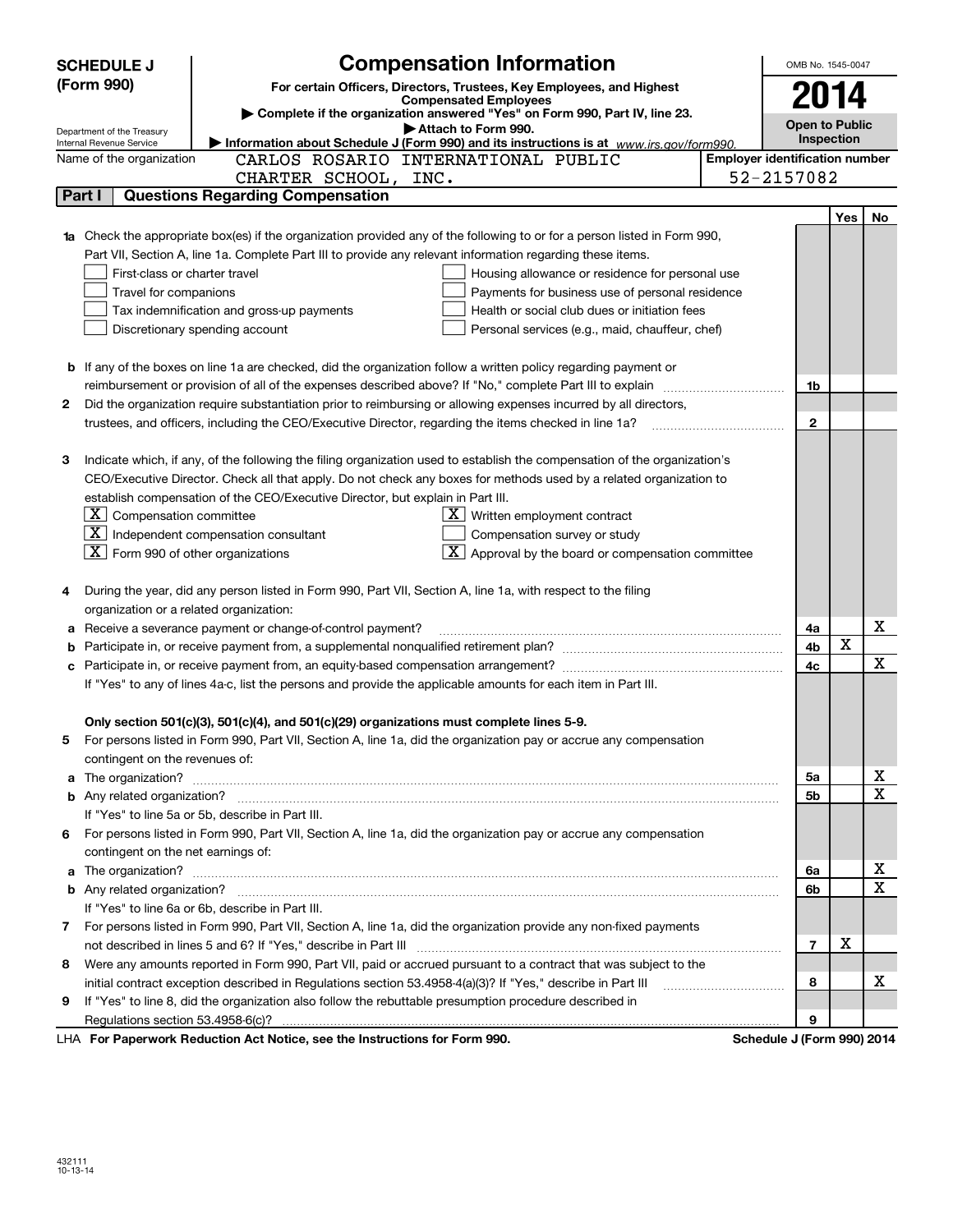CHARTER SCHOOL, INC.

# **Part II Officers, Directors, Trustees, Key Employees, and Highest Compensated Employees.**  Schedule J (Form 990) 2014 Page Use duplicate copies if additional space is needed.

For each individual whose compensation must be reported in Schedule J, report compensation from the organization on row (i) and from related organizations, described in the instructions, on row (ii). Do not list any individuals that are not listed on Form 990, Part VII.

**Note.**  The sum of columns (B)(i)-(iii) for each listed individual must equal the total amount of Form 990, Part VII, Section A, line 1a, applicable column (D) and (E) amounts for that individual.

|                          |      |                          | (B) Breakdown of W-2 and/or 1099-MISC compensation |                                           | (C) Retirement and<br>other deferred | (D) Nontaxable<br>benefits | (E) Total of columns<br>$(B)(i)-(D)$ | (F) Compensation<br>in column (B)         |
|--------------------------|------|--------------------------|----------------------------------------------------|-------------------------------------------|--------------------------------------|----------------------------|--------------------------------------|-------------------------------------------|
| (A) Name and Title       |      | (i) Base<br>compensation | (ii) Bonus &<br>incentive<br>compensation          | (iii) Other<br>reportable<br>compensation | compensation                         |                            |                                      | reported as deferred<br>in prior Form 990 |
| SONIA GUTIERREZ<br>(1)   | (i)  | 118,087.                 | 17,351.                                            | 14,212.                                   | 175,784.                             | 1,293.                     | 326, 727.                            | 13, 125.                                  |
| MEMBER EX-OFFICIO        | (ii) | 44,166.                  | 5,784.                                             | 4,737.                                    | 3,383.                               | 409.                       | 58,479.                              | 4,375.                                    |
| (2) ALLISON KOKKOROS     | (i)  | 153,609.                 | 11,346.                                            | 18,950.                                   | 48,995.                              | 15, 257.                   | 248, 157.                            | 17,500.                                   |
| EXECUTIVE DIRECTOR/CEO   | (ii) | $\overline{0}$ .         | 0.                                                 | $\overline{0}$ .                          | $\overline{0}$ .                     | 0.                         | 0.                                   | 0.                                        |
| CANDIDA HERNANDEZ<br>(3) | (i)  | 105,529.                 | 7,436.                                             | 15, 160.                                  | 94,704.                              | 5,006.                     | 227,835.                             | 14,000.                                   |
| CHIEF OPERATING OFFICER  | (ii) | 26,382.                  | 1,859.                                             | 3,790.                                    | 1,954.                               | 1,251.                     | 35, 236.                             | 3,500.                                    |
|                          | (i)  |                          |                                                    |                                           |                                      |                            |                                      |                                           |
|                          | (ii) |                          |                                                    |                                           |                                      |                            |                                      |                                           |
|                          | (i)  |                          |                                                    |                                           |                                      |                            |                                      |                                           |
|                          | (ii) |                          |                                                    |                                           |                                      |                            |                                      |                                           |
|                          | (i)  |                          |                                                    |                                           |                                      |                            |                                      |                                           |
|                          | (ii) |                          |                                                    |                                           |                                      |                            |                                      |                                           |
|                          | (i)  |                          |                                                    |                                           |                                      |                            |                                      |                                           |
|                          | (ii) |                          |                                                    |                                           |                                      |                            |                                      |                                           |
|                          | (i)  |                          |                                                    |                                           |                                      |                            |                                      |                                           |
|                          | (ii) |                          |                                                    |                                           |                                      |                            |                                      |                                           |
|                          | (i)  |                          |                                                    |                                           |                                      |                            |                                      |                                           |
|                          | (ii) |                          |                                                    |                                           |                                      |                            |                                      |                                           |
|                          | (i)  |                          |                                                    |                                           |                                      |                            |                                      |                                           |
|                          | (ii) |                          |                                                    |                                           |                                      |                            |                                      |                                           |
|                          | (i)  |                          |                                                    |                                           |                                      |                            |                                      |                                           |
|                          | (ii) |                          |                                                    |                                           |                                      |                            |                                      |                                           |
|                          | (i)  |                          |                                                    |                                           |                                      |                            |                                      |                                           |
|                          | (ii) |                          |                                                    |                                           |                                      |                            |                                      |                                           |
|                          | (i)  |                          |                                                    |                                           |                                      |                            |                                      |                                           |
|                          | (ii) |                          |                                                    |                                           |                                      |                            |                                      |                                           |
|                          | (i)  |                          |                                                    |                                           |                                      |                            |                                      |                                           |
|                          | (ii) |                          |                                                    |                                           |                                      |                            |                                      |                                           |
|                          | (i)  |                          |                                                    |                                           |                                      |                            |                                      |                                           |
|                          | (ii) |                          |                                                    |                                           |                                      |                            |                                      |                                           |
|                          | (i)  |                          |                                                    |                                           |                                      |                            |                                      |                                           |
|                          | (ii) |                          |                                                    |                                           |                                      |                            |                                      |                                           |

**2**

52-2157082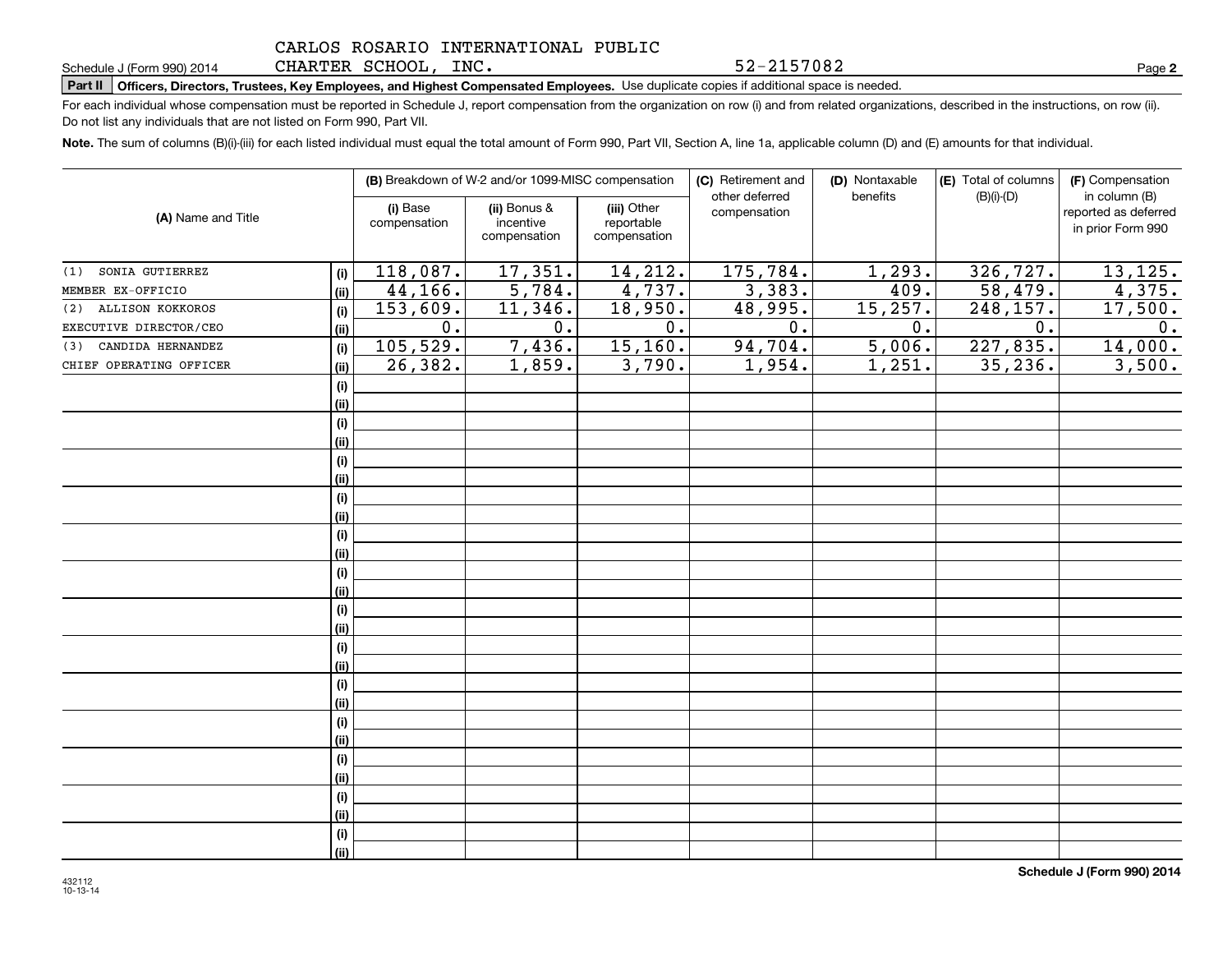CARLOS ROSARIO INTERNATIONAL PUBLIC CHARTER SCHOOL, INC.

#### **Part III Supplemental Information**

Schedule J (Form 990) 2014 CHARTER SCHOOL, INC.<br>
Part III Supplemental Information<br>
Provide the information, explanation, or descriptions required for Part I, lines 1a, 1b, 3, 4a, 4b, 4c, 5a, 5b, 6a, 6b, 7, and 8, and for

#### PART I, LINE 4B:

CONTRIBUTIONS WERE MADE BY THE ORGANIZATION TO AN IRC SECTION 457(F)

DEFERRED COMPENSATION PLAN AS FOLLOWS:

SONIA GUTIERREZ - \$167,085

CANDIDA HERNANDEZ  $-$  \$86,887

ALLISON KOKKOROS - \$37,500

PART I, LINE 7:

THE CHIEF EXECUTIVE OFFICER'S BONUSES ARE DETERMINED AND APPROVED BY THE

BOARD. ALL OTHER BONUSES ARE AT THE DISCRETION OF THE CEO UPON BOARD

APPROVAL OF THE BUDGET.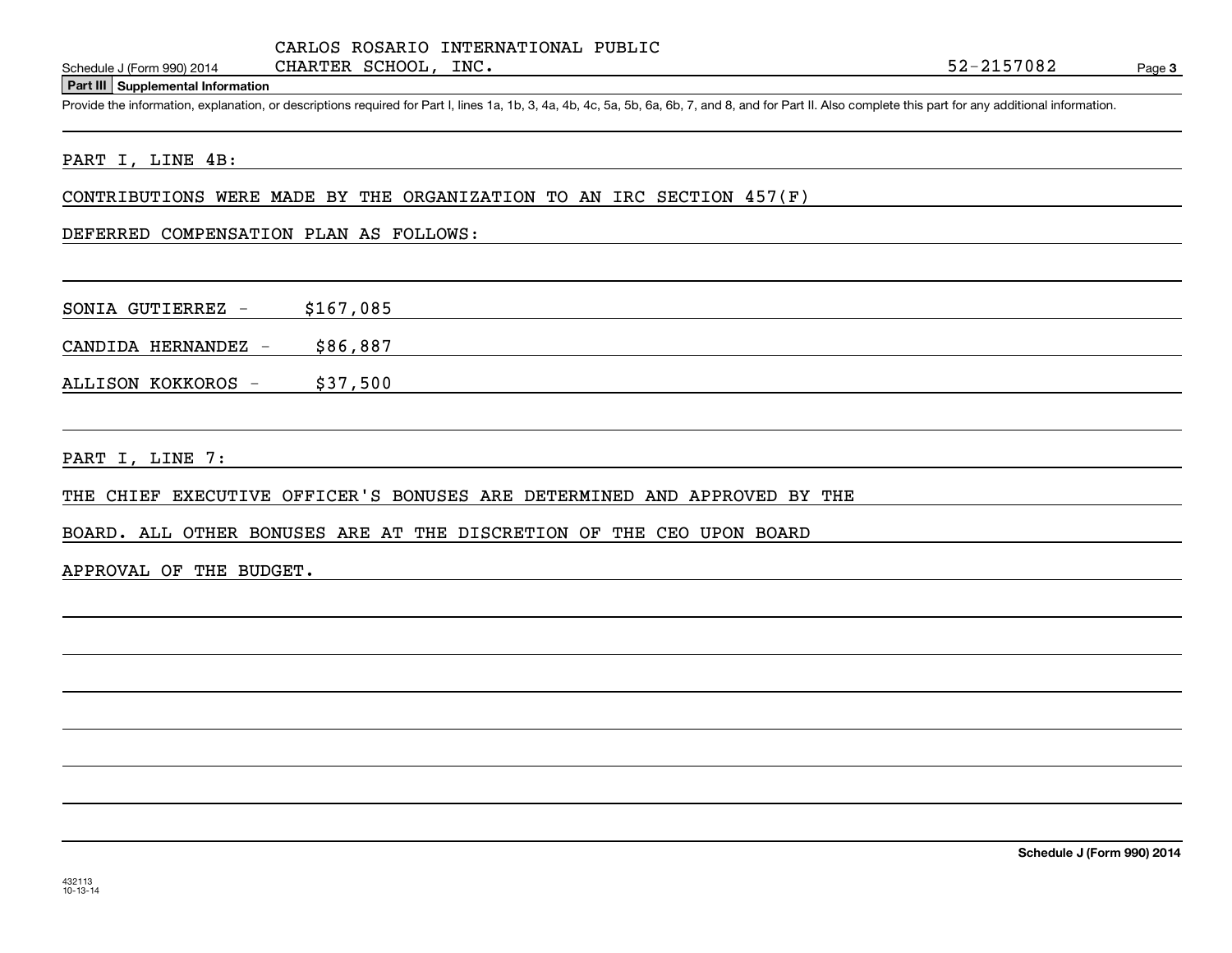**(Form 990 or 990-EZ)**

Department of the Treasury Internal Revenue Service Name of the organization

## **SCHEDULE O Supplemental Information to Form 990 or 990-EZ**

**Information about Schedule O (Form 990 or 990-EZ) and its instructions is at**  $www.irs.gov/form990.$ **Complete to provide information for responses to specific questions on Form 990 or 990-EZ or to provide any additional information. | Attach to Form 990 or 990-EZ.**



**Employer identification number** CHARTER SCHOOL, INC. 52-2157082

## FORM 990, PART VI, SECTION B, LINE 11:

THE CFO REVIEWS AND MAKES CHANGES AS NEEDED. THE RETURN IS ALSO

CARLOS ROSARIO INTERNATIONAL PUBLIC

DISTRIBUTED TO THE BOARD MEMBERS FOR THEIR REVIEW PRIOR TO FILING.

FORM 990, PART VI, SECTION B, LINE 12C:

THE CONFLICT OF INTEREST POLICY IS DISTRIBUTED TO THE BOARD OF DIRECTORS

ONCE A YEAR, WHO SIGN OFF THAT THEY ARE IN COMPLIANCE WITH THE POLICY. THE

POLICY IS DISTRIBUTED ANNUALLY TO THE EMPLOYEES AS PART OF THE EMPLOYEE

HANDBOOK.

OFFICERS AND DIRECTORS ARE TO DISCLOSE TO THE CHIEF EXECUTIVE OFFICER ANY ACTUAL OR POTENTIAL CONFLICTS OF INTEREST IMMEDIATELY SO THAT SAFEGUARDS CAN BE ESTABLISHED TO PROTECT ALL PARTIES.

FORM 990, PART VI, SECTION B, LINE 15:

THE SALARY OF THE CEO IS DETERMINED BY REVIEWING SALARY DATA PRODUCED BY AN INDEPENDENT CONSULTANT. THIS INCLUDES REVIEW OF SURVEY DATA FOR CHARTER SCHOOLS OF SIMILAR SIZE/COMPLEXITY, OTHER NOT FOR PROFITS AND OTHER COMPARABLE AGENCIES. THE EXECUTIVE COMMITTEE ESTABLISHES THE COMPENSATION OF THE CEO WHICH IS REVIEWED AND APPROVED ANNUALLY BY THE BOARD AND DOCUMENTED IN THE MINUTES BY A SIGNED AFFIDAVIT.

432211 08-27-14LHA For Paperwork Reduction Act Notice, see the Instructions for Form 990 or 990-EZ. Schedule O (Form 990 or 990-EZ) (2014) SALARIES OF THE OTHER OFFICERS WERE DETERMINED AS PART OF A STUDY CONDUCTED BY AN INDEPENDENT CONSULTANT, AND THEREON ANNUAL SALARY INCREASES WERE PERFORMED ACROSS THE BOARD FOR ALL EMPLOYEES. SALARIES OF OTHER OFFICERS WERE APPROVED BY THE CEO AND THE SALARY EXPENSE WAS APPROVED BY THE BOARD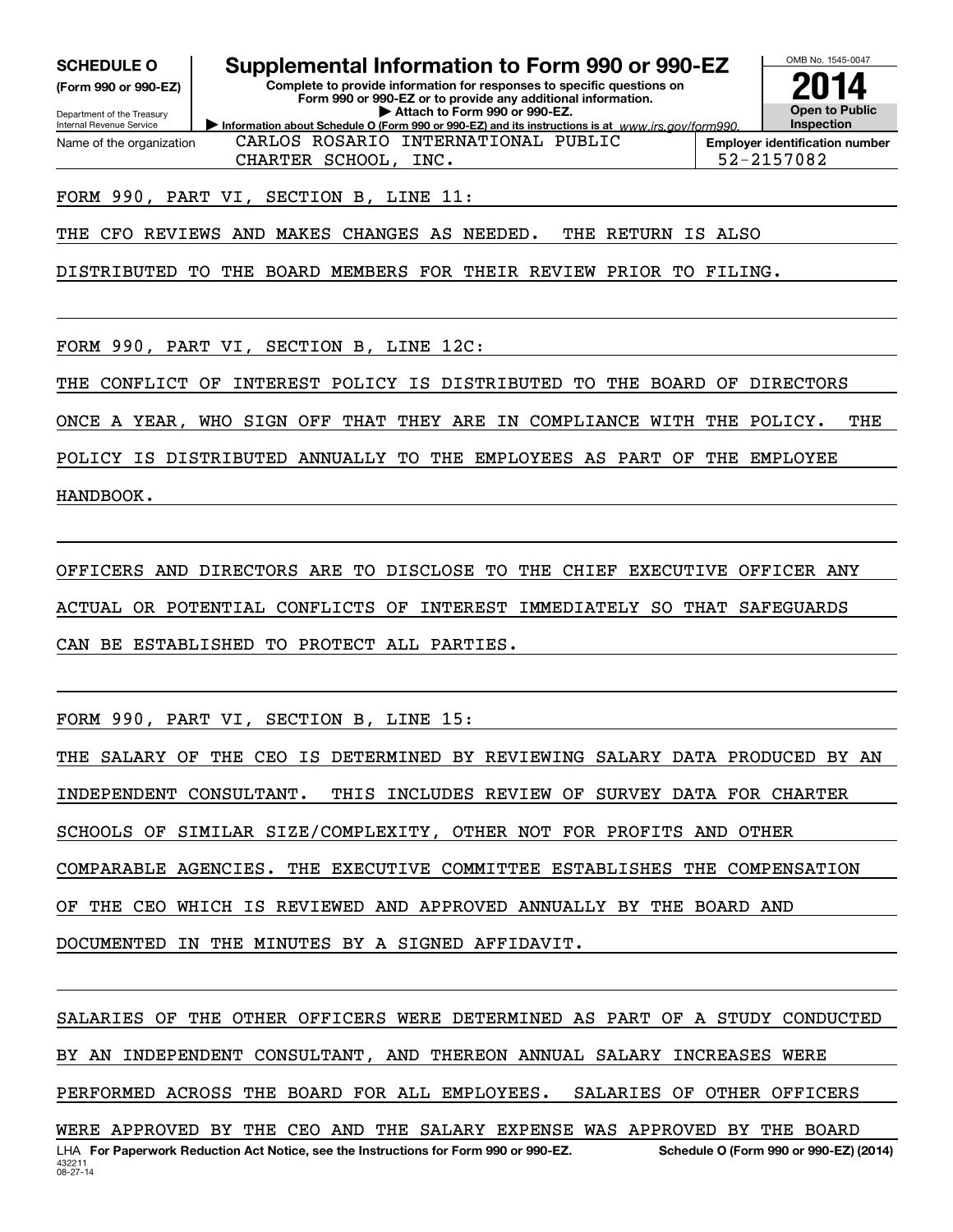| Schedule O (Form 990 or 990-EZ) (2014) |                 |                                                              | Page                                  |
|----------------------------------------|-----------------|--------------------------------------------------------------|---------------------------------------|
|                                        |                 | Name of the organization CARLOS ROSARIO INTERNATIONAL PUBLIC | <b>Emplover identification number</b> |
|                                        | CHARTER SCHOOL, | INC.                                                         | 52-2157082                            |

AS PART OF THE ANNUAL BUDGET PROCESS.

FORM 990, PART VI, SECTION C, LINE 18:

THE FORM 990 IS AVAILABLE ON GUIDESTAR. OTHER INFORMATION IS AVAILABLE BY

REQUEST.

FORM 990, PART VI, SECTION C, LINE 19:

THE GOVERNING DOCUMENTS, CONFLICT OF INTEREST POLICY, AND FINANCIAL

STATEMENTS ARE AVAILABLE UPON REQUEST.

FORM 990, PART XI, LINE 2C

THE FINANCE COMMITTEE OVERSEES BOTH THE AUDIT AND SELECTION OF THE

AUDIT FIRM. THE PROCESS HAS NOT CHANGED FROM THE PRIOR YEAR.

FORM 990, PART VII, SECTION B, LINE 1

PROACTIVE SCHOOL INC. - STUDENT INFORMATION SYSTEM SERVICES

FORM 990, PART VI, SECTION A, LINE 1A

COMPOSITION OF THE COMMITTEE: CHAIR, VICE CHAIR, TREASURER AND

SECRETARY. THE COMMITTEE PERFORMS OVERSIGHT OF THE MANAGEMENT OF THE

BUSINESS AFFAIRS OF THE SCHOOL. THE BOARD MAY DELEGATE ADDITIONAL

DUTIES IN WRITING FROM TIME TO TIME. THE COMMITTEE REPORTS

PERIODICALLY TO THE BOARD AND PERFOMS FUNCTIONS AS DIRECTED BY THE

BOARD.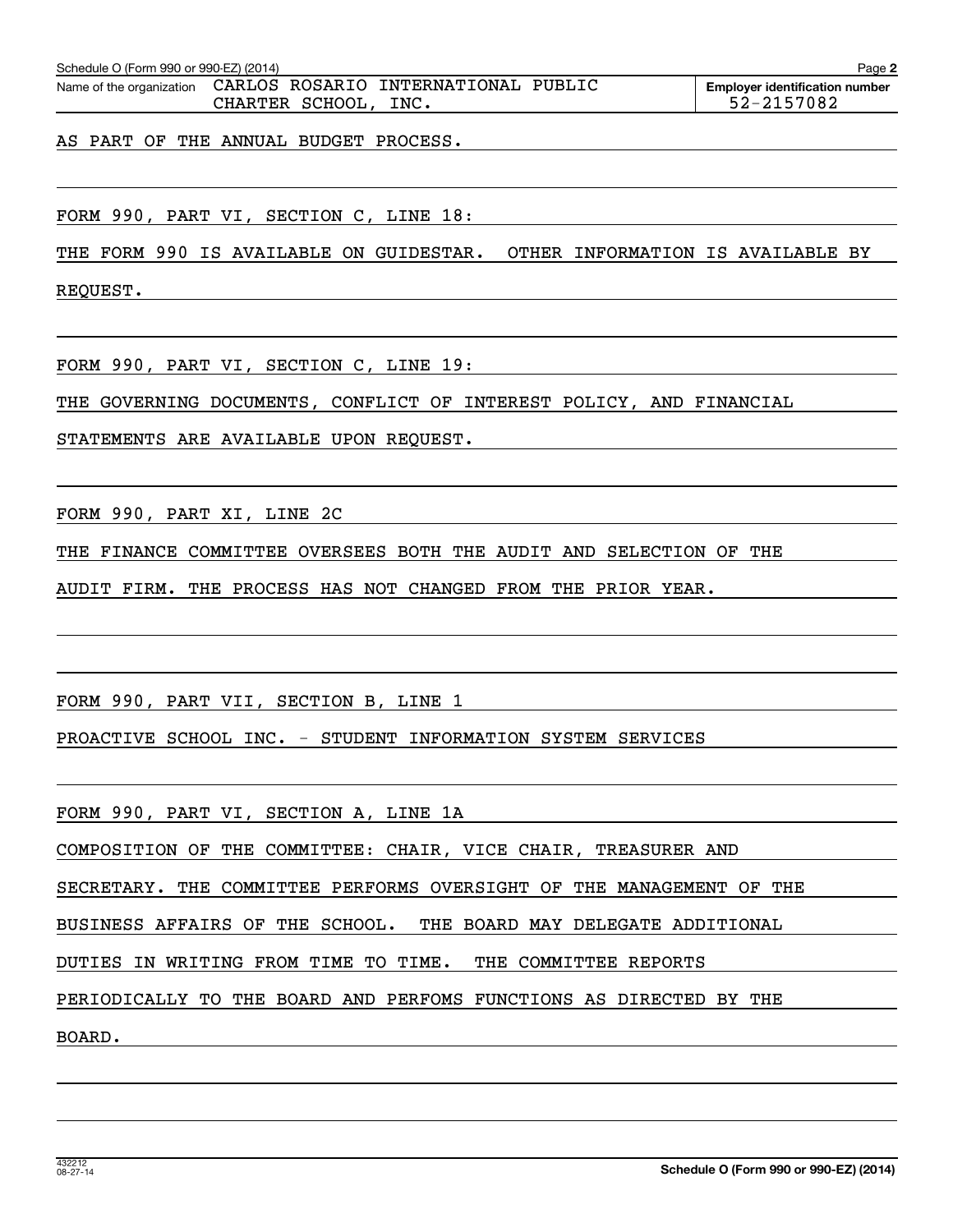| <b>SCHEDULE R</b><br>(Form 990)<br>Department of the Treasury<br>Internal Revenue Service<br>Name of the organization |                                                                                                                                                                                                                                                                              | <b>Related Organizations and Unrelated Partnerships</b><br>Complete if the organization answered "Yes" on Form 990, Part IV, line 33, 34, 35b, 36, or 37.<br>Attach to Form 990.<br>Information about Schedule R (Form 990) and its instructions is at www.jrs.gov/form990.<br>CARLOS ROSARIO INTERNATIONAL PUBLIC |                                                     | OMB No. 1545-0047<br><b>Open to Public</b><br>Inspection<br><b>Employer identification number</b> |                                             |                                     |                                     |                                                      |
|-----------------------------------------------------------------------------------------------------------------------|------------------------------------------------------------------------------------------------------------------------------------------------------------------------------------------------------------------------------------------------------------------------------|--------------------------------------------------------------------------------------------------------------------------------------------------------------------------------------------------------------------------------------------------------------------------------------------------------------------|-----------------------------------------------------|---------------------------------------------------------------------------------------------------|---------------------------------------------|-------------------------------------|-------------------------------------|------------------------------------------------------|
|                                                                                                                       | CHARTER SCHOOL, INC.                                                                                                                                                                                                                                                         |                                                                                                                                                                                                                                                                                                                    |                                                     |                                                                                                   |                                             | 52-2157082                          |                                     |                                                      |
| Part I                                                                                                                | Identification of Disregarded Entities Complete if the organization answered "Yes" on Form 990, Part IV, line 33.                                                                                                                                                            |                                                                                                                                                                                                                                                                                                                    |                                                     |                                                                                                   |                                             |                                     |                                     |                                                      |
| (a)<br>Name, address, and EIN (if applicable)<br>of disregarded entity                                                |                                                                                                                                                                                                                                                                              | (b)<br>Primary activity                                                                                                                                                                                                                                                                                            | (c)<br>Legal domicile (state or<br>foreign country) | (d)<br>Total income                                                                               | (e)<br>End-of-year assets                   |                                     | (f)<br>Direct controlling<br>entity |                                                      |
|                                                                                                                       |                                                                                                                                                                                                                                                                              |                                                                                                                                                                                                                                                                                                                    |                                                     |                                                                                                   |                                             |                                     |                                     |                                                      |
|                                                                                                                       |                                                                                                                                                                                                                                                                              |                                                                                                                                                                                                                                                                                                                    |                                                     |                                                                                                   |                                             |                                     |                                     |                                                      |
| Part II                                                                                                               | Identification of Related Tax-Exempt Organizations Complete if the organization answered "Yes" on Form 990, Part IV, line 34 because it had one or more related tax-exempt<br>organizations during the tax year.<br>(a)<br>Name, address, and EIN<br>of related organization | (b)<br>Primary activity                                                                                                                                                                                                                                                                                            | (c)<br>Legal domicile (state or<br>foreign country) | (d)<br><b>Exempt Code</b><br>section                                                              | (e)<br>Public charity<br>status (if section | (f)<br>Direct controlling<br>entity |                                     | $(g)$<br>Section 512(b)(13)<br>controlled<br>entity? |
| 1100 HARVARD STREET, NW<br>WASHINGTON, DC 20009                                                                       | COMMUNITY CAPITAL CORPORATION - 52-2332161                                                                                                                                                                                                                                   | PROVIDING AND OPERATING A<br>FACILITY TO HOUSE<br>NON-PROFIT ORGANIZATIONS                                                                                                                                                                                                                                         | DISTRICT OF COLUMBIA $501(C)(3)$                    |                                                                                                   | 501(c)(3)<br>11, II                         | N/A                                 | Yes                                 | No<br>x                                              |
|                                                                                                                       | CARLOS ROSARIO EDUCATIONAL FOUNDATION -<br>DISSOLVED IN SEP. 2014 - 27-1678341, 1100<br>HARVARD STREET, NW, WASHINGTON, DC 20009                                                                                                                                             | PROVIDE FUNDING AND<br>SUPPORT FOR CHARITABLE AND<br>EDUCATIONAL ACTIVITIES                                                                                                                                                                                                                                        | DISTRICT OF COLUMBIA $501(C)(3)$                    |                                                                                                   |                                             | N/A                                 | X                                   |                                                      |
| STREET, NW, WASHINGTON, DC 20009                                                                                      | COMMUNITY CAPITAL CORPORATION - SONIA<br>GUTIERREZ CAMPUS - 46-0612061, 1100 HARVARD                                                                                                                                                                                         | TO HOLD TITLE AND DEVELOP<br>PROPERTY FOR EDUCATIONAL<br>USES                                                                                                                                                                                                                                                      | DISTRICT OF COLUMBIA $501(C)(2)$                    |                                                                                                   |                                             | COMMUNITY CAPITAL<br>CORPORATION    | X                                   |                                                      |
|                                                                                                                       |                                                                                                                                                                                                                                                                              |                                                                                                                                                                                                                                                                                                                    |                                                     |                                                                                                   |                                             |                                     |                                     |                                                      |

**For Paperwork Reduction Act Notice, see the Instructions for Form 990. Schedule R (Form 990) 2014**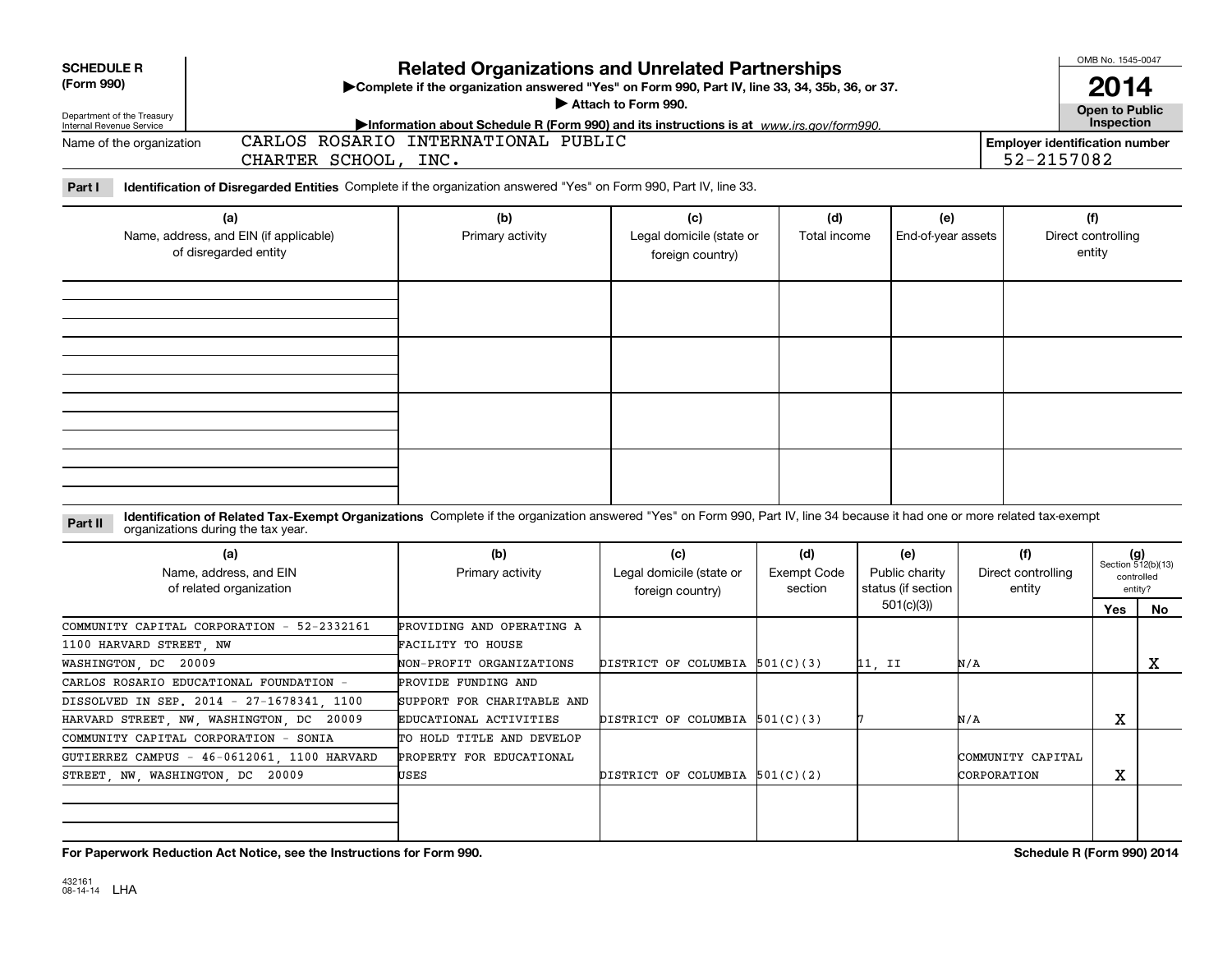#### Schedule R (Form 990) 2014 Page CHARTER SCHOOL, INC. 52-2157082

**2**

**Identification of Related Organizations Taxable as a Partnership** Complete if the organization answered "Yes" on Form 990, Part IV, line 34 because it had one or more related **Part III** organizations treated as a partnership during the tax year.

| (a)                     | (b)              | (c)                  | (d)                | (e)                                                                 | (f)            | (g)                   |                  | (h)      | (i)                                               | (i) | (k)                                                     |  |
|-------------------------|------------------|----------------------|--------------------|---------------------------------------------------------------------|----------------|-----------------------|------------------|----------|---------------------------------------------------|-----|---------------------------------------------------------|--|
| Name, address, and EIN  | Primary activity | Legal<br>domicile    | Direct controlling | Predominant income                                                  | Share of total | Share of              | Disproportionate |          | Code V-UBI<br>amount in box                       |     | General or Percentage<br>managing ownership<br>partner? |  |
| of related organization |                  | (state or<br>foreign | entity             | related, unrelated,<br>excluded from tax under<br>sections 512-514) | income         | end-of-year<br>assets | allocations?     |          | 20 of Schedule Partner?<br>K-1 (Form 1065) Yes No |     |                                                         |  |
|                         |                  | country)             |                    |                                                                     |                |                       |                  | Yes   No |                                                   |     |                                                         |  |
|                         |                  |                      |                    |                                                                     |                |                       |                  |          |                                                   |     |                                                         |  |
|                         |                  |                      |                    |                                                                     |                |                       |                  |          |                                                   |     |                                                         |  |
|                         |                  |                      |                    |                                                                     |                |                       |                  |          |                                                   |     |                                                         |  |
|                         |                  |                      |                    |                                                                     |                |                       |                  |          |                                                   |     |                                                         |  |
|                         |                  |                      |                    |                                                                     |                |                       |                  |          |                                                   |     |                                                         |  |
|                         |                  |                      |                    |                                                                     |                |                       |                  |          |                                                   |     |                                                         |  |
|                         |                  |                      |                    |                                                                     |                |                       |                  |          |                                                   |     |                                                         |  |
|                         |                  |                      |                    |                                                                     |                |                       |                  |          |                                                   |     |                                                         |  |
|                         |                  |                      |                    |                                                                     |                |                       |                  |          |                                                   |     |                                                         |  |
|                         |                  |                      |                    |                                                                     |                |                       |                  |          |                                                   |     |                                                         |  |
|                         |                  |                      |                    |                                                                     |                |                       |                  |          |                                                   |     |                                                         |  |
|                         |                  |                      |                    |                                                                     |                |                       |                  |          |                                                   |     |                                                         |  |
|                         |                  |                      |                    |                                                                     |                |                       |                  |          |                                                   |     |                                                         |  |
|                         |                  |                      |                    |                                                                     |                |                       |                  |          |                                                   |     |                                                         |  |
|                         |                  |                      |                    |                                                                     |                |                       |                  |          |                                                   |     |                                                         |  |
|                         |                  |                      |                    |                                                                     |                |                       |                  |          |                                                   |     |                                                         |  |
|                         |                  |                      |                    |                                                                     |                |                       |                  |          |                                                   |     |                                                         |  |

**Identification of Related Organizations Taxable as a Corporation or Trust** Complete if the organization answered "Yes" on Form 990, Part IV, line 34 because it had one or more related **Part IV** organizations treated as a corporation or trust during the tax year.

| (a)<br>Name, address, and EIN<br>of related organization | (b)<br>Primary activity | (c)<br>Legal domicile<br>(state or<br>foreign | (d)<br>Direct controlling<br>entity | (e)<br>Type of entity<br>(C corp, S corp,<br>or trust) | (f)<br>Share of total<br>income | (g)<br>Share of<br>end-of-year<br>assets | (h)<br>Percentage<br>ownership | $\begin{array}{c} \textbf{(i)}\\ \text{Section}\\ 512 \text{(b)} \text{(13)}\\ \text{controlled}\\ \text{entity?} \end{array}$ |
|----------------------------------------------------------|-------------------------|-----------------------------------------------|-------------------------------------|--------------------------------------------------------|---------------------------------|------------------------------------------|--------------------------------|--------------------------------------------------------------------------------------------------------------------------------|
|                                                          |                         | country)                                      |                                     |                                                        |                                 |                                          |                                | Yes   No                                                                                                                       |
|                                                          |                         |                                               |                                     |                                                        |                                 |                                          |                                |                                                                                                                                |
|                                                          |                         |                                               |                                     |                                                        |                                 |                                          |                                |                                                                                                                                |
|                                                          |                         |                                               |                                     |                                                        |                                 |                                          |                                |                                                                                                                                |
|                                                          |                         |                                               |                                     |                                                        |                                 |                                          |                                |                                                                                                                                |
|                                                          |                         |                                               |                                     |                                                        |                                 |                                          |                                |                                                                                                                                |
|                                                          |                         |                                               |                                     |                                                        |                                 |                                          |                                |                                                                                                                                |
|                                                          |                         |                                               |                                     |                                                        |                                 |                                          |                                |                                                                                                                                |
|                                                          |                         |                                               |                                     |                                                        |                                 |                                          |                                |                                                                                                                                |
|                                                          |                         |                                               |                                     |                                                        |                                 |                                          |                                |                                                                                                                                |
|                                                          |                         |                                               |                                     |                                                        |                                 |                                          |                                |                                                                                                                                |
|                                                          |                         |                                               |                                     |                                                        |                                 |                                          |                                |                                                                                                                                |
|                                                          |                         |                                               |                                     |                                                        |                                 |                                          |                                |                                                                                                                                |
|                                                          |                         |                                               |                                     |                                                        |                                 |                                          |                                |                                                                                                                                |
|                                                          |                         |                                               |                                     |                                                        |                                 |                                          |                                |                                                                                                                                |
|                                                          |                         |                                               |                                     |                                                        |                                 |                                          |                                |                                                                                                                                |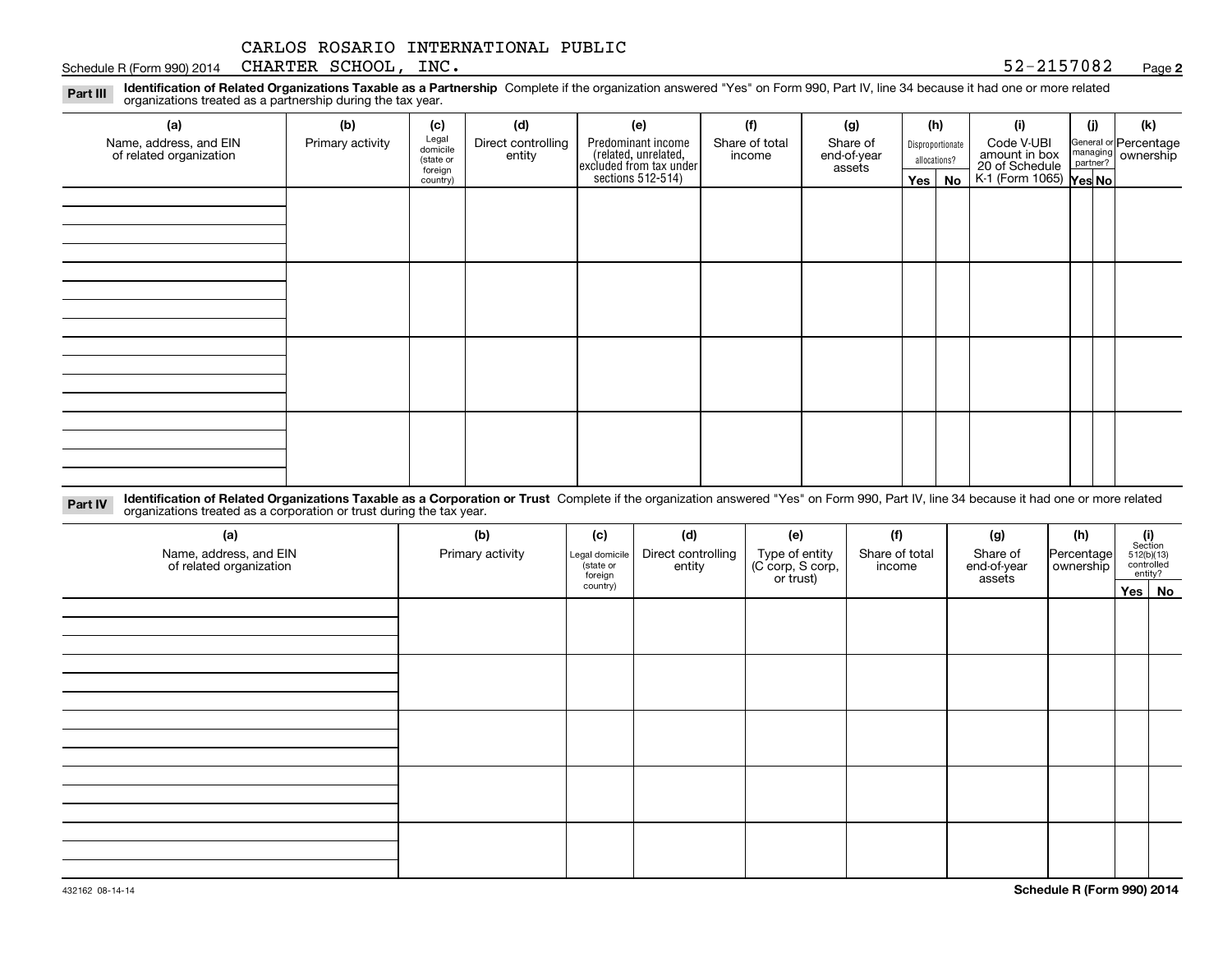Schedule R (Form 990) 2014 Page CHARTER SCHOOL, INC. 52-2157082

|  | Part V Transactions With Related Organizations Complete if the organization answered "Yes" on Form 990, Part IV, line 34, 35b, or 36. |  |  |
|--|---------------------------------------------------------------------------------------------------------------------------------------|--|--|
|--|---------------------------------------------------------------------------------------------------------------------------------------|--|--|

| Note. Complete line 1 if any entity is listed in Parts II, III, or IV of this schedule.                                                             |                                                                                                                                                                                                                                |                |             |             |  |
|-----------------------------------------------------------------------------------------------------------------------------------------------------|--------------------------------------------------------------------------------------------------------------------------------------------------------------------------------------------------------------------------------|----------------|-------------|-------------|--|
| During the tax year, did the organization engage in any of the following transactions with one or more related organizations listed in Parts II-IV? |                                                                                                                                                                                                                                |                |             |             |  |
|                                                                                                                                                     |                                                                                                                                                                                                                                | 1a             |             | $\mathbf X$ |  |
|                                                                                                                                                     |                                                                                                                                                                                                                                | 1 <sub>b</sub> | X           |             |  |
|                                                                                                                                                     | b Gift, grant, or capital contribution to related organization(s) manufaction contracts and contribution to related organization(s)                                                                                            |                |             | X           |  |
|                                                                                                                                                     | c Gift, grant, or capital contribution from related organization(s) manufaction(s) and contribution from related organization(s) manufaction contribution from related organization(s) manufaction contribution from related o | 1 <sub>c</sub> |             |             |  |
|                                                                                                                                                     | d Loans or loan guarantees to or for related organization(s) www.communically.com/www.communically.com/www.communically.com/www.communically.com/www.communically.com/www.communically.com/www.communically.com/www.communical | 1d             |             | х           |  |
|                                                                                                                                                     | e Loans or loan guarantees by related organization(s) encourance contained and contained and contained and contained and contained and contained and contained and contained and contained and contained and contained and con | 1e             |             | X           |  |
|                                                                                                                                                     |                                                                                                                                                                                                                                |                |             |             |  |
|                                                                                                                                                     | Dividends from related organization(s) manufactured and contract and contract or produced and contract and contract and contract and contract and contract and contract and contract and contract and contract and contract an | 1f             |             | х           |  |
|                                                                                                                                                     | g Sale of assets to related organization(s) www.assettion.com/www.assettion.com/www.assettion.com/www.assettion.com/www.assettion.com/www.assettion.com/www.assettion.com/www.assettion.com/www.assettion.com/www.assettion.co | 1g             |             | X           |  |
|                                                                                                                                                     | h Purchase of assets from related organization(s) www.communically.communically contract and a set of assets from related organization(s)                                                                                      | 1 <sub>h</sub> |             | X           |  |
|                                                                                                                                                     |                                                                                                                                                                                                                                | 1i             |             | X           |  |
|                                                                                                                                                     |                                                                                                                                                                                                                                | 11             |             | X           |  |
|                                                                                                                                                     |                                                                                                                                                                                                                                |                |             |             |  |
|                                                                                                                                                     |                                                                                                                                                                                                                                | 1k             | X           |             |  |
|                                                                                                                                                     |                                                                                                                                                                                                                                | 11             |             | х           |  |
|                                                                                                                                                     | m Performance of services or membership or fundraising solicitations by related organization(s)                                                                                                                                | 1 <sub>m</sub> |             | X           |  |
|                                                                                                                                                     |                                                                                                                                                                                                                                | 1n             | $\mathbf X$ |             |  |
|                                                                                                                                                     | <b>o</b> Sharing of paid employees with related organization(s)                                                                                                                                                                | 10             | Χ           |             |  |
|                                                                                                                                                     |                                                                                                                                                                                                                                |                |             |             |  |
|                                                                                                                                                     |                                                                                                                                                                                                                                | 1p             | X           |             |  |
|                                                                                                                                                     |                                                                                                                                                                                                                                | 1 <sub>q</sub> | X           |             |  |
|                                                                                                                                                     |                                                                                                                                                                                                                                |                |             |             |  |
|                                                                                                                                                     | Other transfer of cash or property to related organization(s)                                                                                                                                                                  | 1r             |             | х           |  |
|                                                                                                                                                     |                                                                                                                                                                                                                                |                |             | X           |  |

**2**If the answer to any of the above is "Yes," see the instructions for information on who must complete this line, including covered relationships and transaction thresholds.

| (a)<br>Name of related organization       | (b)<br>Transaction<br>type (a-s) | (c)<br>Amount involved | (d)<br>Method of determining amount involved |
|-------------------------------------------|----------------------------------|------------------------|----------------------------------------------|
| (1) COMMUNITY CAPITAL CORPORATION         | к                                | 4,763,871.FMV          |                                              |
| (2) COMMUNITY CAPITAL CORPORATION         | ъ                                | $2,143,616$ . FMV      |                                              |
| (3) CARLOS ROSARIO EDUCATIONAL FOUNDATION | в                                | 111,226.FMV            |                                              |
| (4)                                       |                                  |                        |                                              |
| (5)                                       |                                  |                        |                                              |
| (6)                                       |                                  |                        |                                              |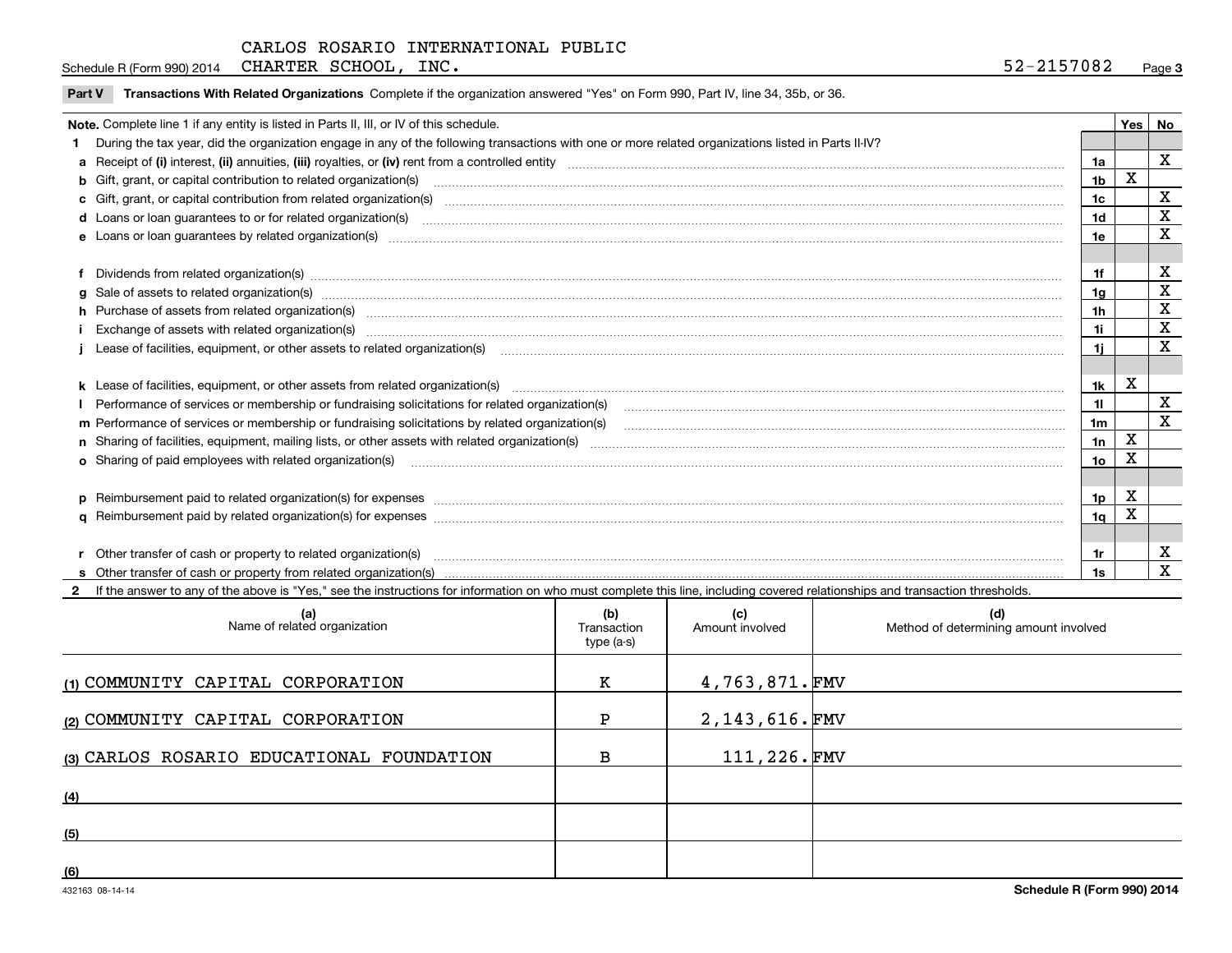Schedule R (Form 990) 2014 Page CHARTER SCHOOL, INC. 52-2157082

**Part VI Unrelated Organizations Taxable as a Partnership Complete if the organization answered "Yes" on Form 990, Part IV, line 37.** 

Provide the following information for each entity taxed as a partnership through which the organization conducted more than five percent of its activities (measured by total assets or gross revenue) that was not a related organization. See instructions regarding exclusion for certain investment partnerships.

| .<br>(a)<br>Name, address, and EIN<br>of entity | ໍ້<br>(b)<br>Primary activity | (c)<br>Legal domicile<br>(state or foreign | .<br>(d)<br>Predominant income<br>(related, unrelated,<br>excluded from tax under<br>sections 512-514) | $\begin{array}{c} \textbf{(e)}\\ \text{Are all} \\ \text{partners sec.}\\ 501(c)(3)\\ \text{orgs.?} \end{array}$ |  | (f)<br>Share of<br>total | (g)<br>Share of<br>end-of-year |  | (h)<br>Dispropor-<br>tionate<br>allocations? | (i)<br>Code V-UBI<br>amount in box 20 managing<br>of Schedule K-1 partner?<br>(Form 1065)<br>ves No | (i)    | $(\mathsf{k})$ |
|-------------------------------------------------|-------------------------------|--------------------------------------------|--------------------------------------------------------------------------------------------------------|------------------------------------------------------------------------------------------------------------------|--|--------------------------|--------------------------------|--|----------------------------------------------|-----------------------------------------------------------------------------------------------------|--------|----------------|
|                                                 |                               | country)                                   |                                                                                                        | Yes No                                                                                                           |  | income                   | assets                         |  | Yes No                                       |                                                                                                     | Yes No |                |
|                                                 |                               |                                            |                                                                                                        |                                                                                                                  |  |                          |                                |  |                                              |                                                                                                     |        |                |
|                                                 |                               |                                            |                                                                                                        |                                                                                                                  |  |                          |                                |  |                                              |                                                                                                     |        |                |
|                                                 |                               |                                            |                                                                                                        |                                                                                                                  |  |                          |                                |  |                                              |                                                                                                     |        |                |
|                                                 |                               |                                            |                                                                                                        |                                                                                                                  |  |                          |                                |  |                                              |                                                                                                     |        |                |
|                                                 |                               |                                            |                                                                                                        |                                                                                                                  |  |                          |                                |  |                                              |                                                                                                     |        |                |
|                                                 |                               |                                            |                                                                                                        |                                                                                                                  |  |                          |                                |  |                                              |                                                                                                     |        |                |
|                                                 |                               |                                            |                                                                                                        |                                                                                                                  |  |                          |                                |  |                                              |                                                                                                     |        |                |
|                                                 |                               |                                            |                                                                                                        |                                                                                                                  |  |                          |                                |  |                                              |                                                                                                     |        |                |
|                                                 |                               |                                            |                                                                                                        |                                                                                                                  |  |                          |                                |  |                                              |                                                                                                     |        |                |
|                                                 |                               |                                            |                                                                                                        |                                                                                                                  |  |                          |                                |  |                                              |                                                                                                     |        |                |
|                                                 |                               |                                            |                                                                                                        |                                                                                                                  |  |                          |                                |  |                                              |                                                                                                     |        |                |
|                                                 |                               |                                            |                                                                                                        |                                                                                                                  |  |                          |                                |  |                                              |                                                                                                     |        |                |
|                                                 |                               |                                            |                                                                                                        |                                                                                                                  |  |                          |                                |  |                                              |                                                                                                     |        |                |
|                                                 |                               |                                            |                                                                                                        |                                                                                                                  |  |                          |                                |  |                                              |                                                                                                     |        |                |
|                                                 |                               |                                            |                                                                                                        |                                                                                                                  |  |                          |                                |  |                                              |                                                                                                     |        |                |
|                                                 |                               |                                            |                                                                                                        |                                                                                                                  |  |                          |                                |  |                                              |                                                                                                     |        |                |
|                                                 |                               |                                            |                                                                                                        |                                                                                                                  |  |                          |                                |  |                                              |                                                                                                     |        |                |
|                                                 |                               |                                            |                                                                                                        |                                                                                                                  |  |                          |                                |  |                                              |                                                                                                     |        |                |
|                                                 |                               |                                            |                                                                                                        |                                                                                                                  |  |                          |                                |  |                                              |                                                                                                     |        |                |
|                                                 |                               |                                            |                                                                                                        |                                                                                                                  |  |                          |                                |  |                                              |                                                                                                     |        |                |
|                                                 |                               |                                            |                                                                                                        |                                                                                                                  |  |                          |                                |  |                                              |                                                                                                     |        |                |
|                                                 |                               |                                            |                                                                                                        |                                                                                                                  |  |                          |                                |  |                                              |                                                                                                     |        |                |
|                                                 |                               |                                            |                                                                                                        |                                                                                                                  |  |                          |                                |  |                                              |                                                                                                     |        |                |
|                                                 |                               |                                            |                                                                                                        |                                                                                                                  |  |                          |                                |  |                                              |                                                                                                     |        |                |
|                                                 |                               |                                            |                                                                                                        |                                                                                                                  |  |                          |                                |  |                                              |                                                                                                     |        |                |
|                                                 |                               |                                            |                                                                                                        |                                                                                                                  |  |                          |                                |  |                                              |                                                                                                     |        |                |
|                                                 |                               |                                            |                                                                                                        |                                                                                                                  |  |                          |                                |  |                                              |                                                                                                     |        |                |
|                                                 |                               |                                            |                                                                                                        |                                                                                                                  |  |                          |                                |  |                                              |                                                                                                     |        |                |
|                                                 |                               |                                            |                                                                                                        |                                                                                                                  |  |                          |                                |  |                                              |                                                                                                     |        |                |
|                                                 |                               |                                            |                                                                                                        |                                                                                                                  |  |                          |                                |  |                                              |                                                                                                     |        |                |
|                                                 |                               |                                            |                                                                                                        |                                                                                                                  |  |                          |                                |  |                                              |                                                                                                     |        |                |

**Schedule R (Form 990) 2014**